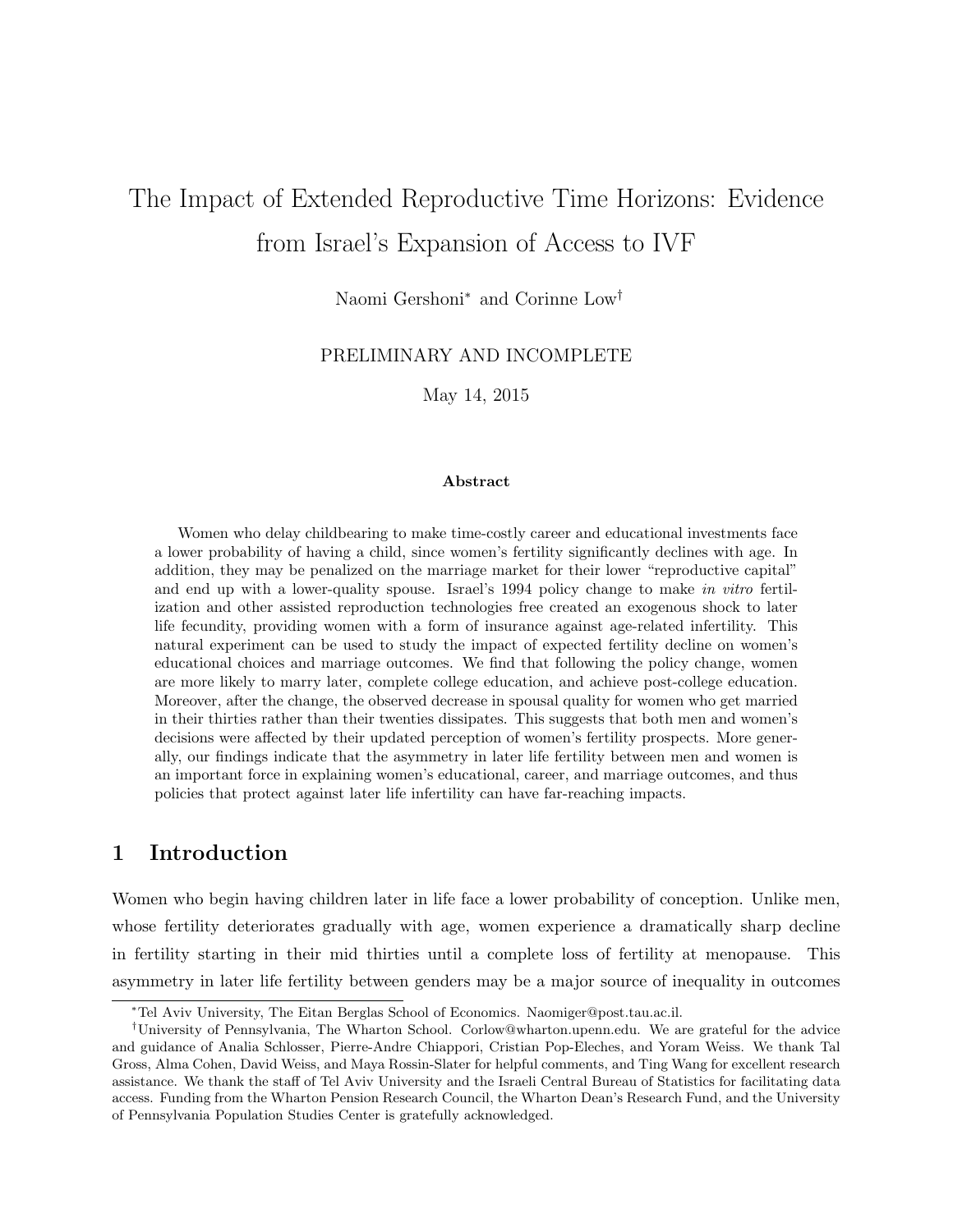and achievements, as it may discourage women from making time-costly career and educational investments that would delay marriage and childbearing. At the same time, women who make such investments may be penalized on the marriage market for their lower "reproductive capital," as shown in Low (2014). Ideally, to understand the impact of expected fertility on education decisions and marriage outcomes, we would observe women who were randomly assigned to have a longer or shorter period of fecundity, measuring differences in educational investments, age at marriage, and quality of marriage match. In lieu of perfect random assignment, Israel's unprecedented decision to provide full health insurance coverage for in vitro fertilization (IVF) and other assisted reproduction technologies through the 1994 National Health Insurance Law provides a natural experiment: after the policy change, women, and their prospective partners, expected a longer period of fecundity than before.<sup>1</sup> In the ensuing years, Israeli families made wide use of these services, with 1,657 IVF procedures per million people in 2002, compared to 126 in the United States (Collins, 2002). It should be noted that we focus on IVF funding rather than other ARTs since this was the technology that most significantly affected chances of conception for older women. Moreover, costs of IVF are much higher than those of other infertility treatments, making funding a crucial determinant of usage.<sup>2</sup>

We hypothesize that with public access to IVF making it easier for older women to conceive, younger women perceived a changed cost of career investments, resulting in increased education and earnings for women. Moreover, potential partners' estimation of women's fecundity horizons gradually changed, improving older women's marriage market outcomes. Note that our theory of potential effects does not rely on affected women using the technology themselves. Rather, we propose that women, and their potential partners, view access to the technology as a form of insurance against age-related infertility. Moreover, even without specific knowledge of the policy change, the large amount of media attention to couples having children older, and the experience of observing individuals becoming parents at older ages, may have created a general shift in beliefs regarding the time horizon of fertility, by both women and their potential partners. Thus, women's decisions may be impacted whether they eventually use the technology or not.

Using data from the 2008 Israeli population census, we study educational outcomes for birth cohorts before and after the policy change. We also use retrospective marriage data to examine how age at first marriage varied for women getting married before and after the date of the policy change. Finally, we match women to their spouses in the data, and examine how the "quality" of marriage, measured by husband's wages controlling for a variety of factors, changed for women who married before the age of 30 and after. Our identification strategy relies on looking for gender differential

<sup>&</sup>lt;sup>1</sup>In addition to the effect of the policy change itself, there was also a concurrent improvement in technology and widespread media attention to assisted reproduction surrounding the time of the policy change.

<sup>&</sup>lt;sup>2</sup>In the US for example, while costs of ovarian simulatory drugs are a few hundred dollars, a single IVF treatment cycle costs around 10,000 dollars and the overall cost of IVF treatments per delivery is estimated to be higher than 50,000 dollars (?).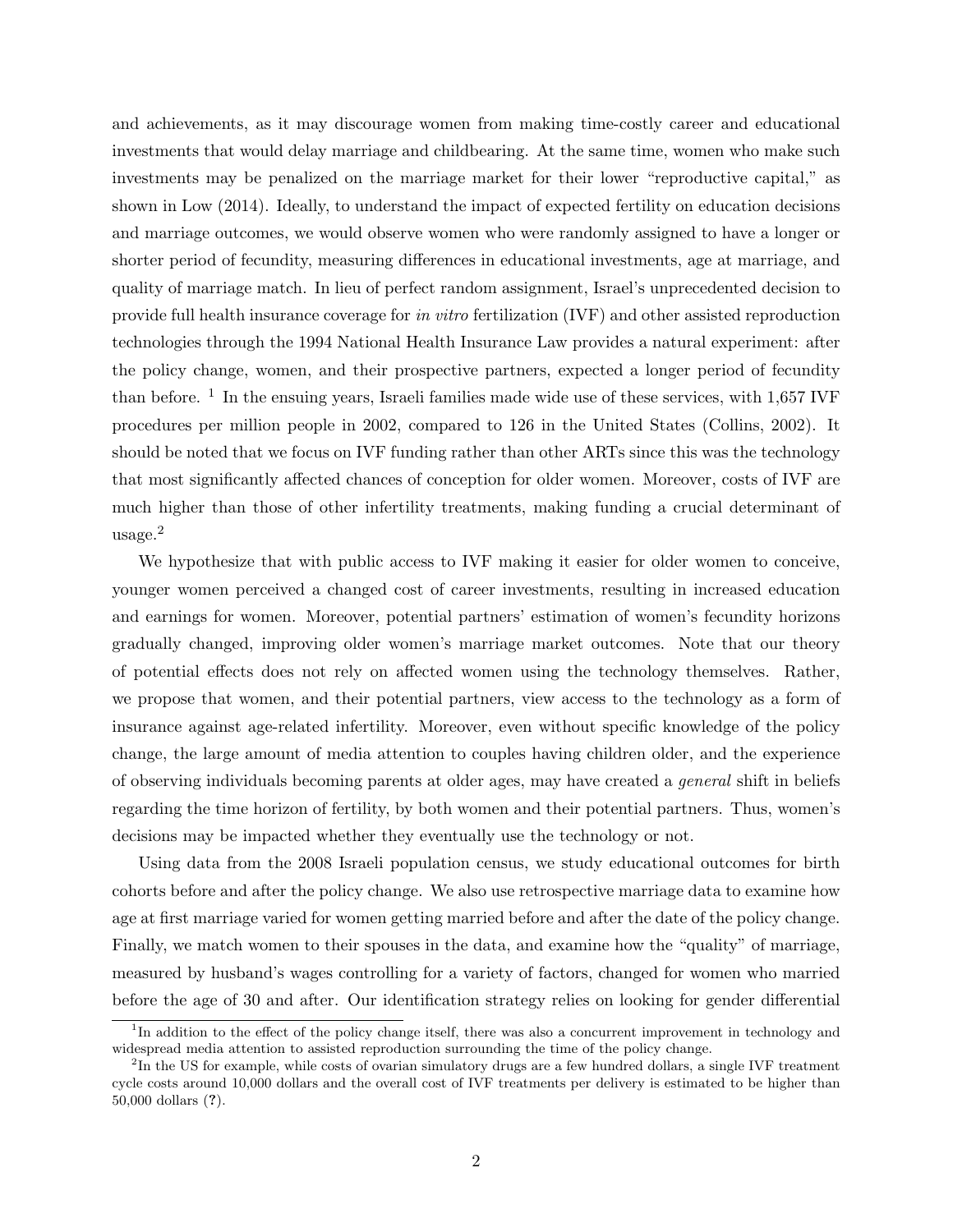changes in education rates and age-at-first-marriage, presuming that men's marriage timing and educational decisions should not be impacted by the policy change (or at least impacted drastically less than women's). For marriage market outcomes, we compare women who marry at an older age, whose reproductive capital significantly increased due to the policy change, versus women who marry when younger, whose reproductive capital remained essentially unchanged. Additionally, we look across genders in a triple difference specification.

For each of these outcomes, we examine changes over time starting in the year of the policy change, because while the law changed in a single year, awareness may have built up over time, as people observed more cases of older women having children and more usage of in vitro fertilization. The gradual information dispersion may be especially salient for outcomes that involve equilibrium on the marriage market, which crucially relies on men's perceptions of potential wives' reproductive fitness and may take longer to update.

We find statistically significant evidence that after the policy change women completed more education and delayed marriage. We also find a large change in marriage outcomes for women who marry when older, with the "older marriage" penalty, in terms of spousal income, drastically reducing. These findings are confirmed by event study graphs, that show a gender-differential change in education, starting exactly for the cohorts who were most likely to enter school the year of the policy change, and in age-at-first-marriage, starting the year of the policy change. These results bolster the theory that the time cost of education in terms of lost fertile years may be an important factor in women's educational decisions, and that fertility may be a valuable "asset" in attracting a more high-powered spouse on the marriage market. This research has implications for the economic understanding of women's career investment decisions, of the costs of aging to women and of income inequality between genders. It can also inform an analysis of the welfare implications of a policy like universal access to IVF, which appears to not only impact the women using IVF, but rather, affect all women who are insured against future infertility by access to the technology.

This research is related to previous literature on the impact of fertility on the timing of marriage and childbearing, and on educational, career, and marriage outcomes. The link between fertility and career and education has been up to now explored in the literature as a case of too much, rather than too little, fertility. This literature establishes that there is a career-family tradeoff, and therefore a payoff to delayed fertility in labor market outcomes (Loughran and Zissimopoulos, 2009; Buckles, 2008; Blackburn et al., 1993; Taniguchi, 1999; Gustafsson, 2003; Miller, 2011; Avellar and Smock, 2003; Wilde et al., 2010; Goldin and Katz, Goldin and Katz; Adda et al., 2011).

On the other hand, delaying fertility in favor of career investments could lead to problems on the marriage market, as suggested by Siow (1998); Dessy and Djebbari (2010); Bronson and Mazzocco (2013). Low (2014) shows that in the US in the '70s and '80s, women who earned graduate degrees married poorer spouses than women with only college degrees, potentially due to their lower fertility, and thus lower suitability as spouses. Moreover, Low's online dating experiment demonstrated that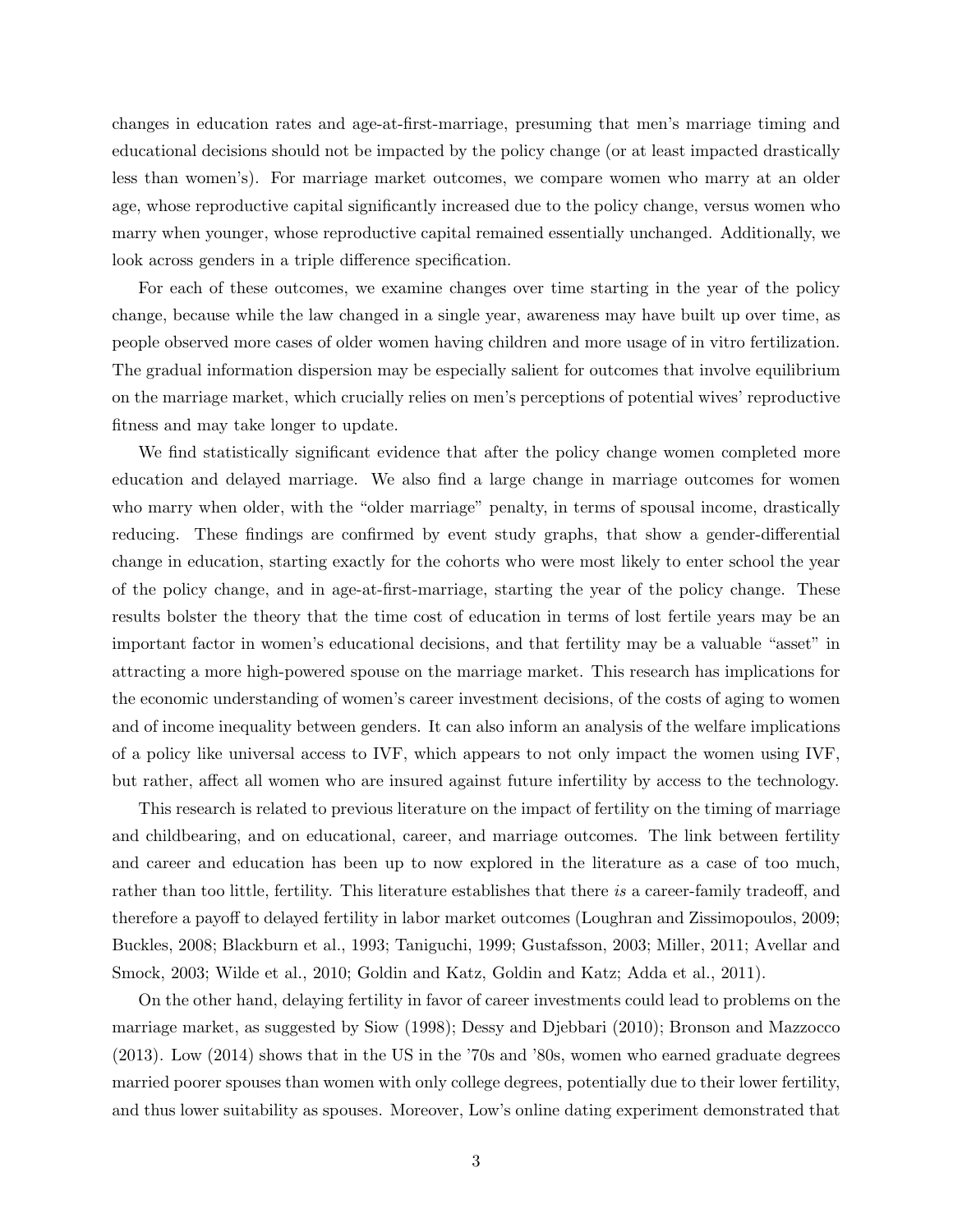men valued fertility in potential dating partners—each year a woman aged was worth \$7,000 in annual income to potential partners, with this effect being driven only by men who had no children already and had accurate knowledge of the age-fertility gradient. Low's theoretical work suggested, though, that if the decline in later-life fertility is abated, these marriage market penalties should also lessen. This, in turn, could lead to better marriage outcomes for women who delay marriage, and, in turn, more women choosing to do so.

Just as Goldin and Katz (Goldin and Katz) showed that a technology that allowed fertility delay led to more educational investments and better career outcomes, we can imagine that a technology that insures against infertility following a delay could create similar gains. However, the research on assisted reproduction technology has, to date, mainly focused on outcomes of women who actually use the technology, rather than younger women who perceive it as offering insurance.

A series of papers use the variation in the mandated insurance coverage of assisted reproductive technology (ART) across US states and over time to determine how more coverage affects IVF usage and outcomes (Vlez et al., 2014; Hamilton and McManus, 2012; Bitler and Schmidt, 2012, 2006; Bundorf, Henne, and Baker, Bundorf et al.; Buckles, 2013; Schmidt, 2007, 2005), offering suggestive evidence that when coverage goes up, more women use IVF, fertility rates for older mothers go up, and multiple births rise.

A much more limited literature explores the impact of such mandates on the timing of marriage and childbearing, which allows for the possibility that infertility treatments may impact women beyond those who actually use them to conceive. Ohinata (2011) finds that infertility insurance mandates resulted in 1-2 year delays in first birth among highly educated white women, and Abramowitz (2012, 2014) shows that increased access is associated with marriage delays for white women. The only evidence on education and career outcomes comes from Buckles (2007), which finds suggestive evidence that infertility insurance mandates led to increased labor force participation for women.

However, the approach of using state-year mandates to explore these perception-based outcomes has some significant limitations, especially when discussing general equilibrium shifts in perceptions of both men and women. Since these are small and localized policy changes, awareness is expected to develop very gradually, especially with young women who may not even be managing their own insurance yet. More importantly, there are mixed evidence on how state health insurance mandates influence insurance and labor market equilibrium. At least some suggest that mandates increase insurance premiums more significantly for the most affected workers and therefore negatively affect their wages and employment.<sup>3</sup>

Thus, our paper offers the first opportunity to study a large-scale policy change that may have

<sup>&</sup>lt;sup>3</sup>In some cases workers would be willing to accept a wage cut that embodies the insurance benefit. In the case of infertility mandates the most affected workers are older women. ? presents evidence on infertility mandates suggesting that wage shifts will not fully offset the increased premium costs for women in affected age groups, hence labor force participation for this group decreases.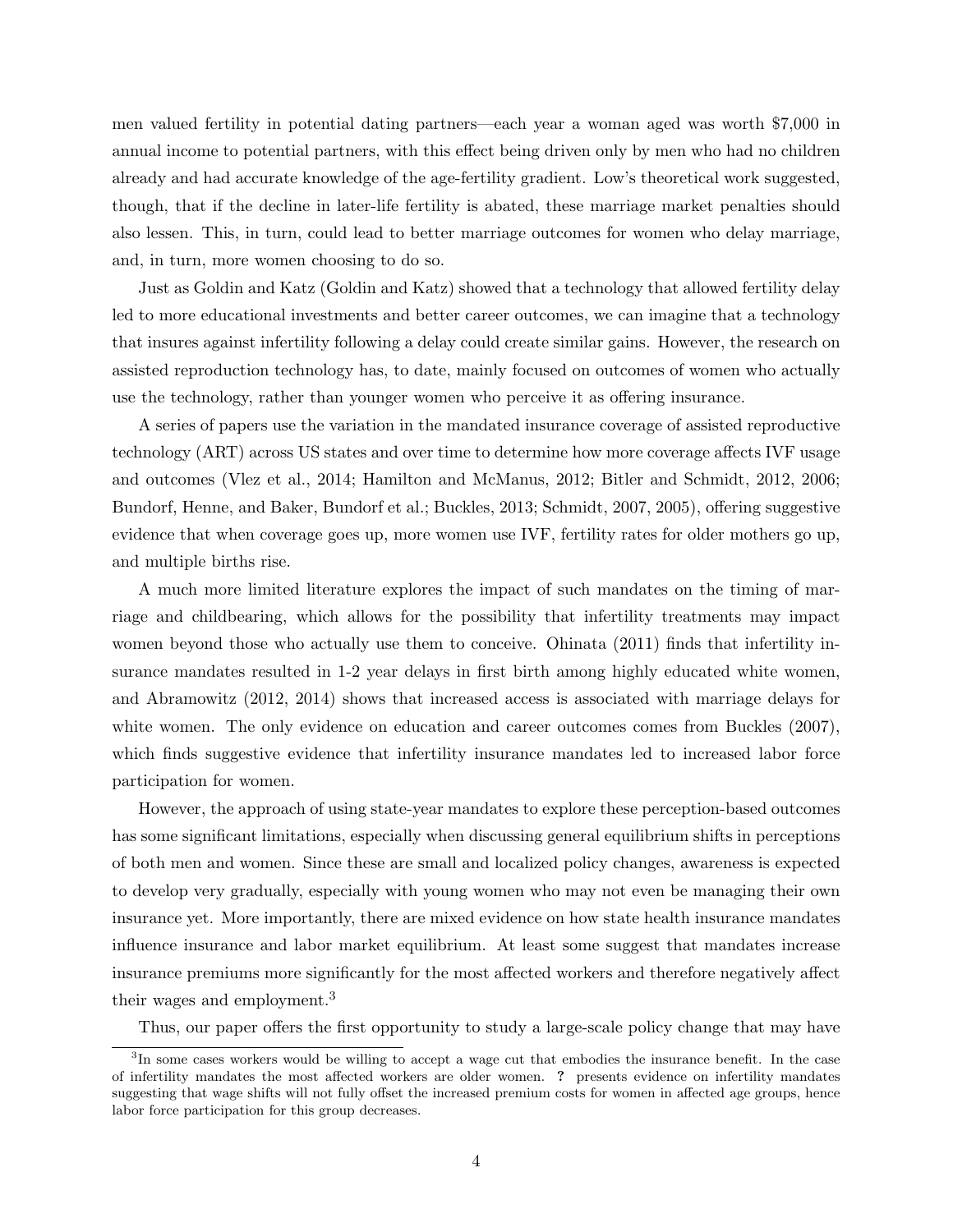changed not just the actual chance of getting pregnant when older, but, crucially, the beliefs about this chance by both young women considering career investments and men considering marrying them later on. Moreover, this is the first paper to empirically study the impacts of a shift in later-life fertility potential on outcomes resulting from the decision to delay childbearing, including educational investments and the marriage match quality. Since policy applies equally to all and insurance is publicly funded, there are no concerns that the observed changes in women's career investment are driven by a shift in employers' costs and preferences for employing older women.<sup>4</sup>

Because there are limited sources for exogenous shifts in women's later-life fertility, the importance of the asymmetric fertility trend across genders in explaining women's career investment decisions and subsequent outcomes is not well understood. In particular, if "reproductive capital" has economic value, its depreciation may represent a loss to women that will influence earlier investment decisions. Our findings indicate that mitigating older women's expected fertility decline alters women's educational and marriage decisions. Furthermore, the marriage market responds to the change, in a way that measurably impacts matching along the dimension of spousal income, showing the dollars-and-cents value of reproductive capital. Together, we hope these findings will lead to a better understanding of the importance of biological dimorphism in economic divergence, and the potential role of policies to blunt this impact.

The remainder of the paper proceeds as follows: Section 2 discusses the empirical setting for our project and the data we use; Section 3 presents results and tests their robustness, and Section 4 concludes.

# 2 Setting and Empirical Approach

#### 2.1 IVF in Israel

Since the emergence of IVF technology in the early 80s, Israel has been in the forefront of research and actual usage of IVF.<sup>5</sup> However, usage of the technology was still relatively low, and technological advances were slow in coming. In 1994 a significant change in funding policy of assisted reproduction in Israel, accompanied by technology improvements and greater public knowledge of IVF availability, caused a sharp increase in IVF usage. The 1994 law provided full funding of all assisted reproduction services or up to two "take-home babies," the most generous IVF coverage anywhere in the world. Figure 1 shows the sharp increase in live deliveries using IVF following the 1994 policy change. Although the benefits of the law came into effect in 1995, Figure 2 shows that the increase in the number of IVF treatment cycles began in 1994, with the large amount of press coverage regarding IVF availability.<sup>6</sup>

<sup>&</sup>lt;sup>4</sup>Hence observed changes in women's career investment cannot be a result of the changed terms in labor markets <sup>5</sup>The first Israeli "test tube baby" was born in 1982. She was the fifth worldwide.

<sup>&</sup>lt;sup>6</sup>The common measure of usage is the number of IVF treatment cycles relative to the size of fertile women population. Since there is no documentation of the number of women treated each year, it is impossible to assess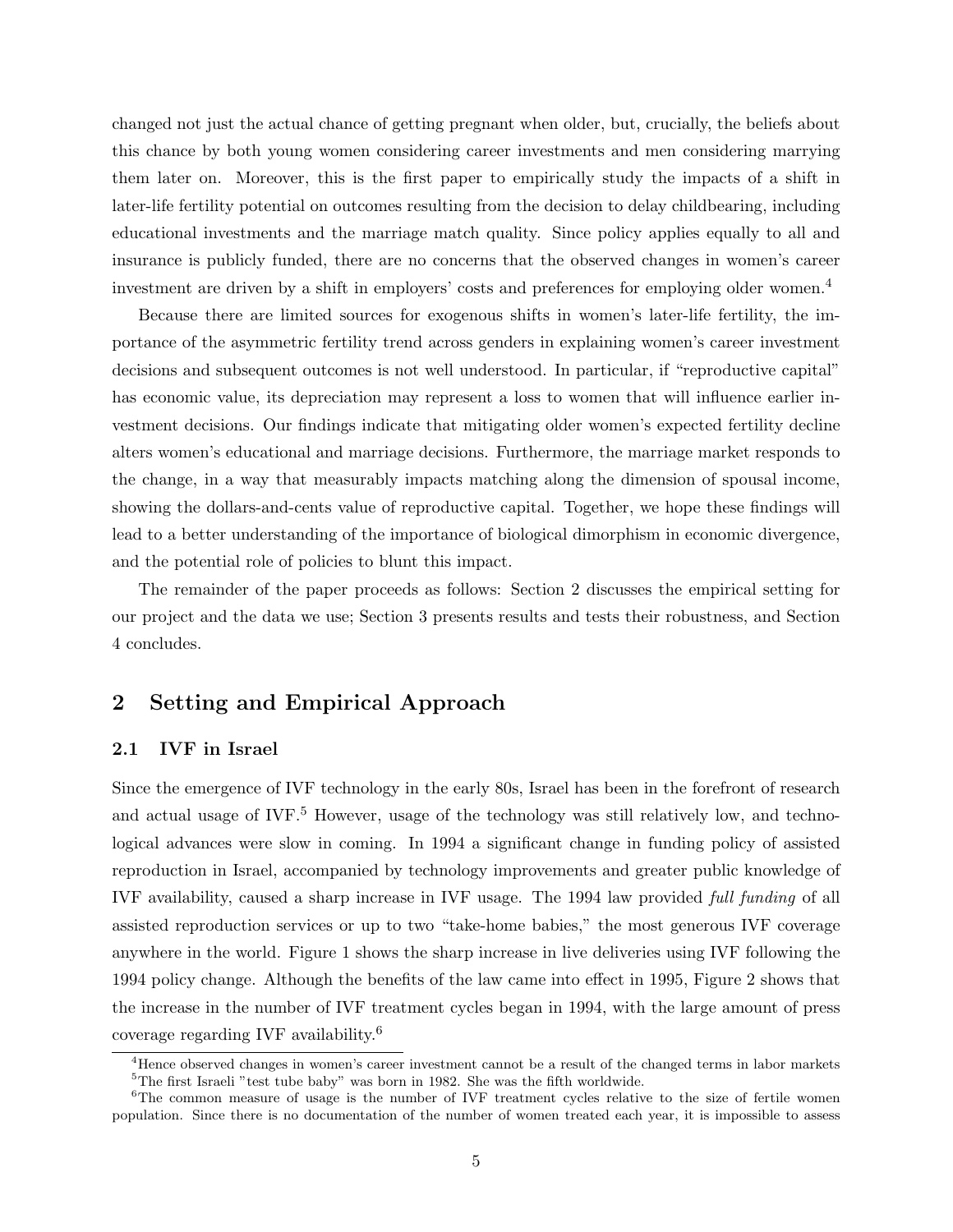



Figure 2

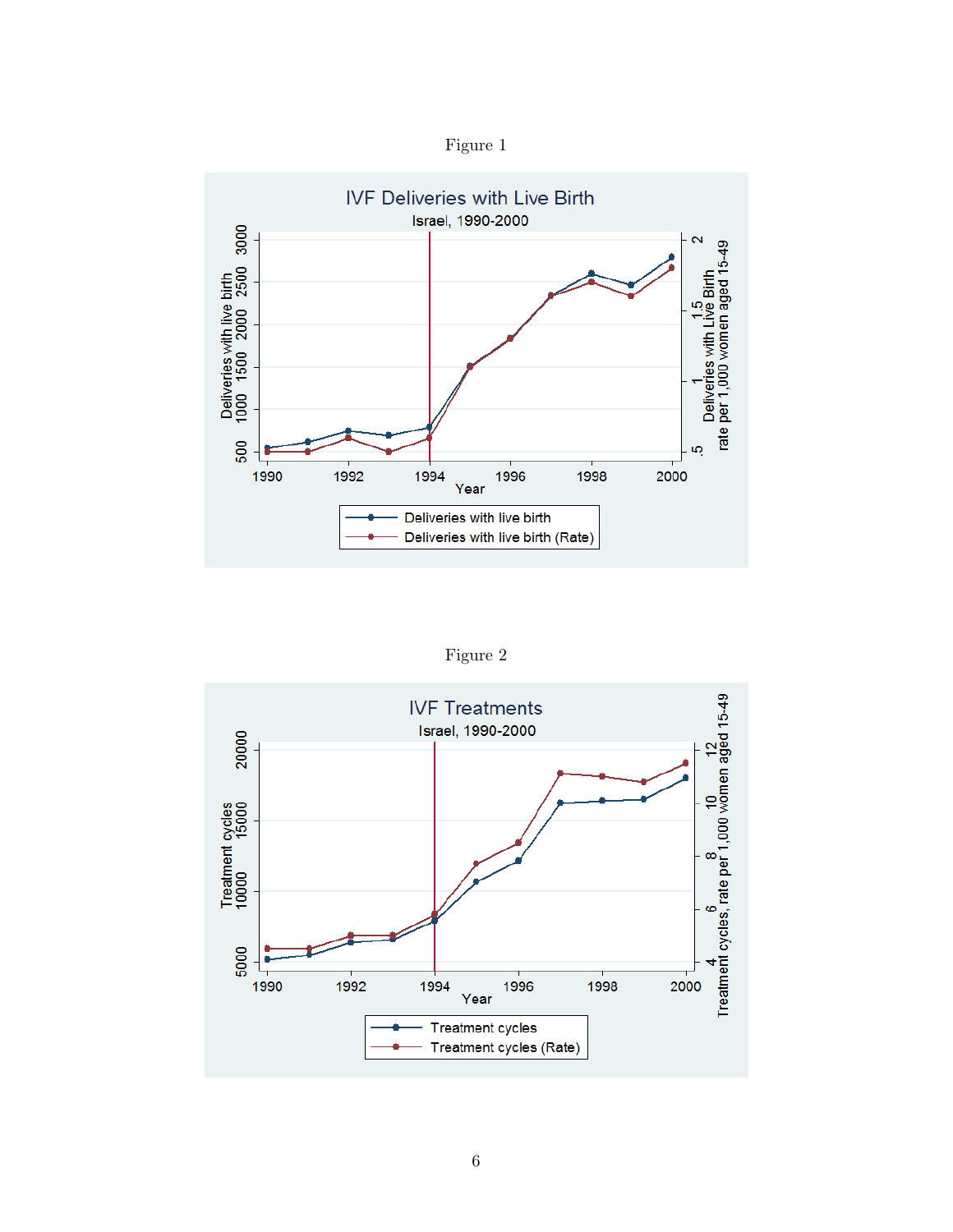Figure 3 goes further to describe changes in Israeli women's fertility rates for different age groups over the last decades. Clearly fertility rates for women in their thirties increase more rapidly after 1994. A more moderate but similar change is apparent for women in their forties. At the same time a decrease in fertility rates is displayed for younger women. As our paper will demonstrate, this may indicate that the policy change not only affected women or couples experiencing infertility, but also influenced other women to postpone childbearing, due to this new form of insurance against later-life infertility.

| Figure | ר |
|--------|---|
|        |   |



The 1994 law ushered in an era of expanding usage and technological improvement worldwide, providing access to IVF that is unmatched anywhere in the world. This funding policy is a part of an entire set of "overtly pronatalist" reproductive policies designed to support and endorse Israel's tradition of familism.<sup>7</sup> A significant support of these policies was offered by the Israeli Supreme Court's ruling that a person's right to have a family and be a parent is one of the constitutional human rights.<sup>8</sup>

The emphasis Israelis put on family is also demonstrated by the unusually high marriage and

whether the sharp increase in usage stems from an increase in the number of women undergoing IVF treatments, or from an increase in the number of attempts each IVF patient makes. It is reasonable to assume that it is a result of a combination of these two, especially given the large increase in IVF-assisted births.

<sup>7</sup>Other examples of such policies are governmental child allowances and maternity grants, broad legal protection of working mothers' rights, extended funding of prenatal care and various tax benefits for parents. For an elaborate discussion of those policies and their evolvement over time see Birenbaum-Carmeli (2003)

<sup>8</sup>See for example High Court 7052/03 Adalla vs. Ministry of Interior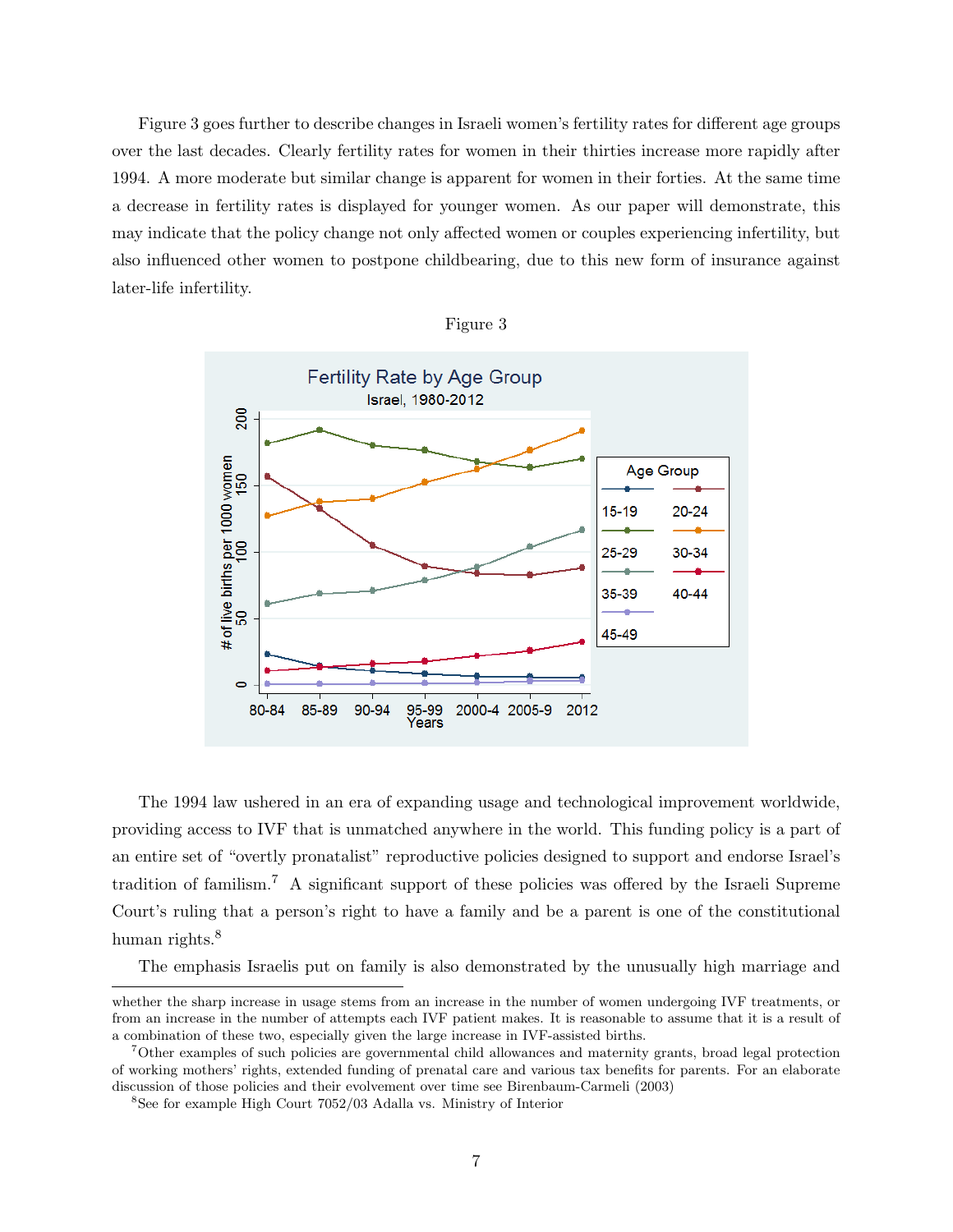birth rate in comparison to other developed countries.<sup>9</sup> Israel also stands out with an unusually young average marriage age for both genders.<sup>10</sup> This early marriage and high birth rate means that even early educational investments, such as completing college, may infringe on a woman's planned reproductive years, and potentially limit family size. Moreover, Israelis tend to complete education later than in other OECD countries, due to mandatory military service following high school.<sup>11</sup> Thus, in Israel more than in other countries, the decline in probability of successful childbearing that comes with delaying motherhood may have been a salient and significant cost to women considering further educational or career investments.

Following a widely covered, public debate, the 1994 National Health Insurance Law (NHI), enacted by the Kneset, included IVF tests and treatments in the list of free health services that health plans must provide. Like other services specified by the new law, IVF services are provided by the health plans and subsidized by the government. Until 1994, five percent of Israel's residents had no health insurance at all. The other 95 percent were members of four health plans and received funding according to their different policies. There was practically no competition among the different funds since transferability was highly limited. Membership was often the result of political agenda. IVF treatments were covered at least to some extent by the four health plans. The coverage varied both by the number and frequency of covered treatment cycles, and by the terms of eligibility (such as age, marital status and qualification period). The most generous coverage was offered by the largest health plan ("Clalit") which placed almost no limitations on usage.<sup>12</sup> The other health plans offered a limited number of treatment cycles and placed age restrictions and other barriers for eligibility.<sup>13</sup> Therefore, the new law practically applied the Clalit's generous policy on all Israeli residents.

The first contribution of the law was that it clearly stated the scope of treatment entitlement:

IVF treatments for the purpose of the birth of two children for couples who do not have children from their present marriage, as well as for childless women who wish to establish a single-parent family.<sup>14</sup>

<sup>9</sup>For example, according to UN data, between 2000-2005 Israel's total fertility rate was 2.91, the highest among all 35 OECD current member countries, and way above the OECD average which was 1.65. According to OECD data, at 2009 the marriage rate in Israel was 6.3 per 1000 residents compared to an OECD average of 5.0

<sup>&</sup>lt;sup>10</sup>According to the Israeli Central Bureau of Statistics report "Women and men in Israel 1990-2009" the median age of first marriage in Israel is 3-4 years lower than in western countries.

<sup>&</sup>lt;sup>11</sup> According to OECD data, in 2011 Israel's median age at first graduation was slightly above 27 whereas the OECD average was slightly below 25.

 $12$ Interestingly, this generosity was a result of "faulty computer infrastructure (that could not trace women's treatment and entitlement efficiently) rather than from professional or social conviction" (Birenbaum-Carmeli, 2004)

<sup>&</sup>lt;sup>13</sup>For example in the "Leumit" health plan the number of treatment cycles was limited to six and the maximal age was 40 (an exceptions committee was authorized to approve up to 3 cycles for women aged 40 to 42, 2 cycles to women aged 42-44 and 1 cycle to women aged 45). In all health plans egg donations required an exceptions committee approval.

 $14$ In practice, public funding covers approximately 85% of total treatment costs. Private and complementary health insurance programs of the health plans offer additional coverage, and also cover treatments for third and fourth child.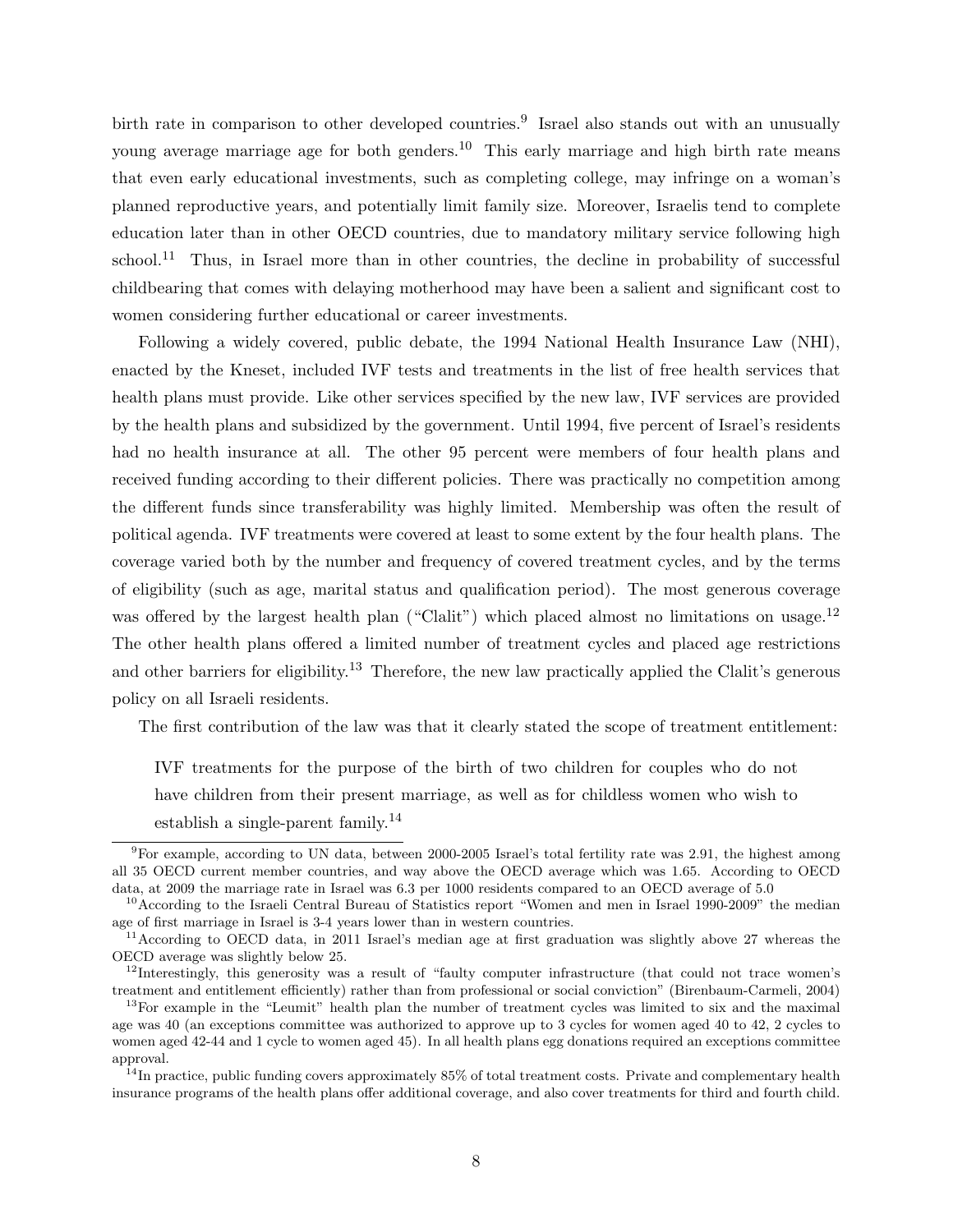The law, as originally written, did not place any restrictions on the age of women, or the number of attempts that could be made. This is in stark contrast to most IVF coverage, which usually entitles beneficiaries to a certain number of treatments, rather than a certain number of children. Only in 1998, following the report of a professional committee, the funding was limited to women until the age of 45 for women using their own rather than donor eggs. When using donor eggs the age limit was placed at 51 and in 2010 it was raised to 54. The same committee also suggested restricting the number of treatment cycles each woman can get public funding for, however this suggestion was not adopted. Any attempts made in the following years to abridge or condition coverage were instantly blocked by vigorous public protest, backed by the aforementioned court rulings (Shalev and Gooldin,  $2006$ ).<sup>15</sup>

The Israeli policy change was preceded by rapid improvement in assisted reproduction technology which led to greater use, success, and media coverage worldwide.<sup>16</sup> Starting in the early nineties the media was flooded with IVF success stories, the most eye-catching being extreme advanced maternal age cases.<sup>17</sup> In Israeli press, local success stories were celebrated as "national accomplishments and symbols of local scientific excellence" (Birenbaum-Carmeli, 2004). This was topped off by the considerable amount of attention devoted by the press to the introduction of the NHI law, and within it the highly debated IVF funding issue.<sup>18</sup>

Personal experience with relatives or friends having successful older-age births coupled with media coverage of the new fertility possibilities and of extreme cases of older parenting appear to have updated Israelis' beliefs regarding women's fertility horizons, even yielding on average an over estimation of later life fertility success rates. A study examining Israeli students' knowledge regarding age-dependent fertility decline, found a significant overestimation of the likelihood of pregnancy, especially for women over 40, with or without the aid of IVF (Hashiloni-Dolev et al.,  $2011$ ).<sup>19</sup>

The new and unique Israeli funding policy facilitated fast adoption and increased usage of the new fertility possibilities. The three forces of improved access, publicity, and technology improvement reinforced each other, leading to an IVF boom in Israel. The large amount of press coverage

 $15$ In 2014 a limitation on number of treatment cycles was placed for the first time, but it applies only to women over 42 and when 3 consecutive cycles using the woman's own eggs did not reach the embryo transfer stage and only if a committee of experts suggests that it will be useless to continue.

<sup>&</sup>lt;sup>16</sup>The most eminent improvement was the ICSI technology (Intra-cytoplasmic sperm injection) first introduced in 1992.

<sup>&</sup>lt;sup>17</sup>For example, "World record: woman aged 60 gave birth to girl, Yedioth Aharonoth 22.2.94"; After 44 failed test-tube fertilizations, a 60-year-old woman gave birth to a baby girl in early 1994.

<sup>&</sup>lt;sup>18</sup>The Ministry of Health expressed its intent to limit coverage to seven treatment cycles and provoked public protest. The press covered this conflict using personal stories of women over 40 that had children only following dozens of IVF treatment cycles and others who are still trying after a number of failures (Birenbaum-Carmeli, 2004)

<sup>&</sup>lt;sup>19</sup>The study compared the students' estimations to medical data. The survey was taken by participants at 2009. Of course, since we don't have similar studies conducted prior to 1994, we can't conclude how perceptions changed. Similar studies in other countries also found overestimation of conception probability but not necessarily for the over 40 age group. In addition, those studies did not specifically target IVF success rates (see for example Bretherick et al. (2010)).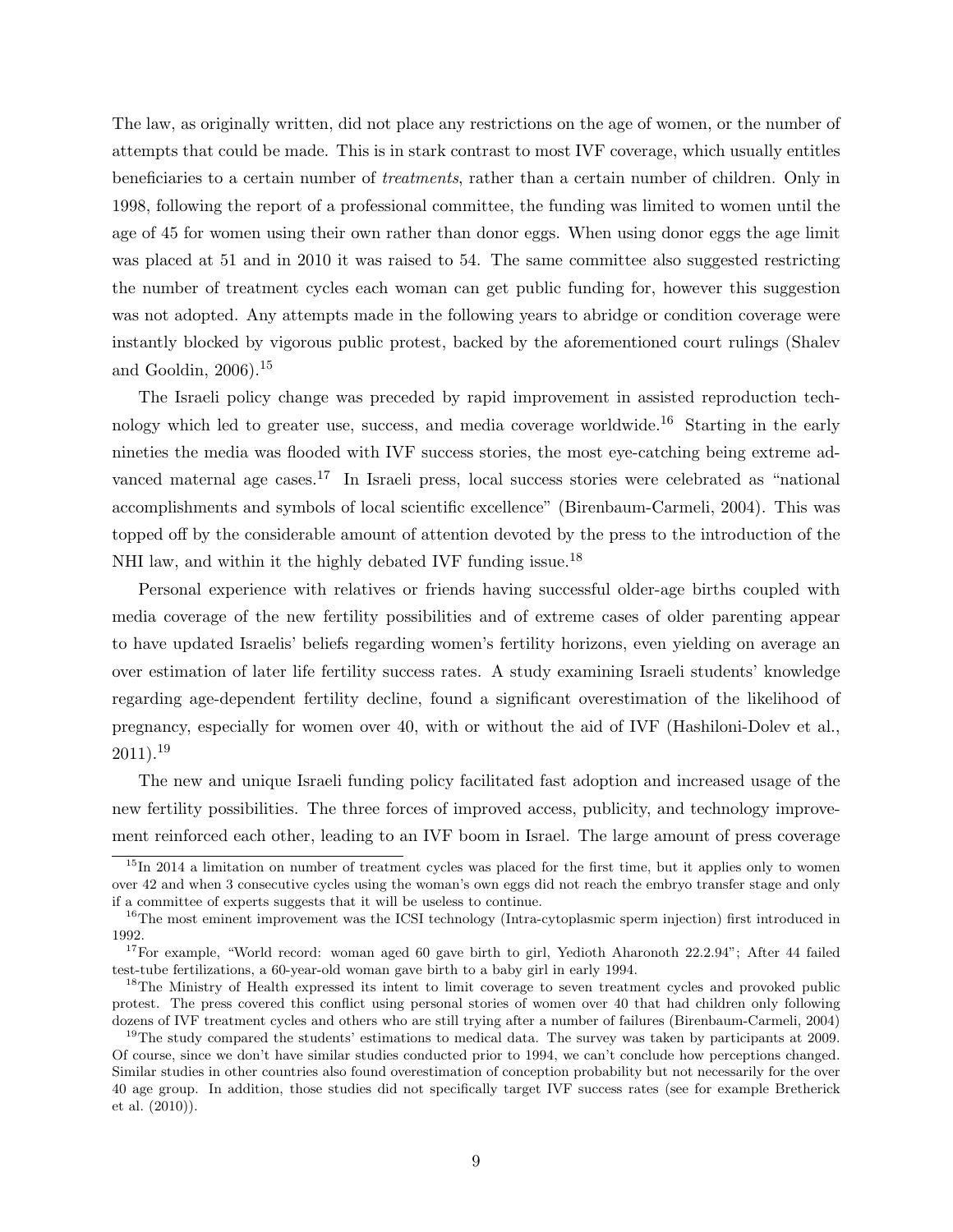led to greater awareness and trust of the new technology which due to the generous funding policy translated into more actual usage. In turn, the increased demand for fertility treatments promoted the establishing of new fertility clinics and raised incentives to invest in training, research and development. These led to more frequent positive outcomes of assisted reproduction, which were also covered in the press. This course of events drove a rapid and ongoing change in Israelis attitudes and perceptions regarding IVF success rates, causing the aforementioned sharp increase in IVF usage starting at 1994, the year the NHI law was approved.

In the following years additional rules and regulations were enacted, standardizing practices surrounding IVF and their funding. This legal progress, considered innovative and liberal in a global prospective, supported the ongoing expansion of IVF usage.<sup>20</sup> Nowadays, there are 25 IVF clinics spread throughout Israel. Most public hospitals have an IVF unit, making treatment very easily accessible for most residents of Israel. Israel is the world leader in the rate of IVF treatment cycles and in the percentage of babies born following IVF treatments: approximately 4% of all babies born in Israel are conceived using IVF (Hashiloni-Dolev,  $2013$ ).<sup>21</sup> This makes Israel an ideal setting for the study of the impact of extended reproductive time horizons offered by IVF technology on women's decisions and outcomes.

#### 2.2 Data and Empirical Approach

Our data comes from the 2008 Israeli population census. The census is an approximately 20% sample of Israeli households. It is based on data from administrative sources integrated with sample data gathered in surveys.<sup>22</sup>

We present most of the analysis that follow for Israeli-born Jews, given that other population groups reportedly responded differently to the changes in IVF policy (Remennick, 2010).<sup>23</sup> In addition, there are significant differences between Israeli Jews and Arabs (which are the majority of the non-Jewish population) and between native born and immigrants in culture and norms surrounding family and gender issues (see for example Danziger and Neuman (1999)). It is important to note that intermarriages between Jews and other religions are extremely rare in Israel. Moreover, in our sample and relevant period, percentage of marriages between native born and immigrants is very low.<sup>24</sup>. Nevertheless, our results are robust to using an expanded sample, including all population

<sup>&</sup>lt;sup>20</sup>The most distinct example is the 1996 Embryonic Carrying Agreement Law, officially legalizing and regulating surrogacy for the first time in the world (Simonstein, 2010).

<sup>&</sup>lt;sup>21</sup>Compared to approximately 1-2% of the children are born in this way in other countries wealthy enough for women to afford IVF treatment.

 $22$ The survey began at the end of 2008 and was concluded in July, 2009.

 $23$ This difference is partially attributed to religious beliefs, as Muslim religion does not support all ART practices (especially surrogacy and ova donations) and the Roman Catholic church bans all types of ART(Birenbaum-Carmeli, 2003). However, at least some of the documented difference should be attributed to other sources since country of origin also affects behavior in this context.

 $^{24}$ This is partially due to a large incoming flow of immigrants from the Former Soviet Union during the nineties which allowed this population to form segregated communities, with institutions designed to retain distinct cultural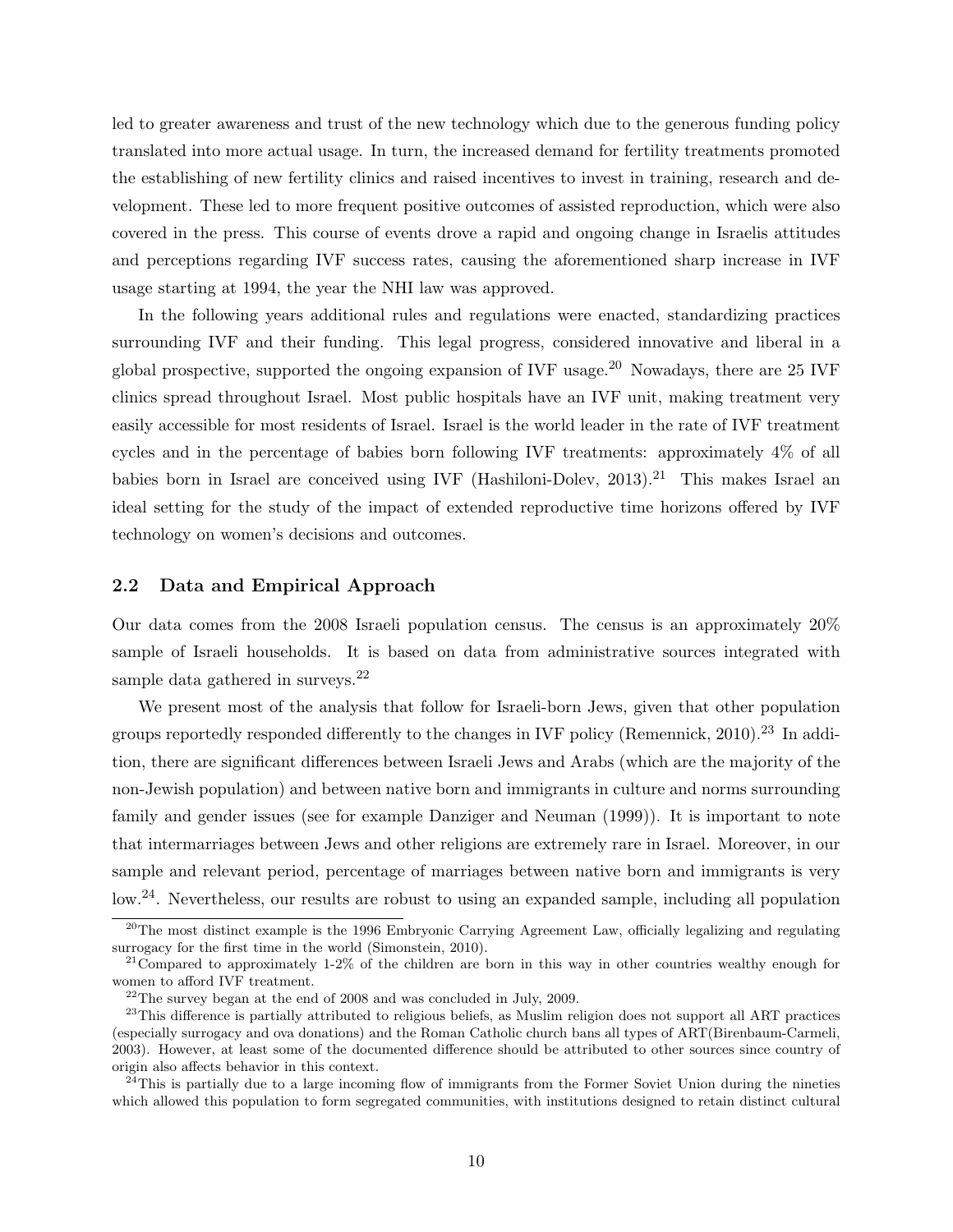|                     | All Women |         |                            |  |  |  |
|---------------------|-----------|---------|----------------------------|--|--|--|
|                     | Mean      | SD      | N                          |  |  |  |
| Age                 | 37.80     | 14.40   | 172,762                    |  |  |  |
| College Plus        | 0.29      | 0.45    | 172,762                    |  |  |  |
| Highly Ed           | 0.09      | 0.28    | 172,762                    |  |  |  |
|                     |           |         |                            |  |  |  |
|                     |           |         | Women with spousal matches |  |  |  |
|                     | Mean      | SD      | Ν                          |  |  |  |
| Age                 | 41.3      | 12.3    | 107,136                    |  |  |  |
| College Plus        | 0.36      | 0.48    | 107,136                    |  |  |  |
| Highly Ed           | 0.11      | 0.32    | 107,136                    |  |  |  |
| Income 2008         | 84,375    | 85,930  | 89,060                     |  |  |  |
| Spouse's Age        | 44.2      | 12.9    | 107,136                    |  |  |  |
| Spouse's Income     | 166,934   | 160,846 | 91,983                     |  |  |  |
| Age at 1st Marriage | 23.60     | 4.11    | 101,592                    |  |  |  |
| Married Older       | 0.08      | 0.27    | 101,931                    |  |  |  |
| Ever Gave Birth     | 0.89      | 0.31    | 107,023                    |  |  |  |

Table 1: Summary Statistics

2008 Israeli population census (20% sample), restricted to Jewish, Israeli-born women.

#### groups.

Table 1 shows summary statistics for the women in our sample. Note that we limit most of our analysis to specific cohorts so these figures are presented only to provide a general description of the complete sample and of how our matched sample characteristics compare to the regular sample.

We start by testing the impact of the 1994 policy change on women's decisions including college attainment, graduate degree attainment, and marriage age. We then further examine the impact on the marriage market equilibrium, by looking at the effect on spousal quality for women who marry when older. Our empirical approach for education outcomes and age at first marriage is to compare women's outcomes before and after the policy change using men as a comparison group. Panel A of each analysis shows a "naive" difference-in-differences specification, that measures the average difference between the "before" and "after" time period, according to the following equation:

$$
Education = \beta_0 + \beta_1 fem + \beta_2 post + \beta_3 fem \times post + \beta_4 time + u
$$

Panel B does more to examine the timing of the impact, testing both for a change in levels at

characteristics of this community. This in turn induced family formation within those communities and prevent marriages to native born Jews or to immigrants from other origins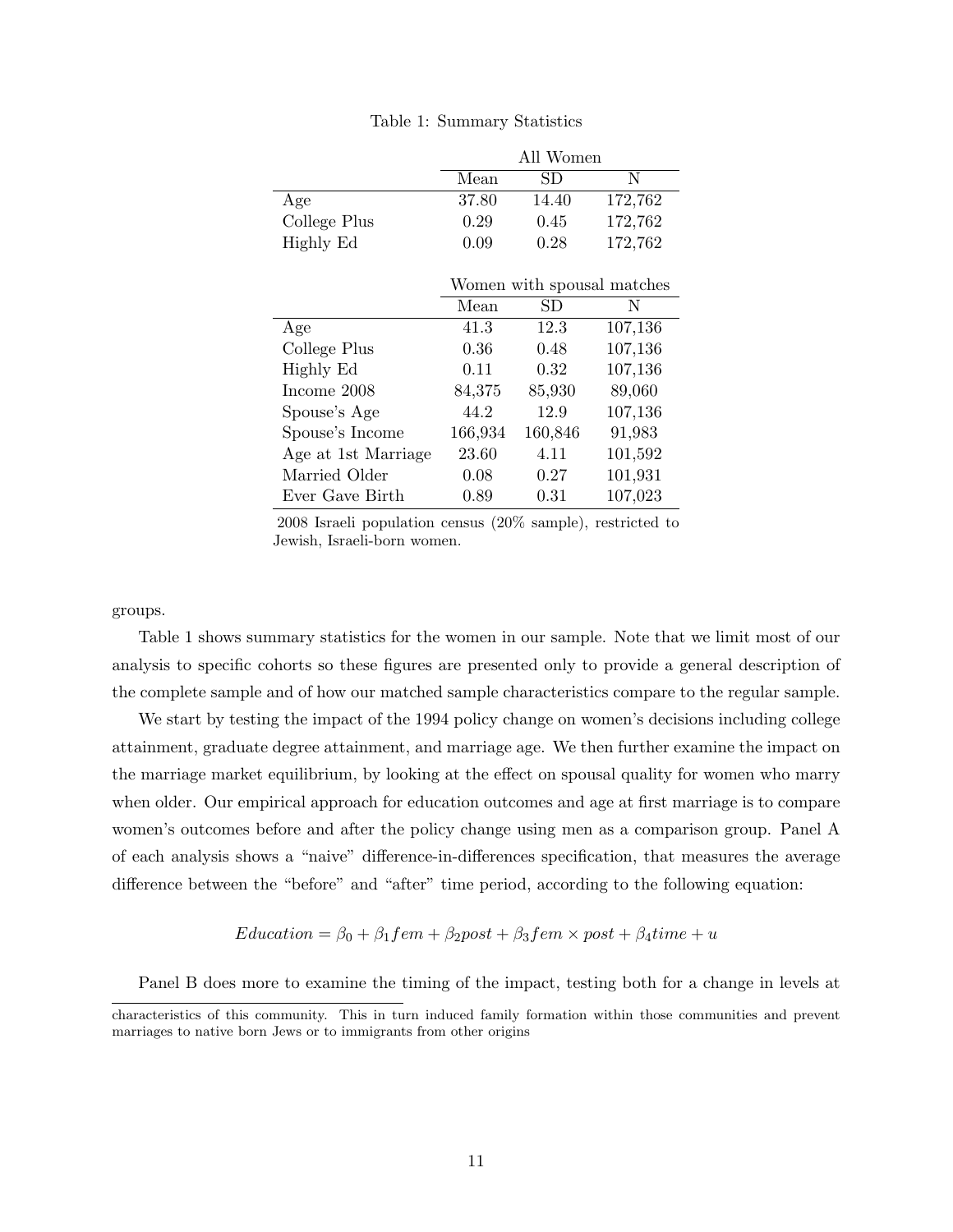the time of the policy change and a change in the time-trend of the outcome variable:

$$
Education = \beta_0 + \beta_1 fem + \beta_2 post + \beta_3 fem \times post + \beta_4 time
$$
  
+  $\beta_5 post \times time + \beta_6 fem \times time + \beta_7 fem \times post \times time + u$ 

For educational outcomes, we also add year-of-birth fixed effects in addition to controlling for time linearly. For age at first marriage, the specification is similar, but "time" represents year of marriage, and we add corresponding fixed effects.

Although men's and women's outcomes may follow different trends prior to the policy change, our results are robust to the inclusion of gender-specific time trends, in Panel B.<sup>25</sup>

For marriage market outcomes, we compare husbands' income for marriages of women over age 30 that took place before and after the policy change to those of women who got married under age 30, over the same time period. First without differential and period-specific time trends in Panel A:

$$
Spouse\_inc = \beta_0 + \beta_1 older + \beta_2 post + \beta_3 older \times post + \beta_4 time + u
$$

And then with them in panel B:

$$
Spouse\_inc = \beta_0 + \beta_1 older + \beta_2 post + \beta_3 older \times post + \beta_4 time + \beta_5 post \times time + \beta_6 older \times time + \beta_7 older \times post \times time + u
$$

In this specification as well, time represents year of marriage, which is also added as fixed effects. Finally, we use men as a second control group in a triple-differences specification:

$$
Spouse\_inc = \beta_0 + \beta_1 older + \beta_2 post + \beta_3 older \times post
$$
  
+  $\beta_4 fem + \beta_5 older \times fem + \beta_6 post \times fem + \beta_7 older \times post \times fem + u$ 

Because there may have been other long-term societal trends that could have divergent effects for men and women, we perform a few different types of analysis to provide further evidence that the 1994 policy change drives our results. First, we use event study graphs, charting the impact over time around the time of the policy change, to show that a pre-trend is not driving our results, and rather that the observed effects only become significant after the policy change. Secondly, we use a Quant Likelihood Ratio  $(QLR)$  test<sup>26</sup> to search over all possible break dates, and show that our "treatment year" is indeed identified as the break among candidate dates. Finally, we rely on the specific combination of outcome variables to bolster the evidence that IVF access is the

<sup>&</sup>lt;sup>25</sup>In addition we use event studies to make sure that there is actually a change in trend for women and that the results we see are not only due to different gender-specific time trends.

 $26$ See Andrews (1993).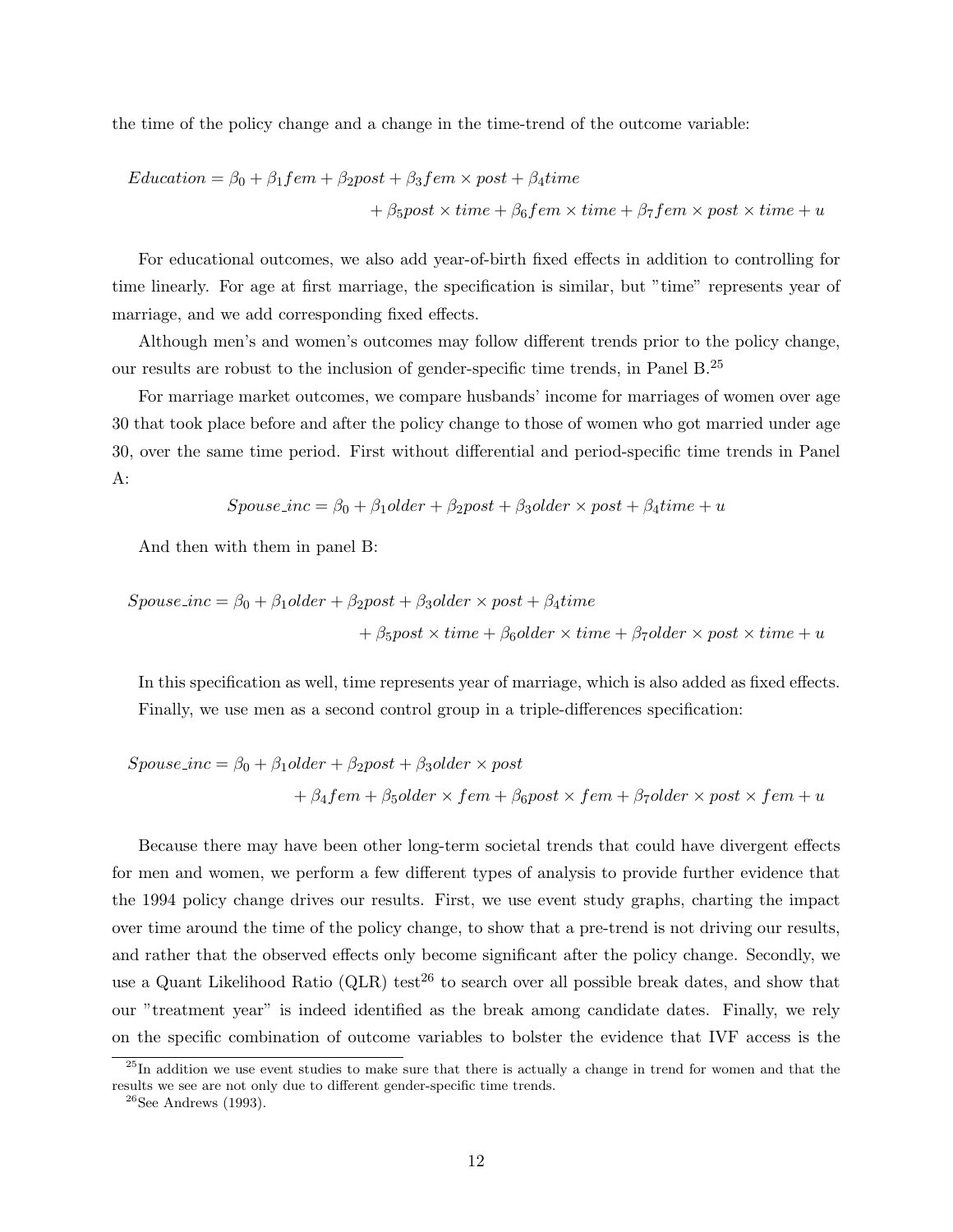driver behind the changes. While there are a few other mechanisms that may have an effect on one of the outcomes we study, none of those can be expected to impact both women's educational and marriage decisions and marriage outcomes for older women. We review the most prominent alternative explanations in more detail in section 3.3.

As one final note on methodology, we use 1994 as the first year of the treatment period. As mentioned before, we expect changes in our outcome variables to occur regardless of individuals' actual usage of IVF but rather as a consequence of their updated expectations. Therefore, our "treatment" kicks in as soon as women became aware of the insurance coverage rather than when coverage was actually implemented. Due to the large amount of press surrounding the approval of the law in 1994, we find it to be the turning point in the gradual process of perceptual change regarding female later life fertility, although the law only came into effect in the beginning of 1995. We use 1994 as our cutoff for outcomes that are measured over years. For outcomes that are measured by cohort, the treated cohort is the group that learns, at the time they are making a specific decision, that they will have access to assisted reproduction technology later in life. Accordingly, we set a 30 year study period, from 1978 to 2008 for marriage decisions and outcomes, and birth cohorts from 1950 to 1980 for education decisions. These periods were chosen so that the before and after treatment periods are as similar as possible and so our individuals are mature enough at the census year 2008 to make education and marriage decisions.<sup>27</sup> Nevertheless, our results are robust to using longer or shorter time frames.

# 3 Results

#### 3.1 Women's Decisions

We first examine the impact of the policy on women's decisions regarding education and marriage timing. We do this using a difference-in-differences framework, where women's outcomes before and after the policy change are compared to men's outcomes before and after.

College Education The first outcome variable is completion of college education. Figure 4 shows the raw data used in this analysis, charting women's college completion compared to men, by year of birth. Because the median age for college entry for women in Israel is 22.5, we use the cohort born in 1971 as the first treatment year, as they would have been 23 and thus still able to be influenced in completing college by the change to their reproductive time horizon. Most women born in earlier cohorts would have already been past the age of making decisions about college completion at the time of the policy change.<sup>28</sup>

 $27$ As we explain when discussing education outcomes, we also limit our youngest cohort to be old enough to complete college, in order to minimize censoring.

 $^{28}$ Men's median age for college entry is 24. Because men enter college slightly later, we experiment with shifting the treatment year for men as one of our robustness checks, discussed below.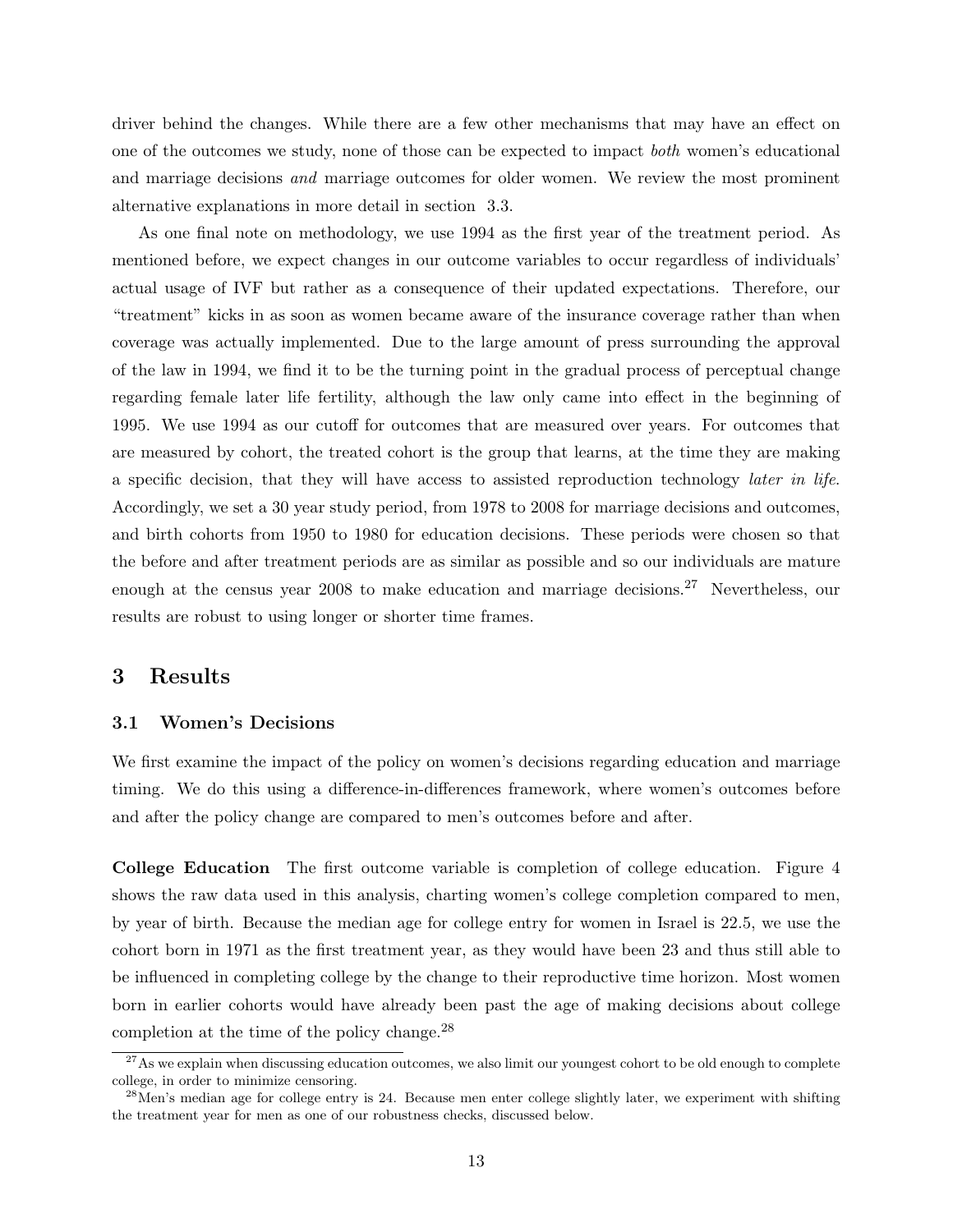Figure 4



As Figure 4 clearly shows, there is a sharp increase in women's college completion rates relative to men beginning with the first treated cohort.

These results are presented formally in a regression in table 2. Panel A shows a differencein-differences specification, with men as the control group. The coefficient on the interaction with being female and of college-entering-age after the year of the policy change is positive and significant. This effect remains stable when year of birth fixed effects and clustered standard errors are introduced. Panel B demonstrates that this effect is robust to including gender-specific time trends, and that the impact evolves over time. When discontinuous time trends are allowed for, we see that the effect is driven by an increased slope for the rate of women completing college. Rates of college completion have been increasing over time, but they begin to increase much more steeply following the policy change, at a time when men's entry rates appear to decrease.

Because the outcome is a binary variable for whether the respondent has completed college, we also run these same regressions using logit and probit specifications, which appear in the appendix, in Tables A1 and A2.

Graduate Education We next examine whether more women completed graduate education following the policy change. For this outcome measure, we again use the median age of students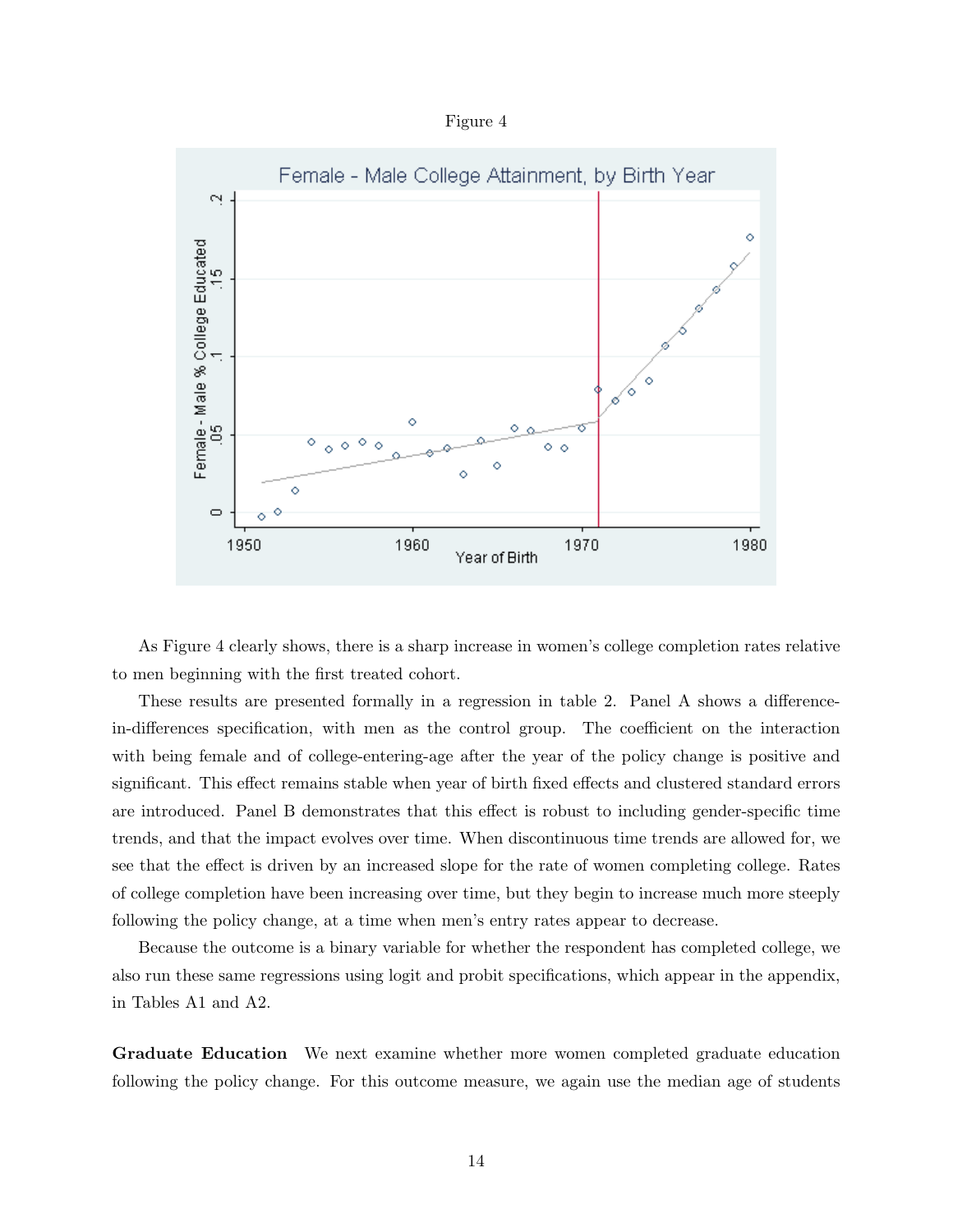|                                 | Dependent variable: college education |                |                                  |                   |                            |                         |  |
|---------------------------------|---------------------------------------|----------------|----------------------------------|-------------------|----------------------------|-------------------------|--|
|                                 |                                       | Panel A: D-i-D |                                  |                   | Panel B: D-i-D with slopes |                         |  |
|                                 | (1)                                   | (2)            | (3)                              | $\left( 4\right)$ | (5)                        | $\left( 6\right)$       |  |
| fem $\times$ post $\times$ time |                                       |                |                                  | $0.00836***$      | $0.008\overline{38***}$    | $0.008\overline{38***}$ |  |
|                                 |                                       |                |                                  | (0.00139)         | (0.00138)                  | (0.00147)               |  |
| fem $\times$ post               | $0.0767***$                           | $0.0768***$    | $0.0768***$                      | 0.00889           | 0.00853                    | 0.00853                 |  |
|                                 | (0.00474)                             | (0.00473)      | (0.0106)                         | (0.00921)         | (0.00921)                  | (0.00956)               |  |
| fem $\times$ time               |                                       |                |                                  | $0.00202***$      | $0.00205***$               | $0.00205***$            |  |
|                                 |                                       |                |                                  | (0.000510)        | (0.000510)                 | (0.000458)              |  |
| $post \times time$              |                                       |                |                                  | $-0.00937***$     | $-0.00985***$              | $-0.00985***$           |  |
|                                 |                                       |                |                                  | (0.000960)        | (0.00142)                  | (0.000558)              |  |
| post                            | 0.00449                               |                |                                  | $0.0508***$       |                            |                         |  |
|                                 | (0.00482)                             |                |                                  | (0.00645)         |                            |                         |  |
| female                          | $0.0326***$                           | $0.0330***$    | $0.0330***$                      | $0.0526***$       | $0.0532***$                | $0.0532***$             |  |
|                                 | (0.00296)                             | (0.00296)      | (0.00390)                        | (0.00598)         | (0.00597)                  | (0.00483)               |  |
| time                            | $0.00429***$                          | $0.00240***$   | $0.00240***$                     | $0.00408^{***}\,$ | $0.00429^{\ast\ast\ast}$   | $0.00429***$            |  |
|                                 | (0.000238)                            | (0.000314)     | (0.000186)                       | (0.000359)        | (0.000545)                 | (0.000229)              |  |
| Constant                        | $0.324***$                            | $0.295***$     | $0.295^{***}\,$                  | $0.322^{***}\,$   | $0.343***$                 | $0.343^{***}\;$         |  |
|                                 | (0.00318)                             | (0.00455)      | (0.00351)                        | (0.00418)         | (0.00702)                  | (0.00238)               |  |
|                                 |                                       |                |                                  |                   |                            |                         |  |
| YOB FEs                         |                                       | Yes            | Yes                              |                   | Yes                        | Yes                     |  |
| Clustered SEs                   |                                       |                | Yes                              |                   |                            | Yes                     |  |
| Observations                    | 206,921                               | 206,921        | 206,921                          | 206,921           | 206,921                    | 206,921                 |  |
| R-squared                       | 0.020                                 | 0.021          | 0.021                            | 0.021             | 0.022                      | 0.022                   |  |
|                                 |                                       |                | Standard organize in paranthosos |                   |                            |                         |  |

Table 2: College graduation rates

Standard errors in parentheses

\*\*\* p<0.01, \*\* p<0.05, \* p<0.1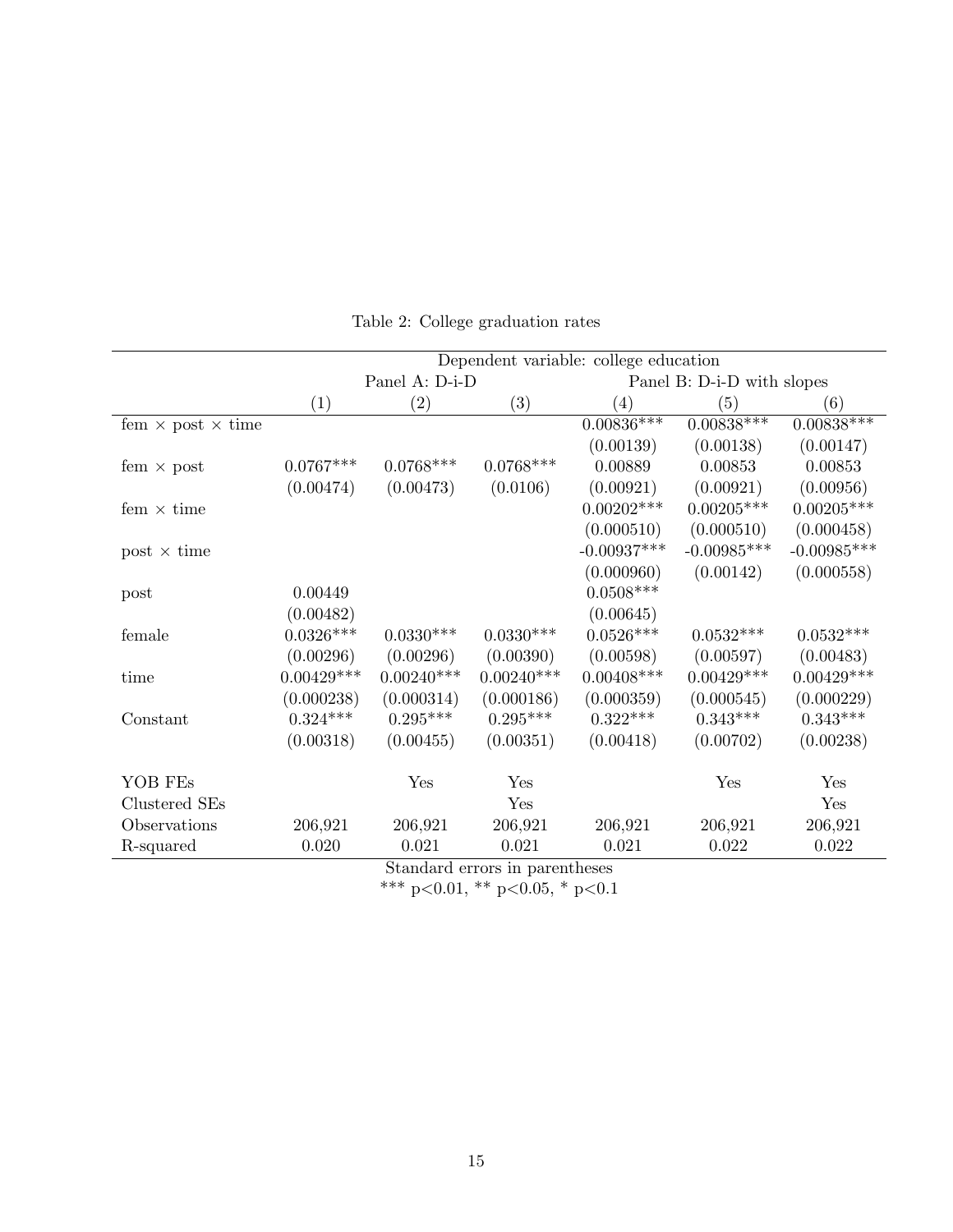entering that educational level to guide us, treating the 1966 cohort as the first treated year.<sup>29</sup> The raw data is shown in Figure 5, showing again a clear increase in women's completion relative to men starting in the younger birth cohorts, who have not completed their educational decisions before they learn of expanded access to IVF.



#### Figure 5

Table 3 tests formally whether women are more likely to complete graduate degrees following the expansion. We again find, in a differences-in-differences framework, presented in Panel A, that women are significantly more likely to complete graduate degrees following the expansion than before. Both the significance and magnitude of the coefficient are robust to including year of birth fixed effects and clustered standard errors. When allowing for a discontinuous slope change, in Panel B, the main effect diminishes, and we find that it is driven by an increase in the rate of women completing advanced degrees. Once again, this shows that the impact evolves over time, but the increase starts in 1994, rather than being driven by a female-specific pre-existing trend (which is important since it is likely that women and men's educational rates have followed a different trend over time).

Since women who were already married at the time of the policy change may have been less able to change course and pursue additional education, in the appendix in Table A3 we restrict our

 $^{29}$ The median age for second degree applicants in Israel is 28.2 for women and 29.7 for men.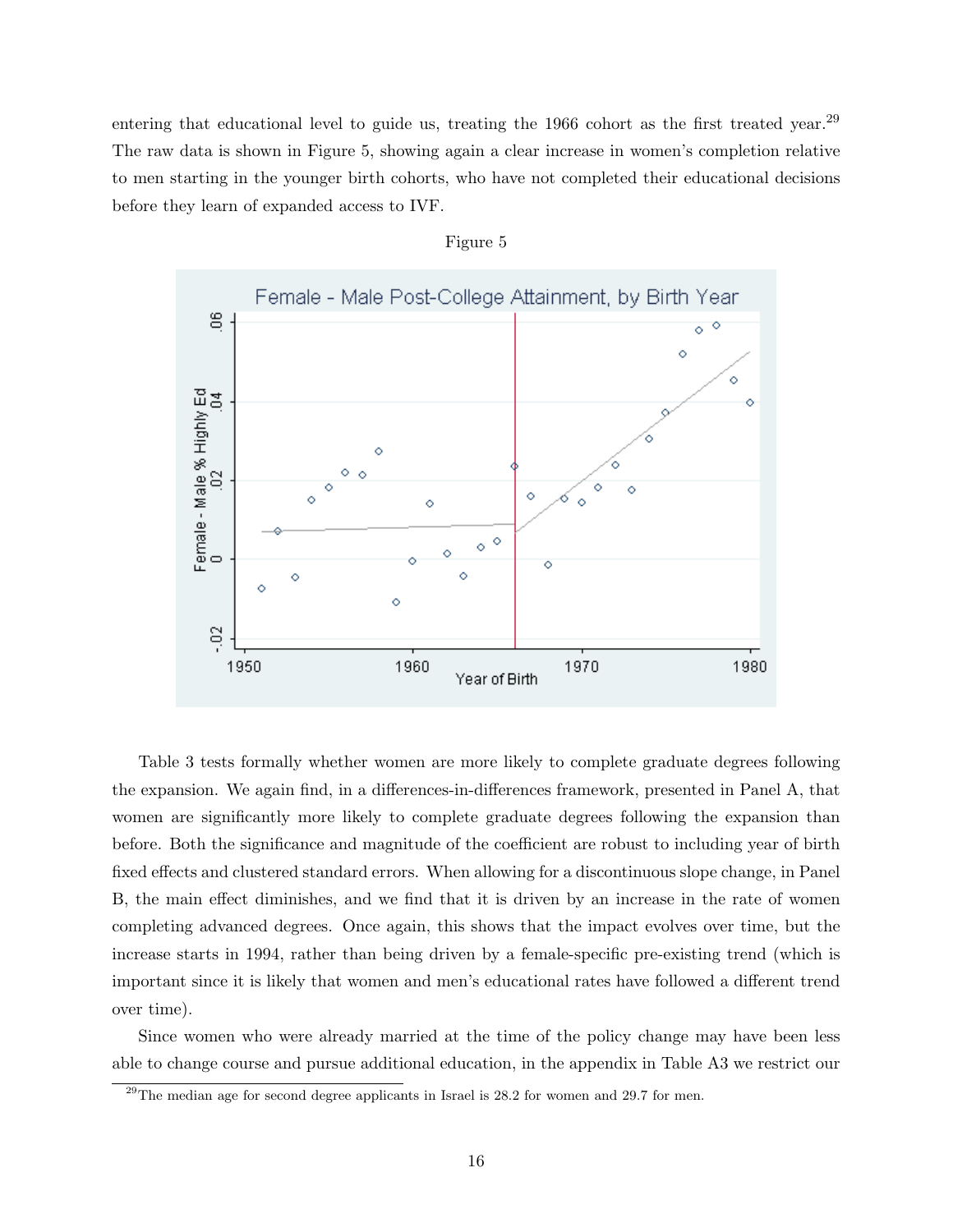|                                 | Dependent variable: graduate education |                |                                |                   |                            |               |
|---------------------------------|----------------------------------------|----------------|--------------------------------|-------------------|----------------------------|---------------|
|                                 |                                        | Panel A: D-i-D |                                |                   | Panel B: D-i-D with slopes |               |
|                                 | (1)                                    | (2)            | (3)                            | $\left( 4\right)$ | (5)                        | (6)           |
| fem $\times$ post $\times$ time |                                        |                |                                | $0.00379***$      | $0.00390***$               | $0.00390***$  |
|                                 |                                        |                |                                | (0.000723)        | (0.000722)                 | (0.00101)     |
| fem $\times$ post               | $0.0265***$                            | $0.0267***$    | $0.0267***$                    | 0.00565           | 0.00512                    | 0.00512       |
|                                 | (0.00313)                              | (0.00313)      | (0.00573)                      | (0.00657)         | (0.00656)                  | (0.00779)     |
| fem $\times$ time               |                                        |                |                                | $-0.000511$       | $-0.000511$                | $-0.000511$   |
|                                 |                                        |                |                                | (0.000568)        | (0.000568)                 | (0.000564)    |
| $post \times time$              |                                        |                |                                | $-0.00730***$     | $-0.00763***$              | $-0.00763***$ |
|                                 |                                        |                |                                | (0.000508)        | (0.000801)                 | (0.000651)    |
| post                            | $0.0267***$                            |                |                                | $0.0292***$       |                            |               |
|                                 | (0.00363)                              |                |                                | (0.00471)         |                            |               |
| female                          | $0.00408*$                             | $0.00422*$     | 0.00422                        | 0.000247          | 0.000277                   | 0.000277      |
|                                 | (0.00241)                              | (0.00241)      | (0.00310)                      | (0.00509)         | (0.00508)                  | (0.00458)     |
| time                            | $-0.00238***$                          | $-0.00248***$  | $-0.00248***$                  | $0.00106**$       | $0.000889*$                | $0.000889***$ |
|                                 | (0.000176)                             | (0.000200)     | (0.000100)                     | (0.000412)        | (0.000490)                 | (0.000287)    |
| Constant                        | $0.0890***$                            | $0.0690***$    | $0.0690***$                    | $0.115^{***}\,$   | $0.118^{***}\,$            | $0.118***$    |
|                                 | (0.00223)                              | (0.00284)      | (0.00147)                      | (0.00373)         | (0.00483)                  | (0.00319)     |
|                                 |                                        |                |                                |                   |                            |               |
| YOB FEs                         |                                        | Yes            | Yes                            |                   | Yes                        | Yes           |
| Clustered SEs                   |                                        |                | Yes                            |                   |                            | Yes           |
| Observations                    | 206,921                                | 206,921        | 206,921                        | 206,921           | 206,921                    | 206,921       |
| R-squared                       | 0.002                                  | 0.006          | 0.006                          | 0.004             | 0.006                      | 0.006         |
|                                 |                                        |                | Standard errors in parentheses |                   |                            |               |

Table 3: Rates of post-college education

Standard errors in parentheses

\*\*\* p<0.01, \*\* p<0.05, \* p<0.1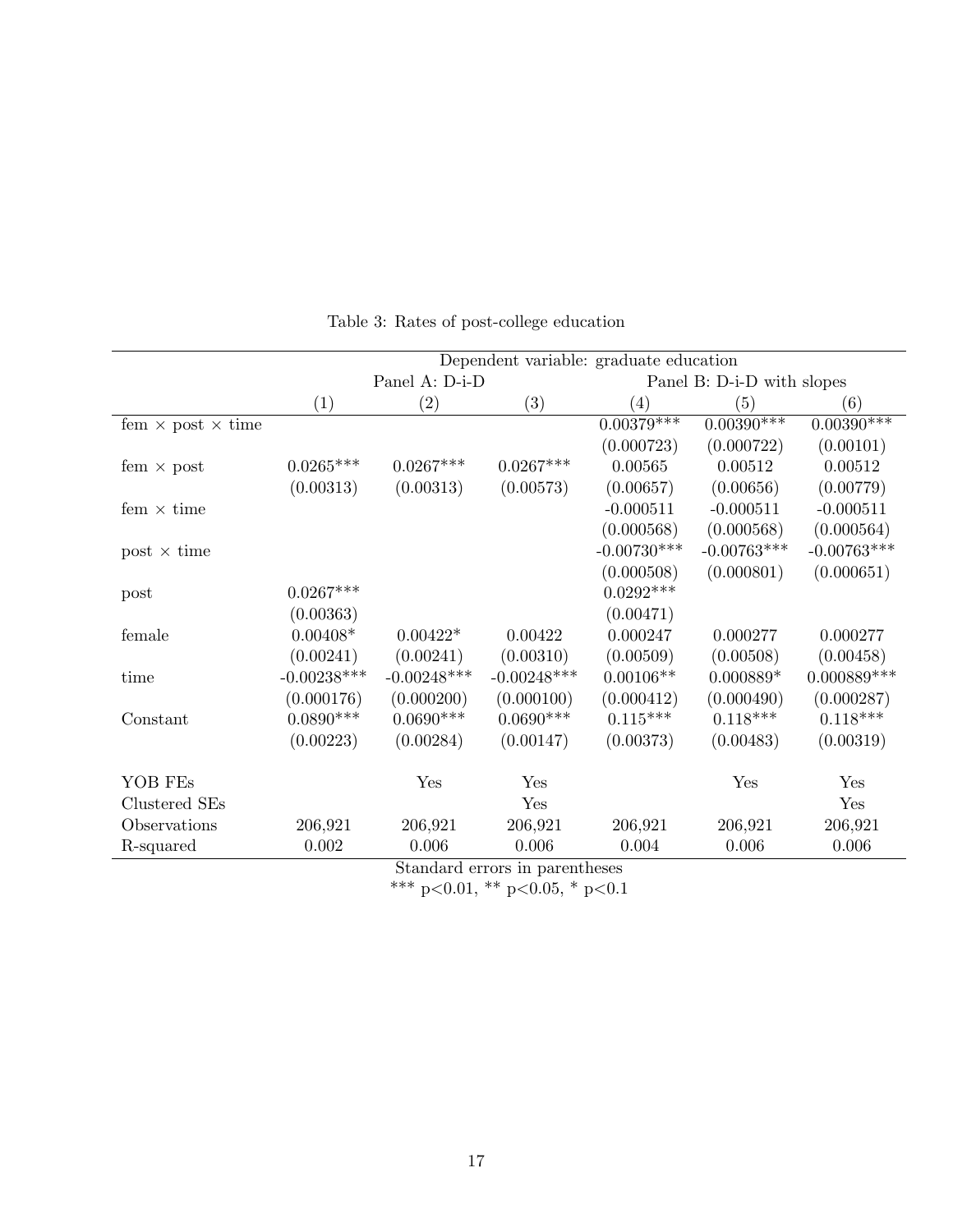| (1)          | (2)          | (3)          | (4)            | (5)            | (6)                                                                                 |
|--------------|--------------|--------------|----------------|----------------|-------------------------------------------------------------------------------------|
|              |              |              | $0.0111***$    | $0.0119***$    | $0.011\overline{9***}$                                                              |
|              |              |              | (0.00199)      | (0.00199)      | (0.00224)                                                                           |
| $0.0354***$  | $0.0399***$  | $0.0399**$   | 0.0264         | 0.0222         | 0.0222                                                                              |
| (0.00853)    | (0.00849)    | (0.0153)     | (0.0178)       | (0.0177)       | (0.0212)                                                                            |
|              |              |              | $-0.00484***$  | $-0.00488$ *** | $-0.00488$ ***                                                                      |
|              |              |              | (0.00166)      | (0.00166)      | (0.00145)                                                                           |
|              |              |              | $-0.0224***$   | $-0.0209***$   | $-0.0209***$                                                                        |
|              |              |              | (0.00147)      | (0.00223)      | (0.00160)                                                                           |
| $0.0563***$  |              |              | $0.0266**$     |                |                                                                                     |
| (0.00974)    |              |              | (0.0132)       |                |                                                                                     |
| $-0.0219***$ | $-0.0230***$ | $-0.0230*$   | $-0.0596***$   | $-0.0598***$   | $-0.0598***$                                                                        |
| (0.00717)    | (0.00713)    | (0.0116)     | (0.0145)       | (0.0145)       | (0.0146)                                                                            |
| $-0.0114***$ | $-0.0103***$ | $-0.0103***$ | 0.00176        | $-0.000558$    | $-0.000558$                                                                         |
| (0.000461)   | (0.000589)   | (0.000293)   | (0.00122)      | (0.00141)      | (0.000754)                                                                          |
| $0.317***$   |              | $0.268***$   | $0.417***$     | $0.396***$     | $0.396***$                                                                          |
| (0.00643)    | (0.00835)    | (0.00426)    | (0.0108)       | (0.0129)       | (0.00849)                                                                           |
|              | Yes          | Yes          |                | Yes            | Yes                                                                                 |
|              |              | Yes          |                |                | Yes                                                                                 |
| 71,858       | 71,858       | 71,858       | 71,858         | 71,858         | 71,858                                                                              |
| 0.020        | 0.028        | $0.028\,$    | 0.026          | 0.029          | 0.029                                                                               |
|              |              | $0.268***$   | Panel A: D-i-D |                | Dependent variable: graduate education $\sim$ college<br>Panel B: D-i-D with slopes |

Table 4: Conditional rates of post-college education, difference-in-differences

Standard errors in parentheses

analysis for graduate education to those who were unmarried at our cutoff age (27) at the time of the policy change—as expected, the magnitude of the coefficient is increased, nearly doubling.

We also look at whether rates of women gaining graduate education *conditional* on obtaining college education have increased, in table 4. Doing this seeks to understand whether graduate education has increased as a natural consequence of the increase in college education, or whether there has been an increase in graduate education over and above the mechanical impact of increasing the pool of college graduates. Once again, the difference-in-difference specification finds positive and significant effects. But, more surprisingly, in Panel B, we find that rates of graduate education conditional on college education had been declining for women before the policy change, but are boosted following the policy change.

Finally, in the appendix, we use an ordered logit to show that the policy change increased the educational category that women achieved (shown in Table A4).

<sup>\*\*\*</sup> p<0.01, \*\* p<0.05, \* p<0.1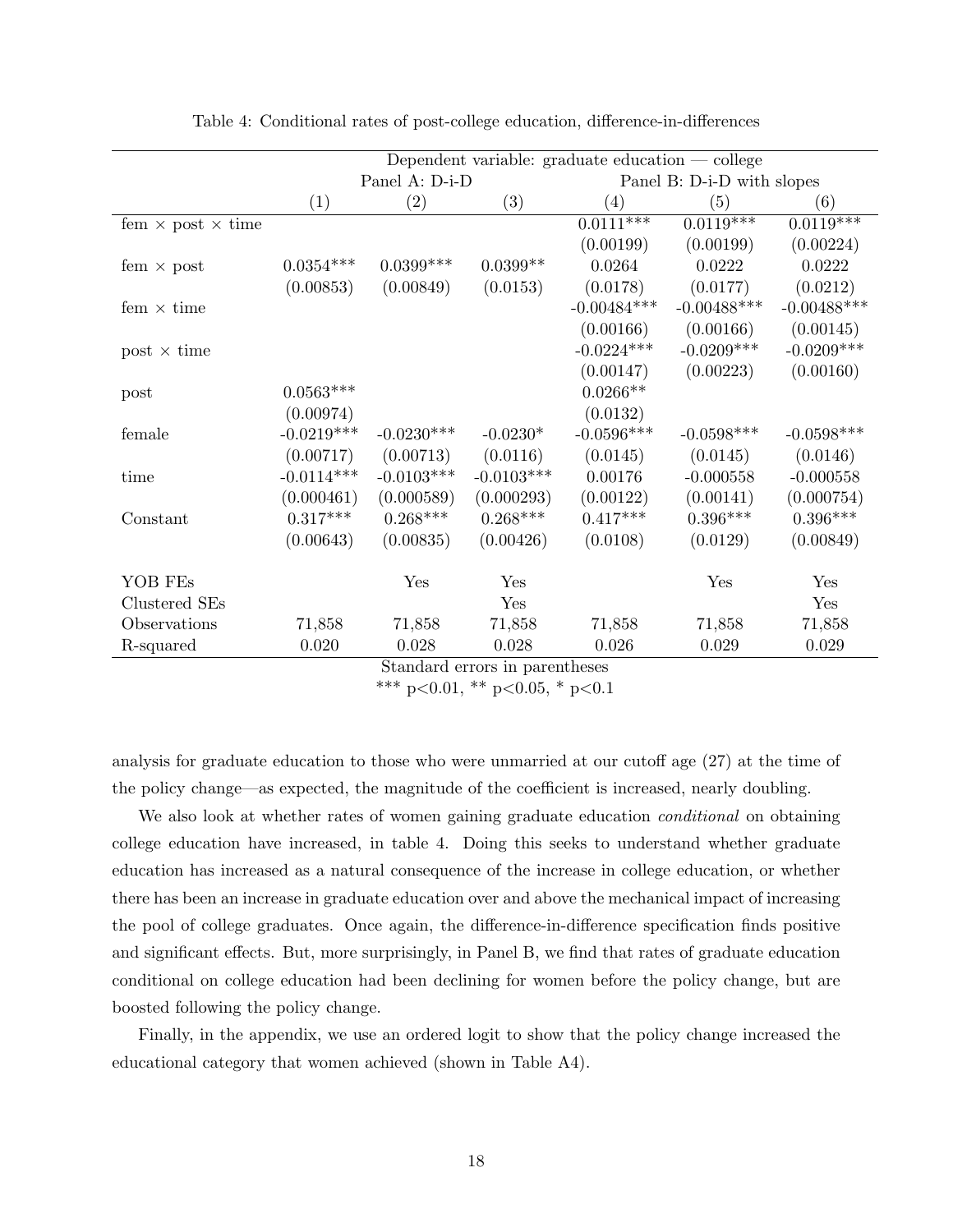Reevaluating Education Outcomes Using Longitudinal Data With all educational outcomes, one may be concerned about data censoring since we use data collected in a single year and therefore compare individuals of different ages, some of whom may not have completed their educational attainment. To minimize this problem, the youngest cohort we use in our estimation is 28 at the census year. Moreover, we use a second data set to verify that censoring is not what drives the result. The data we use in Figure 6 is from the Israeli Annual Labor Force Survey, for the years 2001 to 2011. This sample is representative of the population, but much smaller than the Census sample. We look at two birth cohorts per survey year only (using only a single year yielded too little data), to compare between individuals in the same two-year age group before and after policy change. We choose ages to be high enough so we can be confident that there is minimal censoring due to ongoing education, but even if there were censoring, due to the panel data, it would affect all years in the graph equally.<sup>30</sup> Figure 6 presents the percentage of college graduates in each cohort, separately for men and for women. We clearly see that while men stay on the same moderately increasing time trend, women's time trend becomes steeper starting with the 1970 cohort. This is very similar to what we see in the Census data, except that the break of trend there starts with the cohort of 1971. Since we used women's median age at college entry to establish the first affected cohort, it makes sense that the cutoff cohort moves between two consecutive cohorts when using different sources and types of data. This result refutes the possibility that the results we presented above are the result of data censoring which is more severe for men.

Age at First Marriage We next examine the impact on women's decision to marry. If women indeed feel more confident about their reproductive prospects later in life, they may be more willing to delay marriage, which could be a mediating mechanisms allowing greater rates of college and graduate education. Here, time represents the year the marriages are taking place, and each data point is a single marriage with an attached age for the woman or man. Thus, the treatment year is 1994, exactly the year of the policy change. This decision can be shown by year of marriage, using retrospective analysis from the 2008 census. Figure 7 shows that women's marriage age was declining relative to men's until 1994, when women's marriage age begins to rise sharply.

Since the new policy mainly affected expectations for women's fertility over the age of 35 (when female fertility starts to decline steeply), we expect it not only to change the average age at first marriage, but also to shift the distribution of first marriage age in a specific way. Figure 8 indicates that the percentage of women getting married at their early twenties decreased significantly during the eighties and early nineties, prior to the policy change, whereas the percentage of women getting married in their late twenties and early thirties decreased rapidly in the decade following the policy change. Since the percentage of women ever married in their forties remains practically unchanged, we can conclude that following the policy, women delayed marriage, but did not forego it. This

 $30\,\text{We}$  use two-year age groups to increase the number of observations per year and decrease variation.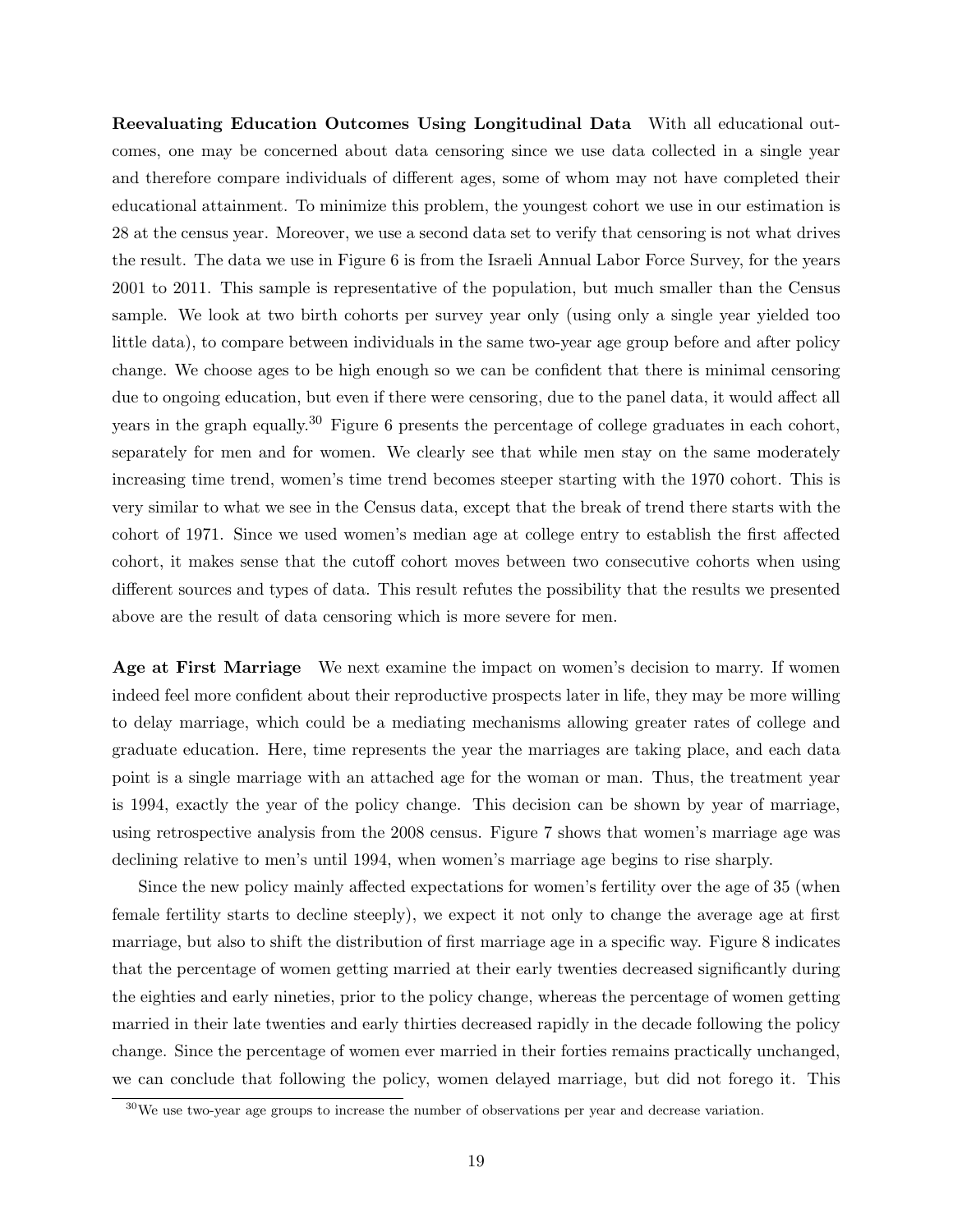Figure 6



Figure 7

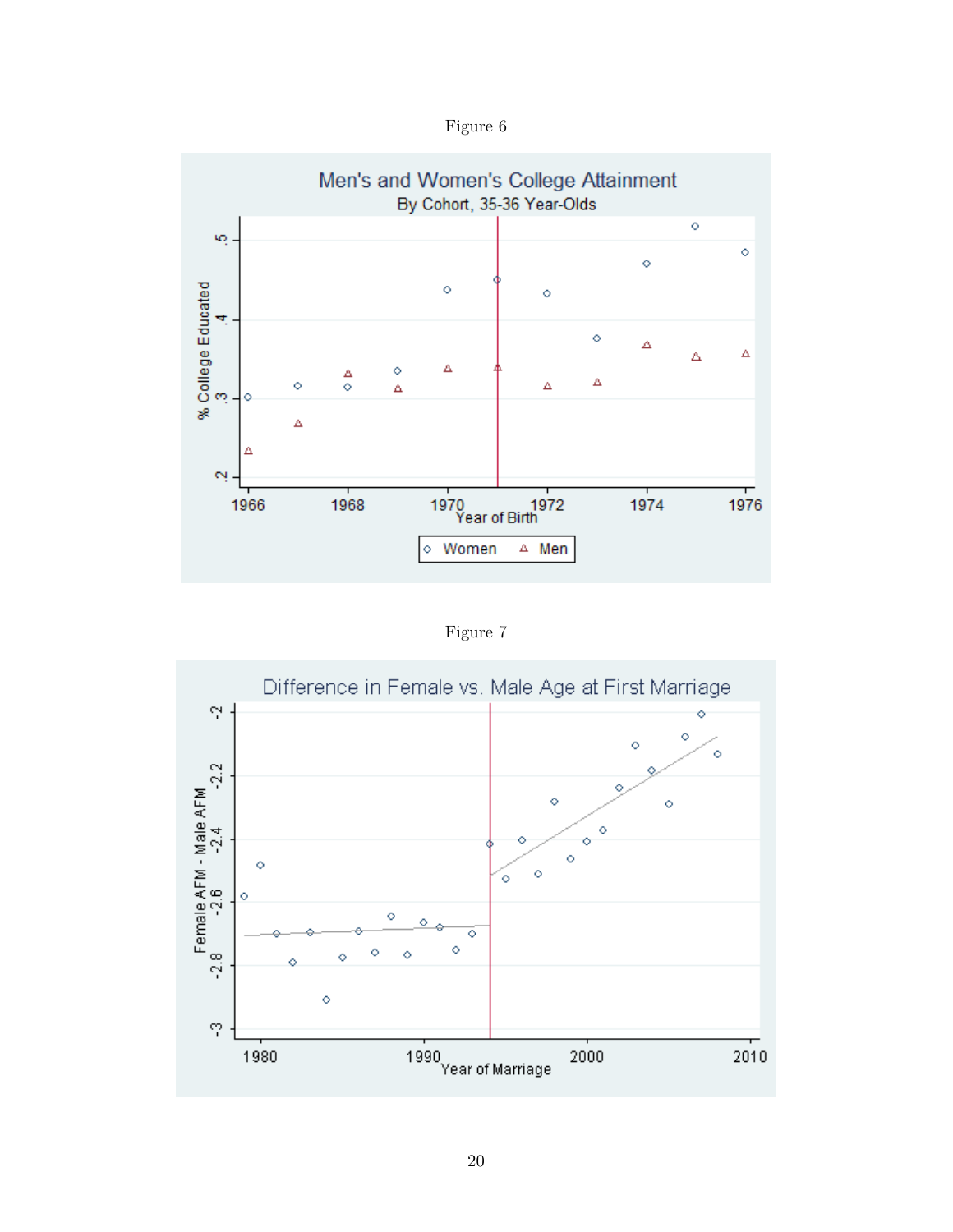course of change fits our hypothesis that the new fertility horizons allowed women to delay marriages to their thirties, which delays childbearing even further (to late thirties and early forties).



Figure 8

Table 5 analyzes this change using a regression, in both a simple difference-in-differences framework, and an analysis demonstrating the change in the time trend. We find that women marry about a third of a year older on average, relative to men, after the policy change. This change, as the others, appears to be driven by a slope shift beginning at the time of the policy change.

Quandt Likelihood Ratio breakpoint test To confirm that what we are picking up is truly a discontinuous shift in these outcomes—a break in the time series—rather than more gradual time trends, we perform and Quandt Likelihood Test to "search" for the most likely break year in the data, over our entire sample period except for 15% "trimming" on either end, to account for limited data at the beginning and end of the sample period. We do this for college education and for age at first marriage, since the break should occur for different years, since one is based on year of birth corresponding to entering college cohort, while the other is based on year of marriage. To implement the test, we run a loop of regressions identical in specification to our panel B, column 1 regressions, except the "break" year changes in each regression. We then perform an F-test for whether the two "break" parameters—slope and intercept—are different from zero. Finally, we search for the maximal F-stat among these tests. The test for college education returns 1971 as the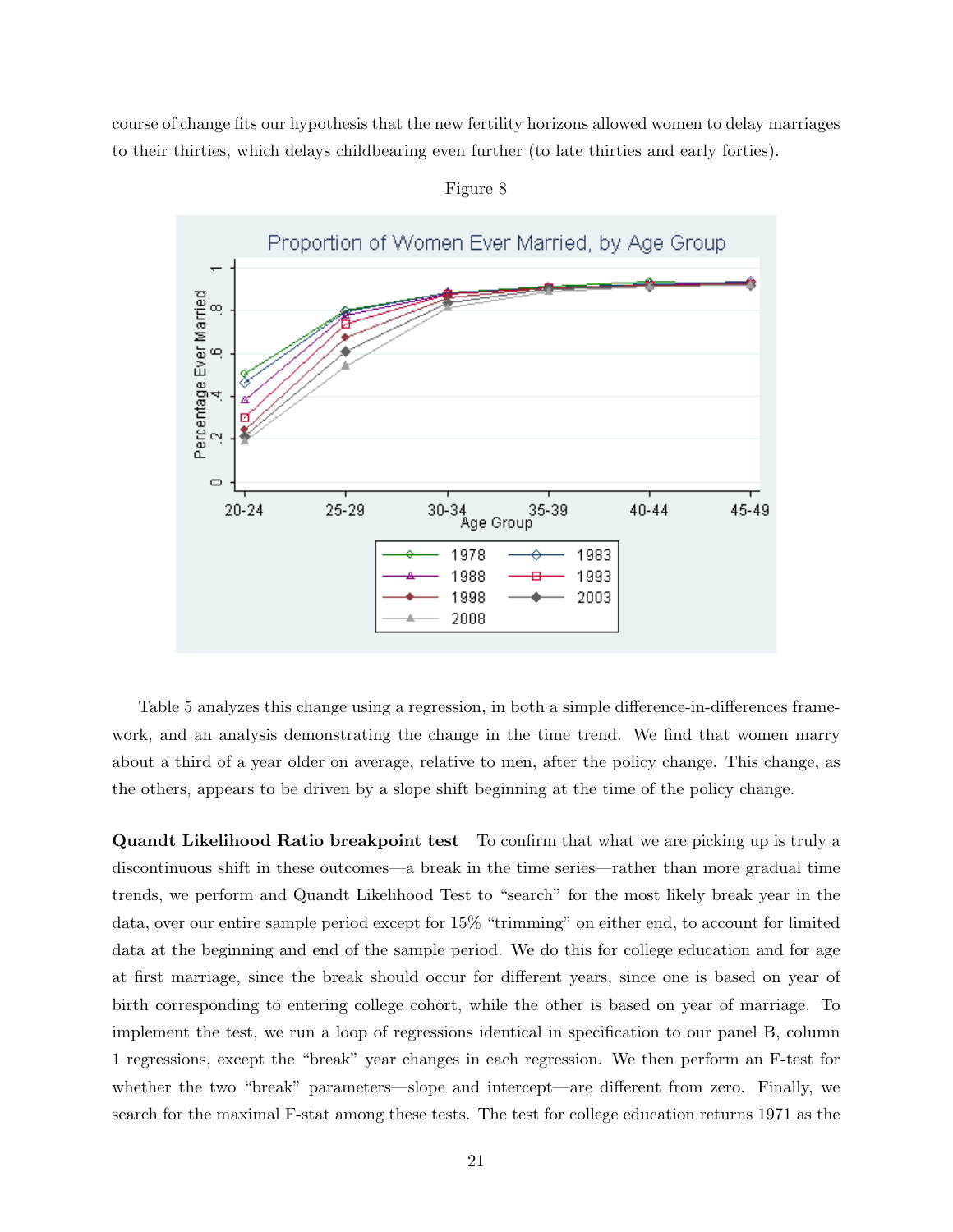|                                 | Dependent variable: age at first marriage |                   |             |                            |             |             |
|---------------------------------|-------------------------------------------|-------------------|-------------|----------------------------|-------------|-------------|
|                                 |                                           | Panel A: D-i-D    |             | Panel B: D-i-D with slopes |             |             |
|                                 | (1)                                       | $\left( 2\right)$ | (3)         | $\left( 4\right)$          | (5)         | (6)         |
| fem $\times$ post $\times$ time |                                           |                   |             | $0.0301***$                | $0.0308***$ | $0.0308***$ |
|                                 |                                           |                   |             | (0.0104)                   | (0.0104)    | (0.00980)   |
| fem $\times$ post               | $0.342***$                                | $0.345***$        | $0.345***$  | 0.0967                     | 0.0976      | 0.0976      |
|                                 | (0.0454)                                  | (0.0454)          | (0.0496)    | (0.0905)                   | (0.0904)    | (0.0860)    |
| fem $\times$ time               |                                           |                   |             | 0.000773                   | 0.000376    | 0.000376    |
|                                 |                                           |                   |             | (0.00657)                  | (0.00656)   | (0.00784)   |
| post $\times$ time              |                                           |                   |             | 0.00811                    | 0.00655     | 0.00655     |
|                                 |                                           |                   |             | (0.00763)                  | (0.0119)    | (0.00696)   |
| post                            | $-0.385^{***}\,$                          |                   |             | $-0.270***$                |             |             |
|                                 | (0.0513)                                  |                   |             | (0.0668)                   |             |             |
| female                          | $-2.686***$                               | $-2.687***$       | $-2.687***$ | $-2.682***$                | $-2.685***$ | $-2.685***$ |
|                                 | (0.0316)                                  | (0.0316)          | (0.0284)    | (0.0597)                   | (0.0596)    | (0.0734)    |
| time                            | $0.137***$                                | $0.131***$        | $0.131***$  | $0.126***$                 | $0.126***$  | $0.126***$  |
|                                 | (0.00259)                                 | (0.00305)         | (0.000899)  | (0.00480)                  | (0.00652)   | (0.00412)   |
| Constant                        | $26.83***$                                | $26.62***$        | $26.62***$  | $26.74***$                 | $26.54***$  | $26.54***$  |
|                                 | (0.0305)                                  | (0.0432)          | (0.0129)    | (0.0439)                   | (0.0692)    | (0.0382)    |
| YOM FEs                         |                                           | Yes               | Yes         |                            | Yes         | Yes         |
| Clustered SEs                   |                                           |                   | Yes         |                            |             | Yes         |
| Observations                    | 173,750                                   | 173,750           | 173,750     | 173,750                    | 173,750     | 173,750     |
| R-squared                       | 0.136                                     | 0.137             | 0.137       | 0.136                      | 0.137       | 0.137       |

Table 5: Age at first marriage, difference-in-differences

Standard errors in parentheses \*\*\* p<0.01, \*\* p<0.05, \* p<0.1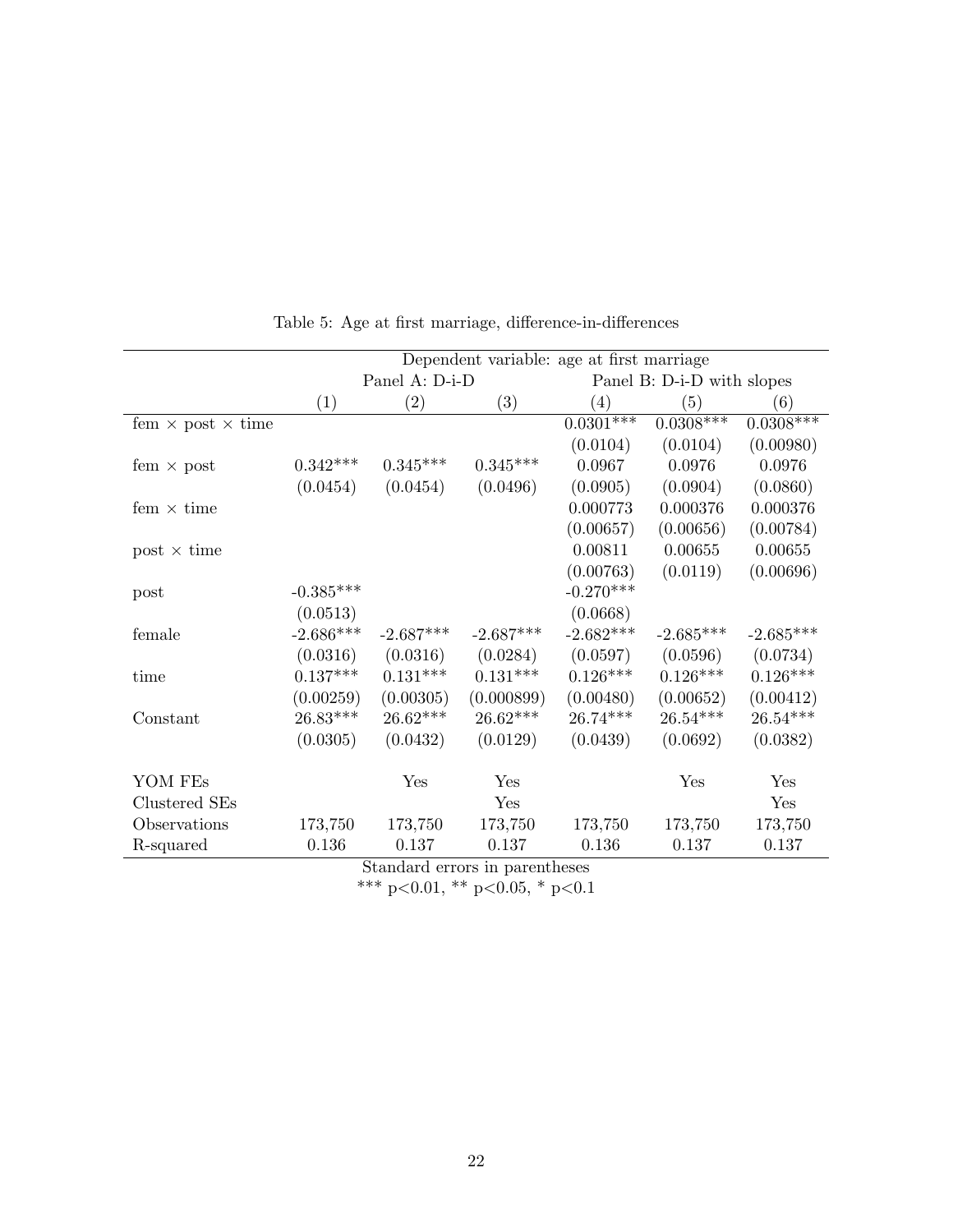| Age at first marriage |        |         | College education |
|-----------------------|--------|---------|-------------------|
| Year of               |        | Year of |                   |
| Marriage              | F-stat | Birth   | F-stat            |
| 1982                  | 6.74   | 1954    | 0.41              |
| 1983                  | 6.9    | 1955    | 2.92              |
| 1984                  | 6.99   | 1956    | 4.08              |
| 1985                  | 7.09   | 1957    | $5.9\,$           |
| 1986                  | 6.38   | 1958    | 10.1              |
| 1987                  | 6.26   | 1959    | 11.9              |
| 1988                  | 6.36   | 1960    | 11.5              |
| 1989                  | 6.31   | 1961    | 19.4              |
| 1990                  | 6.26   | 1962    | 19.9              |
| 1991                  | 6.02   | 1963    | 20.4              |
| 1992                  | 5.8    | 1964    | 19.3              |
| 1993                  | 6.41   | 1965    | 22.1              |
| 1994                  | 7.68   | 1966    | 20.8              |
| 1995                  | 5.38   | 1967    | 23.2              |
| 1996                  | 4.92   | 1968    | 23.3              |
| 1997                  | 4.01   | 1969    | 24.5              |
| 1998                  | 4.39   | 1970    | 24.6              |
| 1999                  | 2.82   | 1971    | $\bf 24.8$        |
| 2000                  | 2.99   | 1972    | 23.9              |
| 2001                  | 2.63   | 1973    | 23.9              |
| 2002                  | 2.84   | 1974    | 23.8              |
| 2003                  | 2.13   | 1975    | 23.6              |

Table 6: Quandt Likelihood Ratio test for break point

Quandt-Likelihood ratio test using difference-indifferences regression specification as in all panel B, column 1, with break point at given year. The QLR critical value at 5% significance with 15% trimming and two restrictions (the slope and intercept break) is 5.86

maximal F-stat, exactly the year when students would have been "treated" by the policy change at a time when it could still impact their college completion. The test for age at first marriage returns 1994, the year of the policy change, and our treatment year. The procedure for the QLR specifies comparing this "sup F-stat" to a table of critical values adjusted for the number of tests– the critical value for two restrictions and 15% trimming is 5.86, whereas the QLR statistic for age at first marriage for the "break" year is 7.68, and the statistic for college education is 24.8, as shown in Table 6.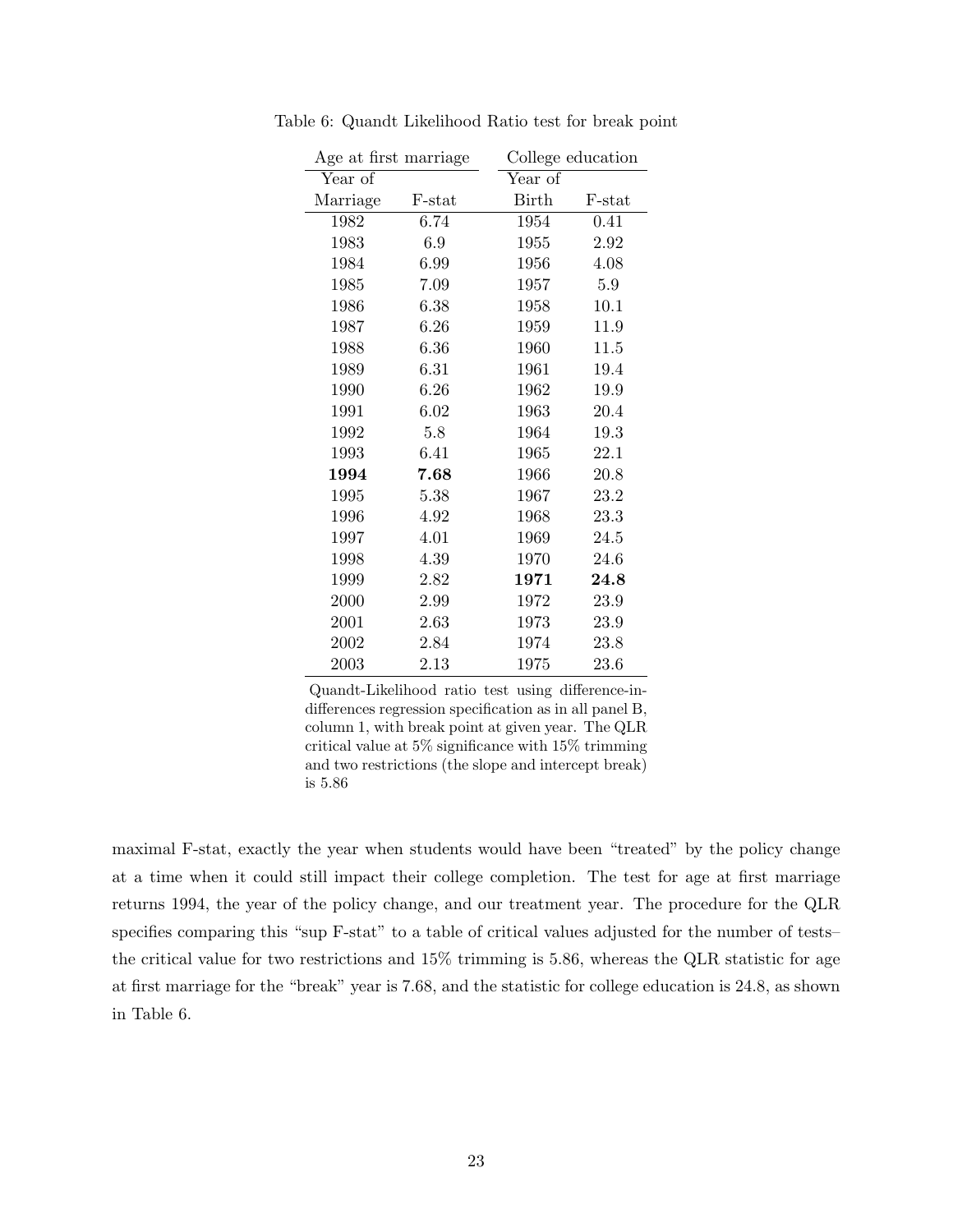#### 3.2 Marriage Market Equilibrium

The additional reproductive years afforded by access to assisted reproduction technologies may have impacted not only women's decisions, but also men's marriage choices. Low (2014) show that men respond to prospective mates' expected fertility when choosing a partner, trading off between socalled "reproductive capital" and more traditional human capital traits like income and education. As a result, women who are high-earning, but older, may marry poorer men than lower-earning, but younger, women. Because the increase in access to IVF technology lessens the perceived fertility cost of waiting to marry, "high-quality" men may have been more willing to marry older women following the policy change. If this is the case, we can expect equilibrium matching to adjust so that these women will match with higher quality partners.

We test this by examining the spousal quality of women who marry older versus younger before and after the policy change. If women's reproductive fitness is taken into account by men, we would expect the "spousal quality penalty" to older women to lessen once access to IVF expands.

We use a sample of women who are between 25 and 34 at marriage, and compare spousal quality, measured in a variety of ways, for women who were between 25 and 29 at the time of marriage versus women who were between 30 and 34 at the time of marriage. In practice we cannot use only first marriages for this analysis, since we only have spousal income data for the current spouse. This also means that we are excluding data from women who are divorced or widowed before the census year, which may become more likely as the year of marriage becomes longer ago. However, this affects only a small number of observations.

Our first measure of spousal quality is the husband's income percentile compared to men from his birth cohort. We use this as an outcome measure because income is an important quality that male spouses bring to the relationship (see, for example, Fisman et al (2006)).

The raw data for this analysis is shown in Figure 9, showing again a discontinuous increase in spousal income for women who marry when older, compared to women who marry when young.

Table 7 presents the results from a regression of spousal income percentile on marrying while older, before and after the policy change. Because older women's outcomes can be compared to younger women's outcomes, we do not use men as a control group in these initial analyses; we present a triple difference specification later in this section.

However, these results may be confounded by the fact that we are looking at income retrospectively, and therefore the income path of the spouses of women who married while older may be different than those who married while younger. We control for this in two ways: first by including controls for women's characteristics, and second by including fixed effects for the spouse's year of birth, to account for income varying with age and cohort. Table 8, Panel A, shows that even when controlling for women's education and other factors, women who marry when older see an increase in spousal income relative to younger women following the policy change. Panel B shows that the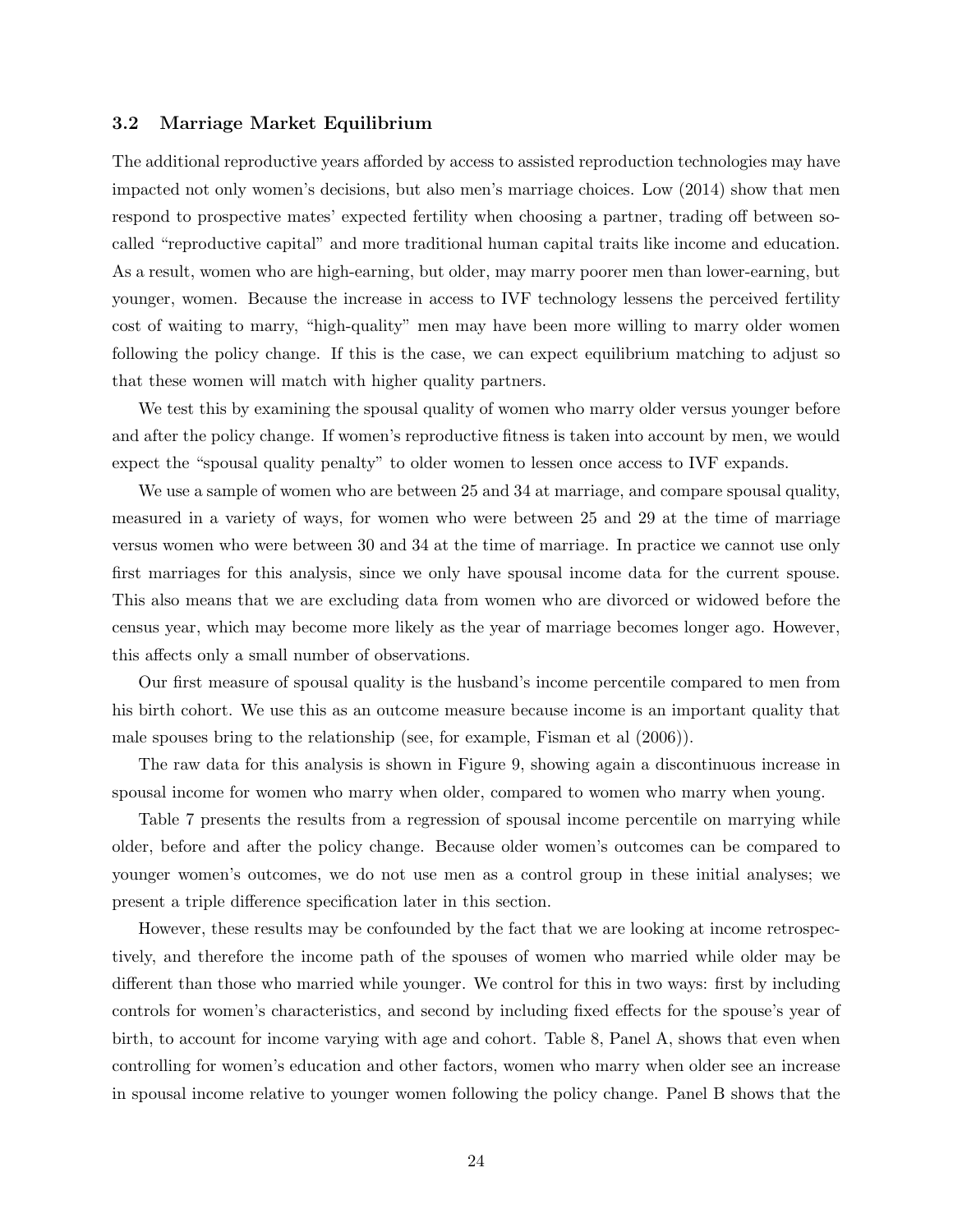| Dependent variable: spousal income in 2008<br>Panel A: $D-i-D$<br>Panel B: D-i-D with slopes<br>$\left( 2\right)$<br>(3)<br>(4)<br>(5)<br>(6)<br>(1)<br>$5,845***$<br>$6,264***$<br>$6,264***$<br>older $\times$ post $\times$ time<br>(1,616)<br>(1,622)<br>(1,368)<br>39,134***<br>39,134***<br>36,274***<br>$23,015*$<br>18,677**<br>18,677<br>older $\times$ post<br>(7,439)<br>(13,511)<br>(13,522)<br>(8,017)<br>(6,573)<br>(6,563)<br>$-2,298$<br>$-2,199$<br>$-2,199$<br>older $\times$ time<br>(1,451)<br>(1,460)<br>(1,297)<br>$-9,681***$<br>$-9,025***$<br>$-9,025***$<br>$post \times time$<br>(172.0)<br>(686.8)<br>(1,209)<br>37,298***<br>$14,625**$<br>post<br>(4,988)<br>(5,868)<br>$-24,226***$<br>$-39,680***$<br>$-24,374***$<br>$-24,374***$<br>$-39,394***$<br>$-39,394***$<br>marriedolder<br>(5,968)<br>(5,958)<br>(5, 498)<br>(11,305)<br>(11,343)<br>(7,088)<br>$-5,858***$<br>$-2,709***$<br>$-2,709***$<br>$1,175***$<br>884.9<br>1,175<br>time<br>(250.6)<br>(386.8)<br>(56.99)<br>(618.1)<br>(120.9)<br>(843.0)<br>214,419***<br>181,634***<br>158,331***<br>158,331***<br>227,570***<br>214,419***<br>Constant<br>(5,002)<br>(554.0)<br>(5,092)<br>(836.2)<br>(6,978)<br>(3,221) |         |  |     |     |  |     |     |
|------------------------------------------------------------------------------------------------------------------------------------------------------------------------------------------------------------------------------------------------------------------------------------------------------------------------------------------------------------------------------------------------------------------------------------------------------------------------------------------------------------------------------------------------------------------------------------------------------------------------------------------------------------------------------------------------------------------------------------------------------------------------------------------------------------------------------------------------------------------------------------------------------------------------------------------------------------------------------------------------------------------------------------------------------------------------------------------------------------------------------------------------------------------------------------------------------------------|---------|--|-----|-----|--|-----|-----|
|                                                                                                                                                                                                                                                                                                                                                                                                                                                                                                                                                                                                                                                                                                                                                                                                                                                                                                                                                                                                                                                                                                                                                                                                                  |         |  |     |     |  |     |     |
|                                                                                                                                                                                                                                                                                                                                                                                                                                                                                                                                                                                                                                                                                                                                                                                                                                                                                                                                                                                                                                                                                                                                                                                                                  |         |  |     |     |  |     |     |
|                                                                                                                                                                                                                                                                                                                                                                                                                                                                                                                                                                                                                                                                                                                                                                                                                                                                                                                                                                                                                                                                                                                                                                                                                  |         |  |     |     |  |     |     |
|                                                                                                                                                                                                                                                                                                                                                                                                                                                                                                                                                                                                                                                                                                                                                                                                                                                                                                                                                                                                                                                                                                                                                                                                                  |         |  |     |     |  |     |     |
|                                                                                                                                                                                                                                                                                                                                                                                                                                                                                                                                                                                                                                                                                                                                                                                                                                                                                                                                                                                                                                                                                                                                                                                                                  |         |  |     |     |  |     |     |
|                                                                                                                                                                                                                                                                                                                                                                                                                                                                                                                                                                                                                                                                                                                                                                                                                                                                                                                                                                                                                                                                                                                                                                                                                  |         |  |     |     |  |     |     |
|                                                                                                                                                                                                                                                                                                                                                                                                                                                                                                                                                                                                                                                                                                                                                                                                                                                                                                                                                                                                                                                                                                                                                                                                                  |         |  |     |     |  |     |     |
|                                                                                                                                                                                                                                                                                                                                                                                                                                                                                                                                                                                                                                                                                                                                                                                                                                                                                                                                                                                                                                                                                                                                                                                                                  |         |  |     |     |  |     |     |
|                                                                                                                                                                                                                                                                                                                                                                                                                                                                                                                                                                                                                                                                                                                                                                                                                                                                                                                                                                                                                                                                                                                                                                                                                  |         |  |     |     |  |     |     |
|                                                                                                                                                                                                                                                                                                                                                                                                                                                                                                                                                                                                                                                                                                                                                                                                                                                                                                                                                                                                                                                                                                                                                                                                                  |         |  |     |     |  |     |     |
|                                                                                                                                                                                                                                                                                                                                                                                                                                                                                                                                                                                                                                                                                                                                                                                                                                                                                                                                                                                                                                                                                                                                                                                                                  |         |  |     |     |  |     |     |
|                                                                                                                                                                                                                                                                                                                                                                                                                                                                                                                                                                                                                                                                                                                                                                                                                                                                                                                                                                                                                                                                                                                                                                                                                  |         |  |     |     |  |     |     |
|                                                                                                                                                                                                                                                                                                                                                                                                                                                                                                                                                                                                                                                                                                                                                                                                                                                                                                                                                                                                                                                                                                                                                                                                                  |         |  |     |     |  |     |     |
|                                                                                                                                                                                                                                                                                                                                                                                                                                                                                                                                                                                                                                                                                                                                                                                                                                                                                                                                                                                                                                                                                                                                                                                                                  |         |  |     |     |  |     |     |
|                                                                                                                                                                                                                                                                                                                                                                                                                                                                                                                                                                                                                                                                                                                                                                                                                                                                                                                                                                                                                                                                                                                                                                                                                  |         |  |     |     |  |     |     |
|                                                                                                                                                                                                                                                                                                                                                                                                                                                                                                                                                                                                                                                                                                                                                                                                                                                                                                                                                                                                                                                                                                                                                                                                                  |         |  |     |     |  |     |     |
|                                                                                                                                                                                                                                                                                                                                                                                                                                                                                                                                                                                                                                                                                                                                                                                                                                                                                                                                                                                                                                                                                                                                                                                                                  |         |  |     |     |  |     |     |
|                                                                                                                                                                                                                                                                                                                                                                                                                                                                                                                                                                                                                                                                                                                                                                                                                                                                                                                                                                                                                                                                                                                                                                                                                  |         |  |     |     |  |     |     |
|                                                                                                                                                                                                                                                                                                                                                                                                                                                                                                                                                                                                                                                                                                                                                                                                                                                                                                                                                                                                                                                                                                                                                                                                                  |         |  |     |     |  |     |     |
|                                                                                                                                                                                                                                                                                                                                                                                                                                                                                                                                                                                                                                                                                                                                                                                                                                                                                                                                                                                                                                                                                                                                                                                                                  | YOM FES |  | Yes | Yes |  | Yes | Yes |
| Clustered SEs<br>Yes<br>Yes                                                                                                                                                                                                                                                                                                                                                                                                                                                                                                                                                                                                                                                                                                                                                                                                                                                                                                                                                                                                                                                                                                                                                                                      |         |  |     |     |  |     |     |
| Observations<br>31,245<br>31,245<br>31,245<br>31,245<br>31,245<br>31,245                                                                                                                                                                                                                                                                                                                                                                                                                                                                                                                                                                                                                                                                                                                                                                                                                                                                                                                                                                                                                                                                                                                                         |         |  |     |     |  |     |     |
| 0.035<br>0.047<br>0.047<br>0.044<br>0.048<br>0.048<br>R-squared                                                                                                                                                                                                                                                                                                                                                                                                                                                                                                                                                                                                                                                                                                                                                                                                                                                                                                                                                                                                                                                                                                                                                  |         |  |     |     |  |     |     |

Table 7: Spouse income, marrying older versus younger

Standard errors in parentheses

\*\*\* p<0.01, \*\* p<0.05, \* p<0.1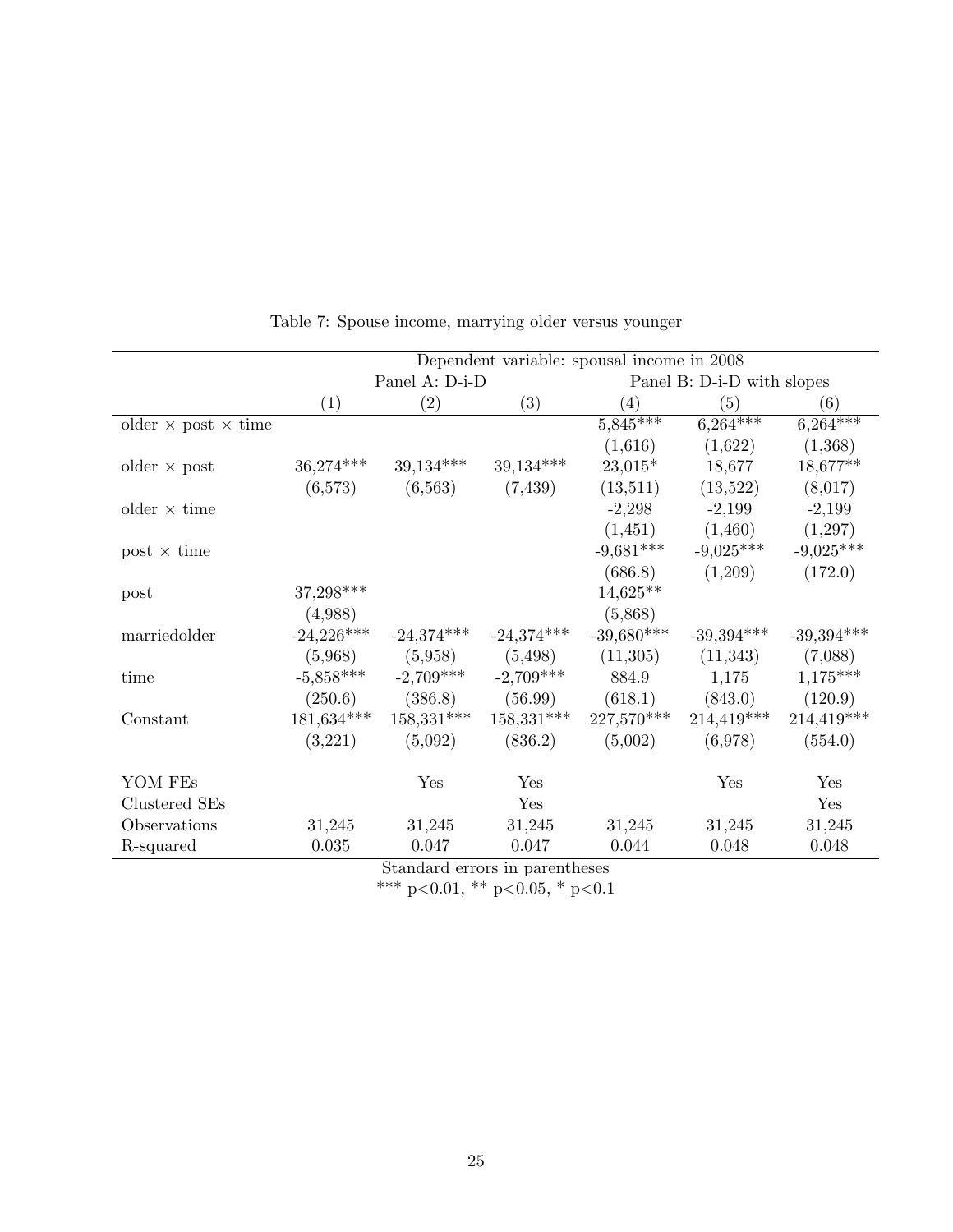Figure 9



results hold when controlling for the spouse's year of birth, although the result is not significant in the final column, when a slope change is included in addition to spousal fixed effects and clustered standard errors.

Because the effects on people who marry older are being compared to those who marry younger here, we are able to introduce an additional control: the comparative gap between older and younger marriage for men. We do this by using a triple-difference specification, where spousal quality metrics for older versus younger women before and after the policy change are compared the same metrics for older versus younger men before and after the policy change. The results, presented in Table 9, show that not only do older women's marriage outcomes (in terms of spousal quality) improve relative to younger women following the policy change, but they also improve relative to the change in older men's spousal quality.

Together, these results show that women delayed marriage and made greater educational investments after the policy change. At the same time, women who delayed marriage were penalized less on the marriage market for their older age at marriage. These profound effects are consistent with women believing the policy (and the technology that they learned about through the policy change) provided some insurance against age related infertility, altering both their decisions and the decisions of men who may have updated their beliefs regarding older women's fertility prospects.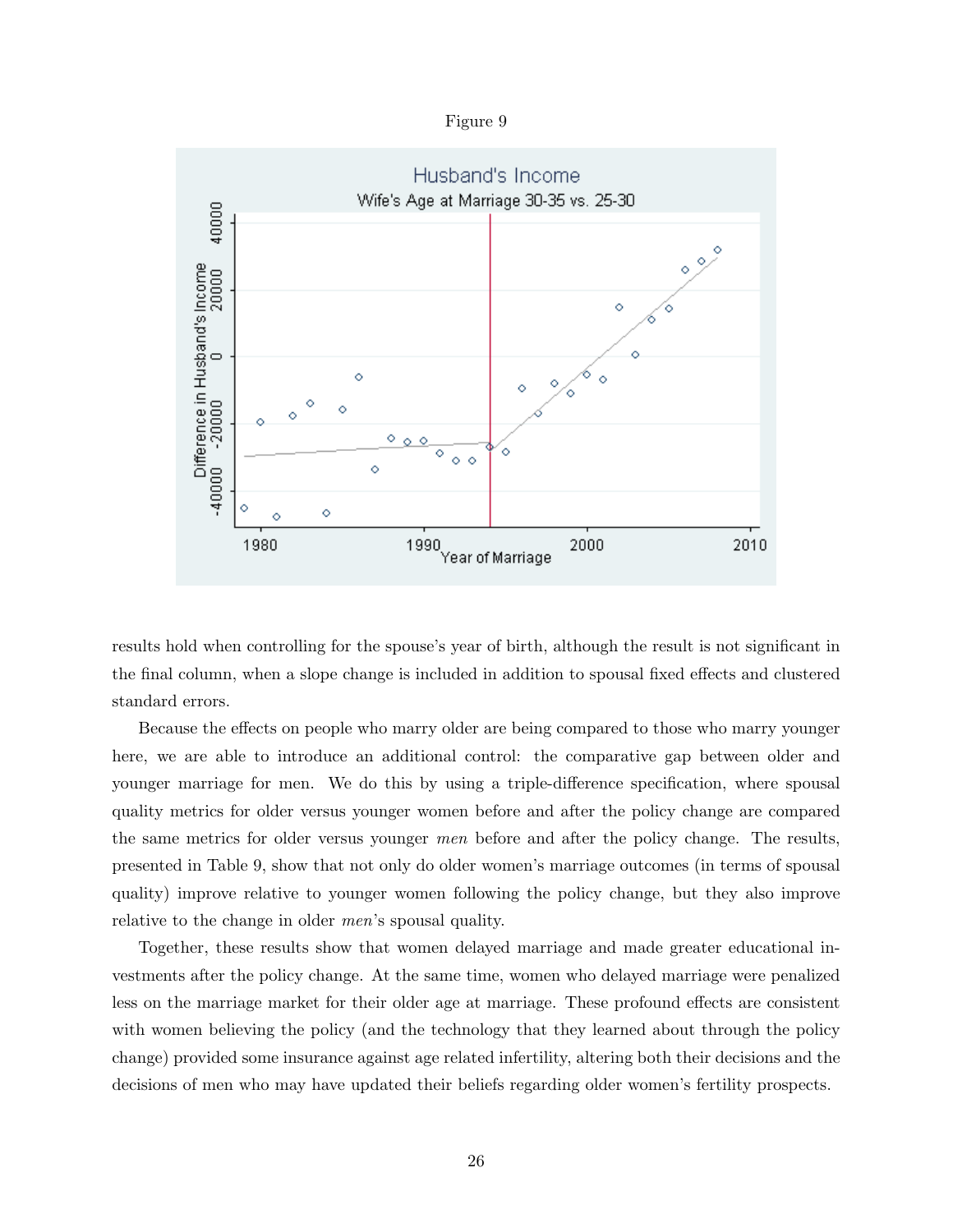|                                   | Dependent variable: spousal income in 2008 |                        |              |              |  |  |  |
|-----------------------------------|--------------------------------------------|------------------------|--------------|--------------|--|--|--|
|                                   |                                            | Panel A: Wife controls |              |              |  |  |  |
|                                   | (1)                                        | (2)                    | (3)          | (4)          |  |  |  |
| older $\times$ post $\times$ time |                                            | $4,847***$             | $2,507***$   | $2,507***$   |  |  |  |
|                                   |                                            | (1,562)                | (712.3)      | (565.4)      |  |  |  |
| older $\times$ post               | 35,790***                                  | 30,002**               | 10,213       | 10,213       |  |  |  |
|                                   | (6,374)                                    | (13,083)               | (9,746)      | (8,093)      |  |  |  |
| older $\times$ time               |                                            | $-2,206$               |              |              |  |  |  |
|                                   |                                            | (1,402)                |              |              |  |  |  |
| $post \times time$                |                                            | $-9,266***$            | $-7,893***$  | $-7,893***$  |  |  |  |
|                                   |                                            | (659.6)                | (1,295)      | (180.4)      |  |  |  |
| marriedolder                      | $-29,983***$                               | $-48,449***$           | $-19,260***$ | $-19,260***$ |  |  |  |
|                                   | (6,790)                                    | (11,589)               | (6,305)      | $(6,538)$ )  |  |  |  |
| time                              | $-4,687***$                                | $2,582***$             | 476.4        | 476.4***     |  |  |  |
|                                   | (760.4)                                    | (960.7)                | (933.9)      | (96.60)      |  |  |  |
| post                              | $32,521***$                                | 9,199                  |              |              |  |  |  |
|                                   | (4,791)                                    | (5,627)                |              |              |  |  |  |
|                                   |                                            |                        |              |              |  |  |  |
| Wife controls                     | Yes                                        | Yes                    | Yes          | Yes          |  |  |  |
| YOM FEs                           |                                            |                        | Yes          | Yes          |  |  |  |
| Clustered SEs                     |                                            |                        |              | Yes          |  |  |  |
| Observations                      | 31,245                                     | 31,245                 | 28,301       | 28,301       |  |  |  |
| R-squared                         | 0.101                                      | 0.109                  | 0.122        | 0.122        |  |  |  |
|                                   | Panel B: Spousal YOB FEs                   |                        |              |              |  |  |  |
|                                   | (1)                                        | (3)                    | (3)          | (4)          |  |  |  |
| older $\times$ post $\times$ time |                                            | $2,881*$               | $3,198*$     | 3,198        |  |  |  |
|                                   |                                            | (1,651)                | (1,683)      | (2,112)      |  |  |  |
| older $\times$ post               | 13,907**                                   | 27,886**               | $26,336*$    | 26,336       |  |  |  |
|                                   | (6,673)                                    | (12, 416)              | (13, 917)    | (16, 055)    |  |  |  |
| older $\times$ time               |                                            | $-2,036$               | $-2,016$     | $-2,016$     |  |  |  |
|                                   |                                            | (1, 425)               | (1,490)      | (1,855)      |  |  |  |
| $post \times time$                |                                            | $-4,445***$            | $-4,267***$  | $-4,267***$  |  |  |  |
|                                   |                                            | (875.5)                | (1, 332)     | (1, 427)     |  |  |  |
| marriedolder                      | $-15,946***$                               | $-34,692***$           | $-35,598***$ | $-35,598**$  |  |  |  |
|                                   | (6,094)                                    | (11,065)               | (11,770)     | (14, 652)    |  |  |  |
| time                              | $-3,112***$                                | $-109.2$               | 258.5        | $258.5\,$    |  |  |  |
|                                   | (378.8)                                    | (682.9)                | (974.7)      | (862.0)      |  |  |  |
| post                              | 6,567                                      |                        |              |              |  |  |  |
|                                   | (5,670)                                    |                        |              |              |  |  |  |
|                                   |                                            |                        |              |              |  |  |  |
| Spouse YOB FEs                    | Yes                                        | Yes                    | Yes          | Yes          |  |  |  |
| YOM FEs                           |                                            |                        | Yes          | Yes          |  |  |  |
| Clustered SEs                     |                                            |                        |              | Yes          |  |  |  |
| Observations                      | 31,245                                     | 31,245                 | 31,245       |              |  |  |  |
| R-squared                         | 0.056                                      | 0.057                  | 0.057        |              |  |  |  |

Table 8: Spouse Income with Wife Controls and Spouse YOB FEs

Standard errors in parentheses

\*\*\* p<0.01, \*\* p<0.05, \* p<0.1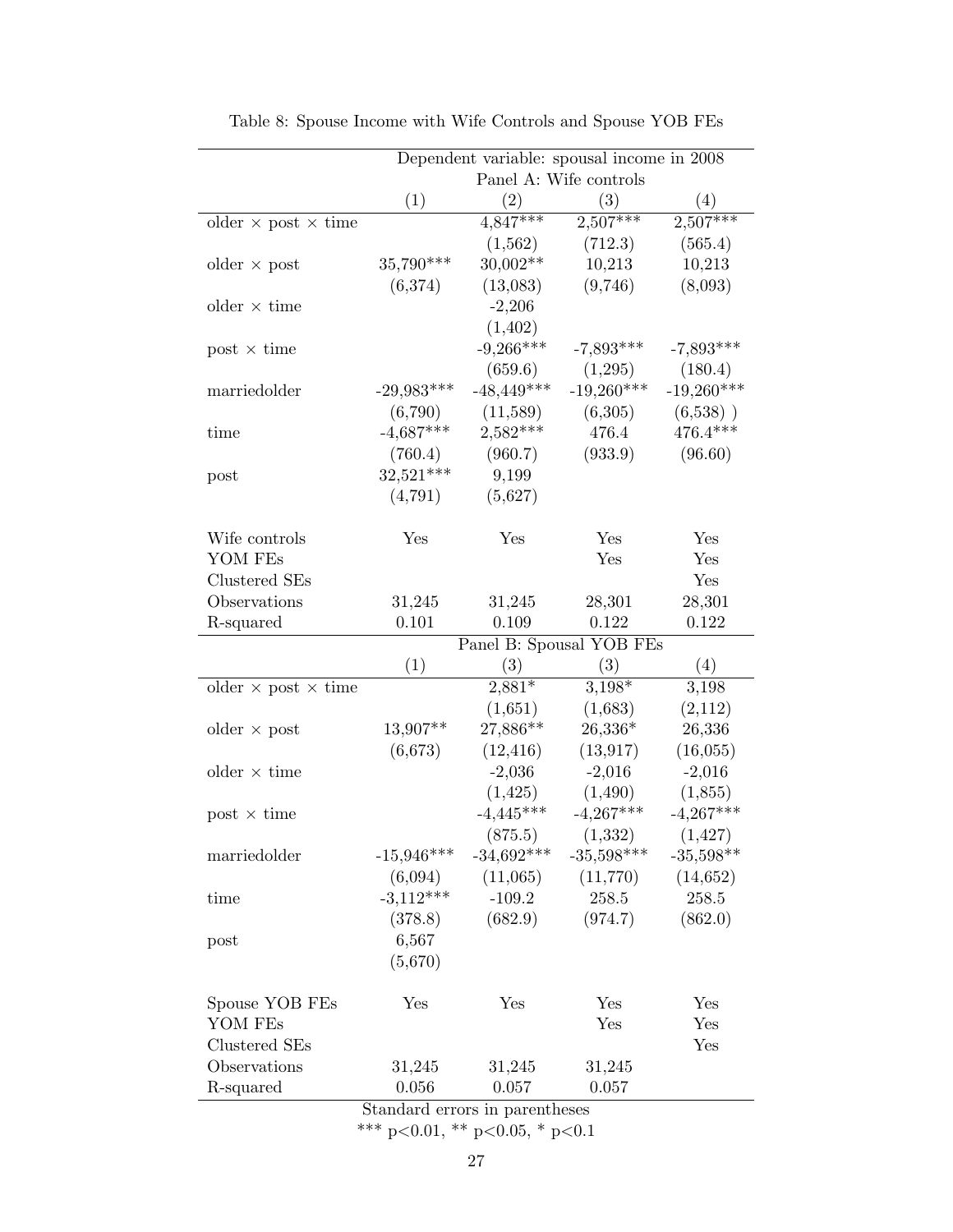|                                  |              |              | Dependent variable: spousal income in 2008 |
|----------------------------------|--------------|--------------|--------------------------------------------|
|                                  | (1)          | (2)          | (3)                                        |
| older $\times$ post $\times$ fem | $26,404***$  | $22,759***$  | $22,759***$                                |
|                                  | (7,019)      | (7,007)      | (6,995)                                    |
| post                             | $30,356***$  |              |                                            |
|                                  | (2,224)      |              |                                            |
| older $\times$ post              | $7,618***$   | $12,941***$  | $12,941***$                                |
|                                  | (2,507)      | (2,532)      | (3,055)                                    |
| older $\times$ fem               | $-29,622***$ | $-26,427***$ | $-26,427***$                               |
|                                  | (6,354)      | (6,341)      | (5,836)                                    |
| fem $\times$ post                | $-23,616***$ | $-20,836***$ | $-20,836***$                               |
|                                  | (3,247)      | (3,236)      | (7,460)                                    |
| female                           | 119,781***   | 117,825***   | 117,825***                                 |
|                                  | (2,944)      | (2,926)      | (3,579)                                    |
| marriedolder                     | $5,491**$    | 2,389        | 2,389                                      |
|                                  | (2,238)      | (2,251)      | (2,000)                                    |
| time                             | $-3,783***$  | $-2,195***$  | $-2,195***$                                |
|                                  | (122.7)      | (175.9)      | (85.57)                                    |
| Constant                         | $75,987***$  | 73,948***    | 73,948***                                  |
|                                  | (1,400)      | (2,332)      | (1,252)                                    |
| YOM FEs                          |              | Yes          | Yes                                        |
| Clustered SEs                    |              |              | Yes                                        |
| Observations                     | 75,202       | 75,202       | 75,202                                     |
| R-squared                        | 0.149        | 0.154        | 0.154                                      |

Table 9: Spouse income, triple difference

Standard errors in parentheses \*\*\* p<0.01, \*\* p<0.05, \* p<0.1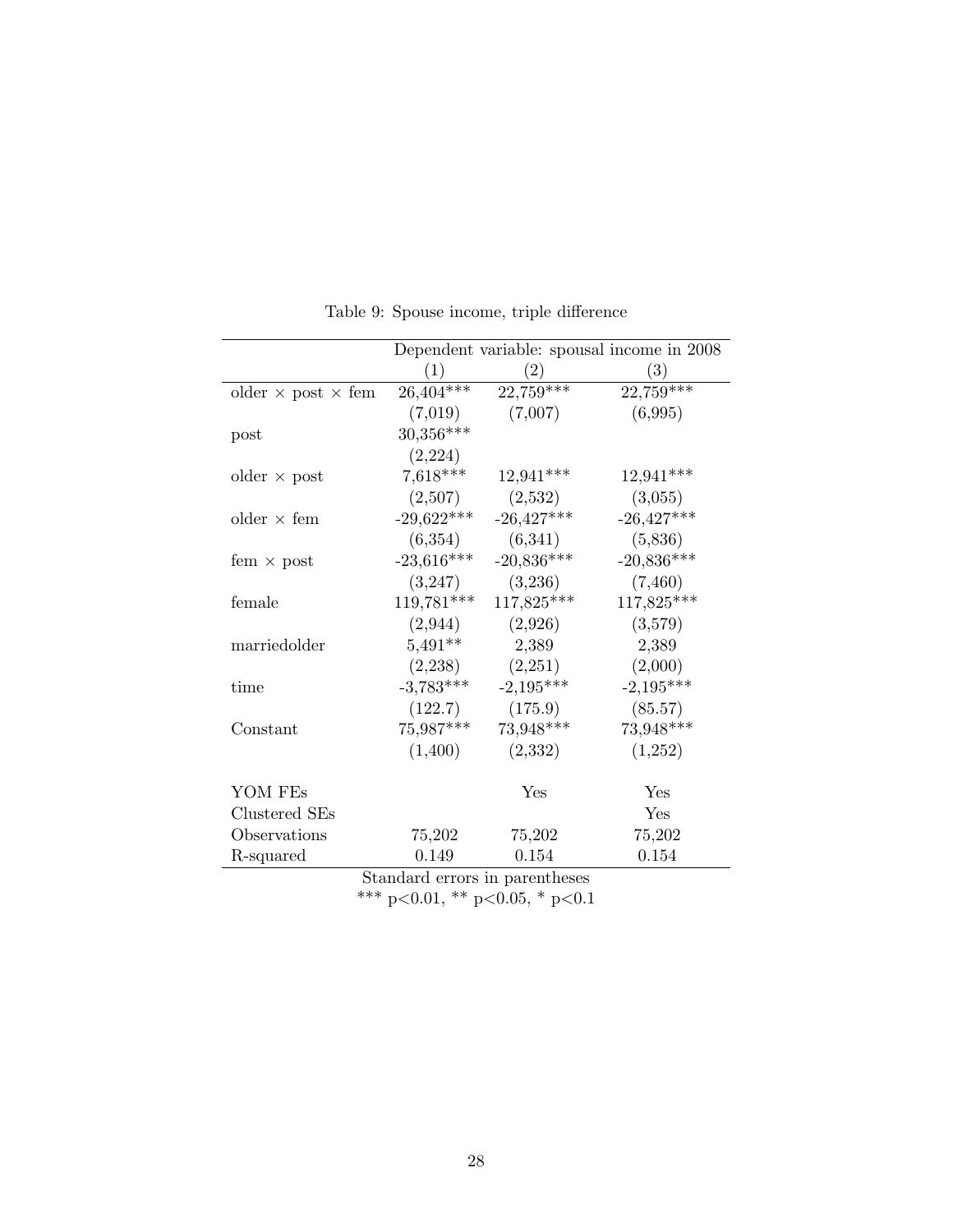|                                 | Dependent variable: college education |                                |                            |              |  |
|---------------------------------|---------------------------------------|--------------------------------|----------------------------|--------------|--|
|                                 |                                       | Panel A: D-i-D                 | Panel B: D-i-D with slopes |              |  |
|                                 | (1)                                   | (2)                            | (3)                        | (4)          |  |
| fem $\times$ post $\times$ time |                                       |                                | $0.00737***$               | $0.00243*$   |  |
|                                 |                                       |                                | (0.00161)                  | (0.00140)    |  |
| fem $\times$ post               | $0.0702***$                           | $0.0694***$                    | 0.00895                    | 0.0102       |  |
|                                 | (0.00491)                             | (0.00477)                      | (0.00975)                  | (0.00927)    |  |
| fem $\times$ time               |                                       |                                | $0.00205***$               | $0.00331***$ |  |
|                                 |                                       |                                | (0.000510)                 | (0.000518)   |  |
| $post \times time$              |                                       |                                | $-0.00242$                 | $-0.00173$   |  |
|                                 |                                       |                                | (0.00181)                  | (0.00156)    |  |
| female                          | $0.0345***$                           | $0.0353***$                    | $0.0539***$                | $0.0677***$  |  |
|                                 | (0.00300)                             | (0.00298)                      | (0.00589)                  | (0.00604)    |  |
| time                            | $0.00145***$                          | $0.00264***$                   | 0.000715                   | $0.00209***$ |  |
|                                 | (0.000487)                            | (0.000334)                     | (0.000738)                 | (0.000610)   |  |
| Constant                        | $0.337***$                            | $0.315***$                     | $0.322***$                 | $0.323***$   |  |
|                                 | (0.00717)                             | (0.00476)                      | (0.00770)                  | (0.00771)    |  |
| you FEs                         | Yes                                   |                                | Yes                        |              |  |
|                                 |                                       |                                |                            |              |  |
| college cohort FEs              |                                       | Yes                            |                            | Yes          |  |
| Observations                    | 204,556                               | 204,556                        | 204,556                    | 204,556      |  |
| R-squared                       | 0.022                                 | 0.021                          | 0.022                      | 0.022        |  |
|                                 |                                       | Standard errors in parentheses |                            |              |  |

Table 10: College education, shifting birth years for men

\*\*\* p<0.01, \*\* p<0.05, \* p<0.1

## 3.3 Alternative Explanations and Robustness Checks

In this section, we perform robustness checks of our results and examine some potential alternative explanations for our findings.

Allowing for men's later college entry We first consider the possibility that men entering college later than women may create censoring in our data, where some men who may go on to complete a college degree have not yet done so at the time of the 2008 census. To allow for this, we shift data for men for one year, to account for the average lag in them entering college, compared to women (the approximate one-year lag may result due to the extra year of mandated military service for men). Table 10 shows these results for college education, while Table 11 performs the same exercise for graduate education. Both tables show our results are relatively stable when accounting for this lag, and that there still appears to be a strong increase in women's education after the policy change.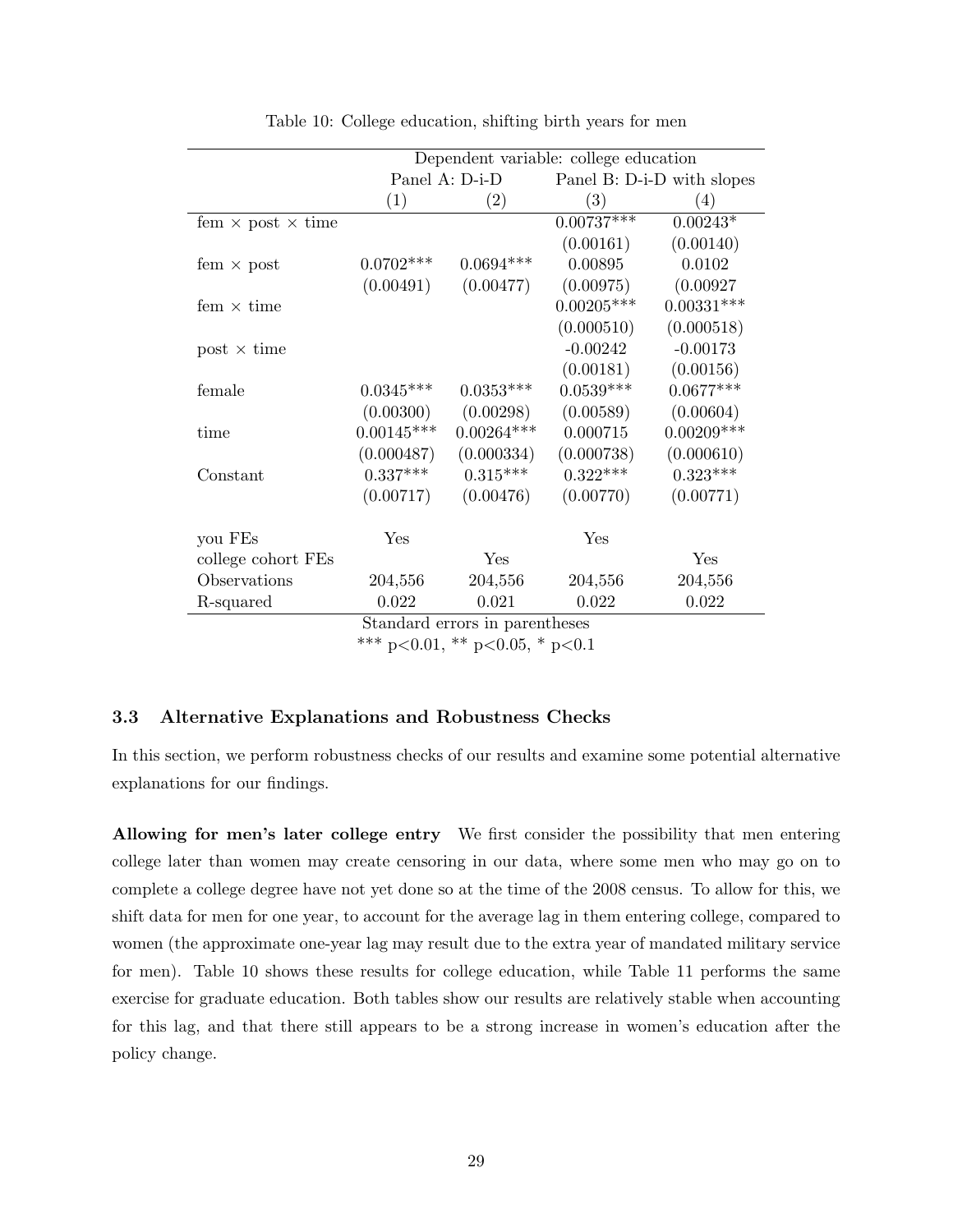|                                 | Dependent variable: graduate education |                   |                            |                  |  |
|---------------------------------|----------------------------------------|-------------------|----------------------------|------------------|--|
|                                 |                                        | Panel A: D-i-D    | Panel B: D-i-D with slopes |                  |  |
|                                 | (1)                                    | $\left( 2\right)$ | $\left( 3\right)$          | $\left(4\right)$ |  |
| fem $\times$ post $\times$ time |                                        |                   | $0.00445***$               | $0.00147**$      |  |
|                                 |                                        |                   | (0.000766)                 | (0.000735)       |  |
| fem $\times$ post               | $0.0261***$                            | $0.0199***$       | $-0.00416$                 | 0.00152          |  |
|                                 | (0.00321)                              | (0.00316)         | (0.00656)                  | (0.00659)        |  |
| fem $\times$ time               |                                        |                   | $-0.000511$                | 0.000471         |  |
|                                 |                                        |                   | (0.000568)                 | (0.000571)       |  |
| $post \times time$              |                                        |                   | $-0.00663***$              | $-0.00667***$    |  |
|                                 |                                        |                   | (0.000984)                 | (0.000893)       |  |
| female                          | 0.00119                                | $0.00428*$        | $-0.000366$                | 0.00791          |  |
|                                 | (0.00243)                              | (0.00241)         | (0.00494)                  | (0.00503)        |  |
| time                            | $-0.00304***$                          | $-0.00237***$     | $-0.000642$                | 0.000567         |  |
|                                 | (0.000310)                             | (0.000215)        | (0.000651)                 | (0.000538)       |  |
| Constant                        | $0.0838***$                            | $0.0776***$       | $0.120***$                 | $0.123***$       |  |
|                                 | (0.00465)                              | (0.00306)         | (0.00546)                  | (0.00539)        |  |
| you FEs                         | Yes                                    |                   | Yes                        |                  |  |
| college cohort FEs              |                                        | Yes               |                            | Yes              |  |
| Observations                    | 204,556                                | 204,556           | 204,556                    | 204,556          |  |
| R-squared                       | 0.004                                  | 0.004             | 0.005                      | 0.005            |  |

Table 11: Graduate education, shifting birth years for men

Standard errors in parentheses

\*\*\* p<0.01, \*\* p<0.05, \* p<0.1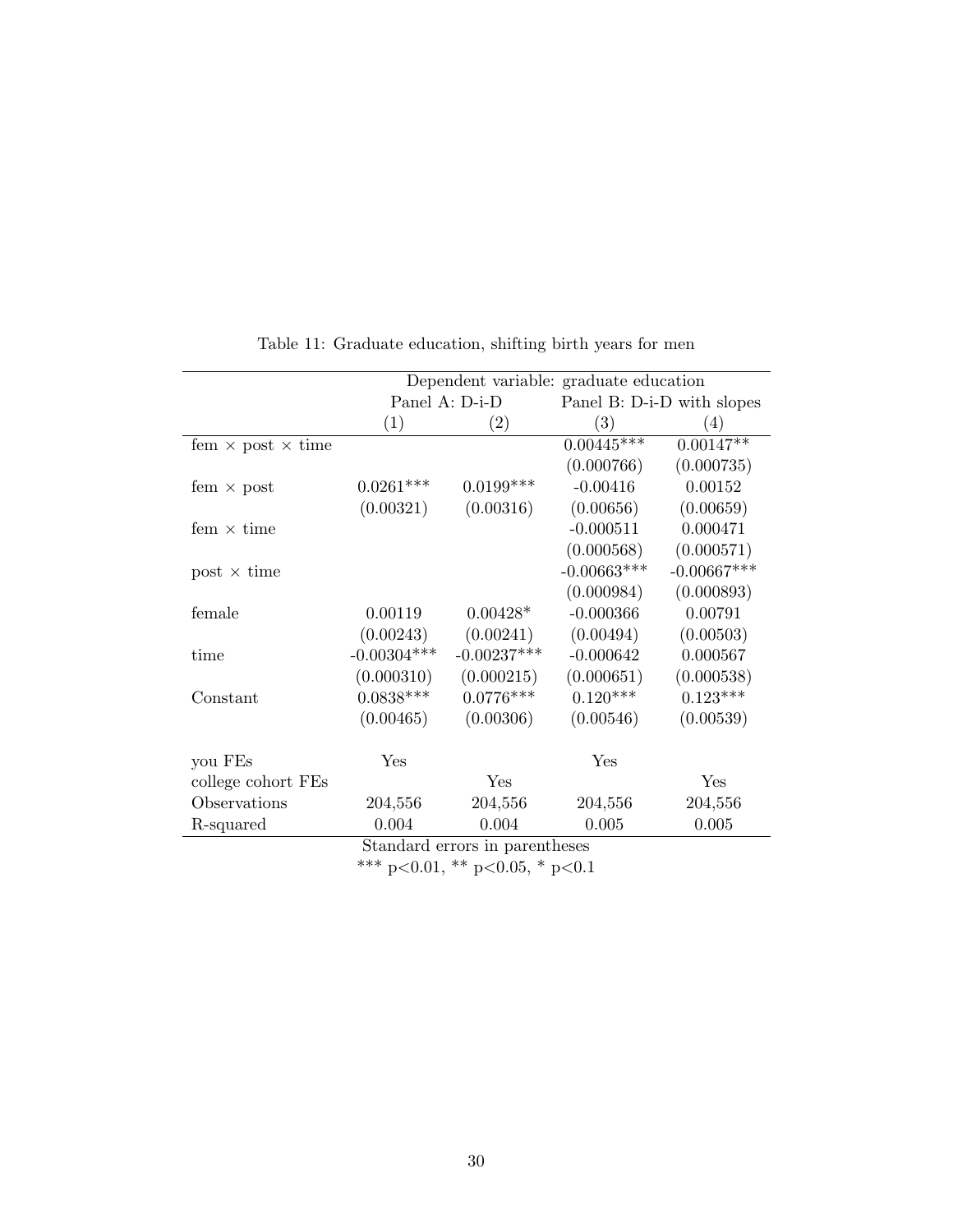Event Study analysis The next potential confounding factor we explore is that long term time trends may be responsible for the effects we see. This is already partially addressed by the inclusion of group-specific time trends in our regressions. However, to further address this possibility, we perform an event study analysis (also known as distributed lag analysis), to pinpoint the timing of the changes we observe. We do this for our main outcome measures, college education, graduate education, age at first marriage, and spousal income for women who marry when older.

The difference between men and women for the lag just before the policy change is normalized to zero, so that subsequent effects show the relative difference in men's and women's outcomes compared to the period just before the policy change. To eliminate noise, we show these results with two years combined into a single data point on the graph. Results with every year are qualitatively similar.

These event study graphs, shown in Figures 10 and 11, show that prior to the policy change, outcomes were not significantly different from the period immediately prior to the policy change. In other words, there was no pre-existing pre-trend. In the case of college education, immediately after the policy change, outcomes begin to diverge from the pre-period in a statistically significant way. In the case of graduate education, the significant deviations do not become significant until several periods after the policy change.





Figure 12 shows the same post-period divergence in outcomes for age at first marriage, although,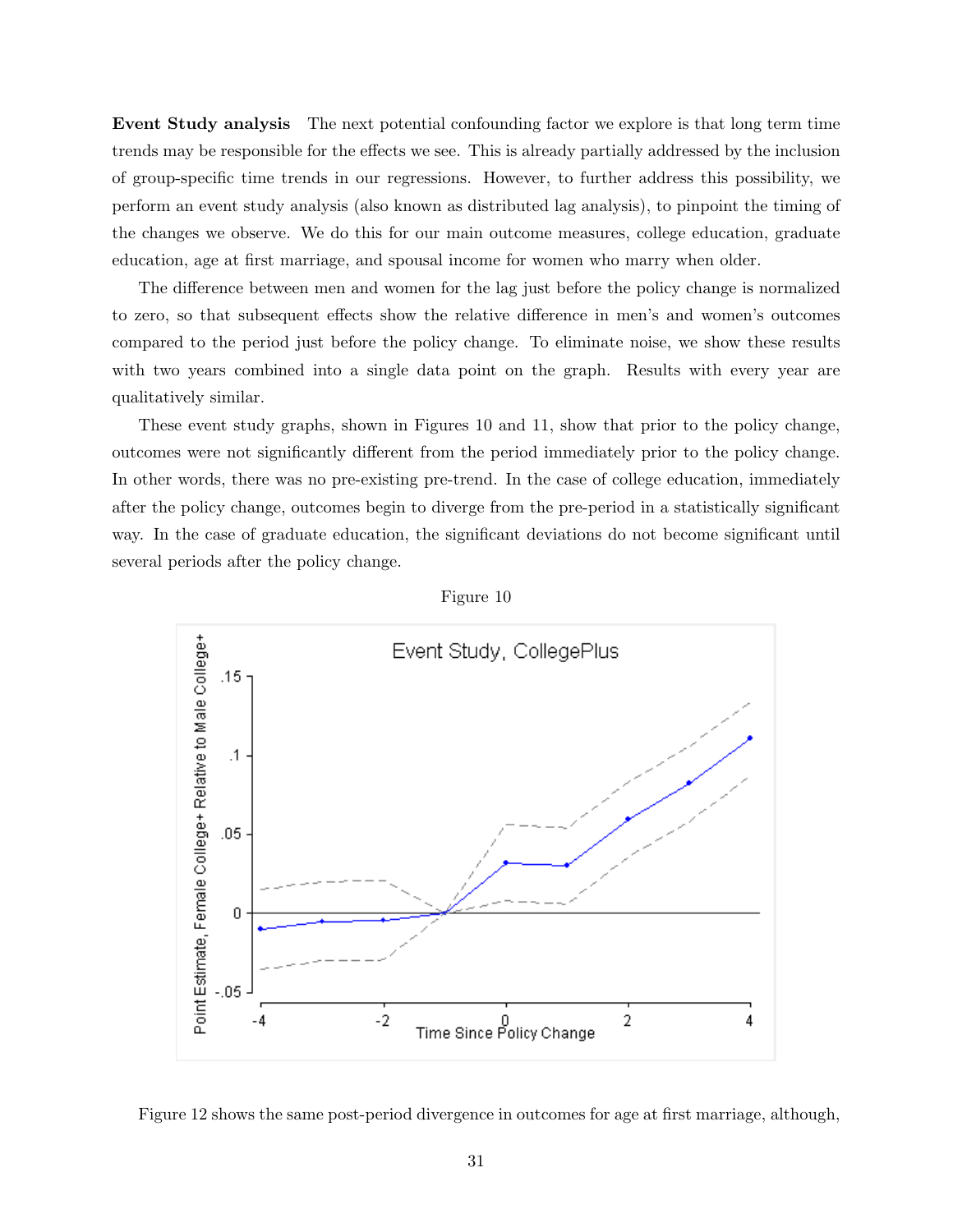



once again, the effects are not significant immediately after the policy change. This evidence is consistent with our hypothesis that outcomes took time to evolve following the policy change, due to information dispersal, and technological change. However, the event studies clearly affirm that there was no significant pre-period pre-trends prior to 1994 driving our results.

Figure 13 shows an event study analysis of the change in spousal income for women who marry older versus younger. In this case, the difference in spousal income percentile for older versus younger women is normalized to zero for the period immediately preceding the policy change. Again, there is a divergence of this trend following the policy change, although in this case is not significant. One possible explanation for this is that men's beliefs about fertility of older partners take longer to update: they first must observe older women getting pregnant and having children, which would come some time after the policy change, and thus effects would compound over time.

Next, we consider the possibility that other policy changes around the time of the expansion of IVF access could have been responsible for the changes we see. The two possible candidate alternative explanations are 1) an expansion of access to education, and 2) the other expansion of health services included under the 1994 law.

Placebo tests To verify that broader international trends during the nineties are not responsible for our effects, we conduct placebo tests in the United States as well as six other countries with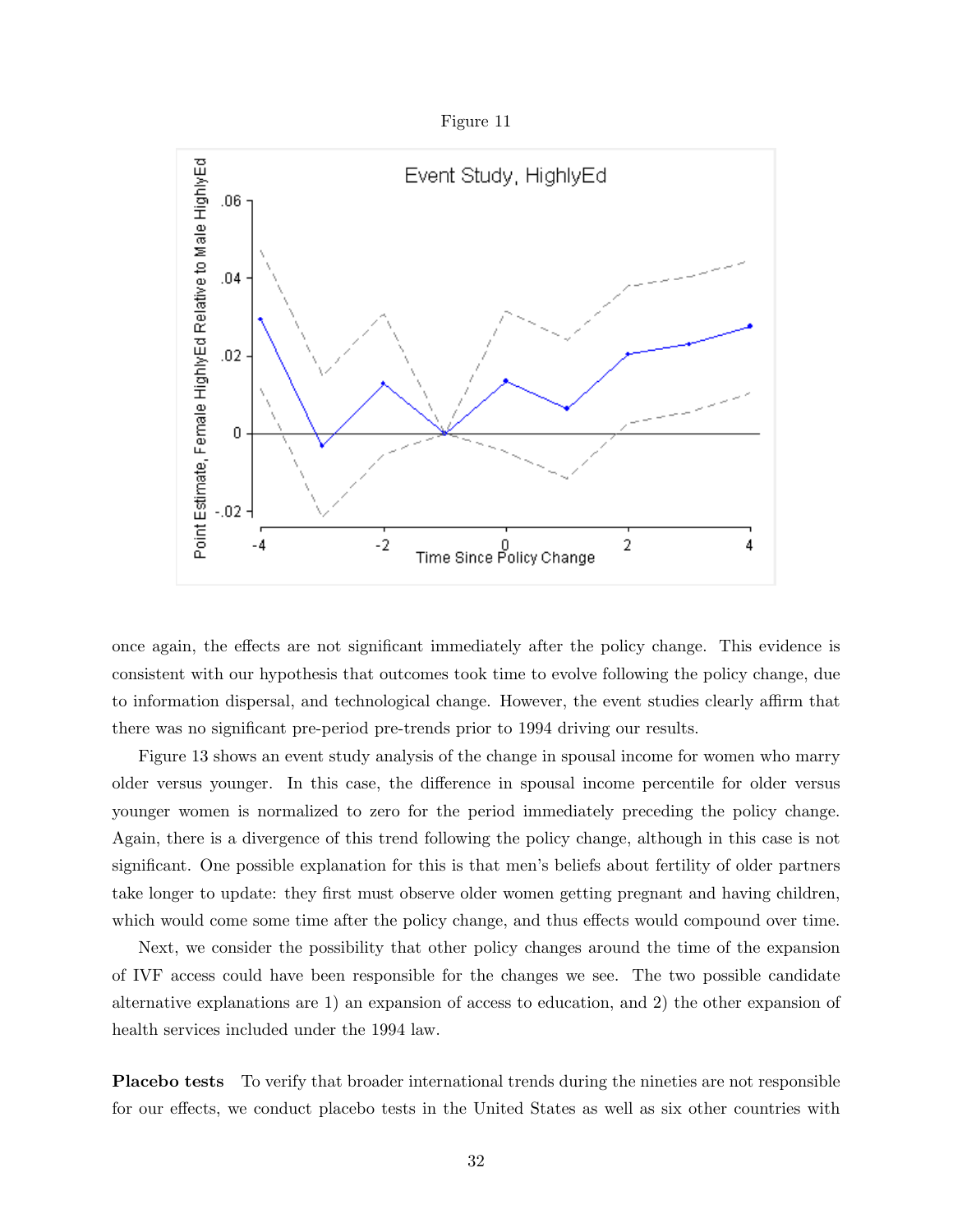Figure 12



Figure 13

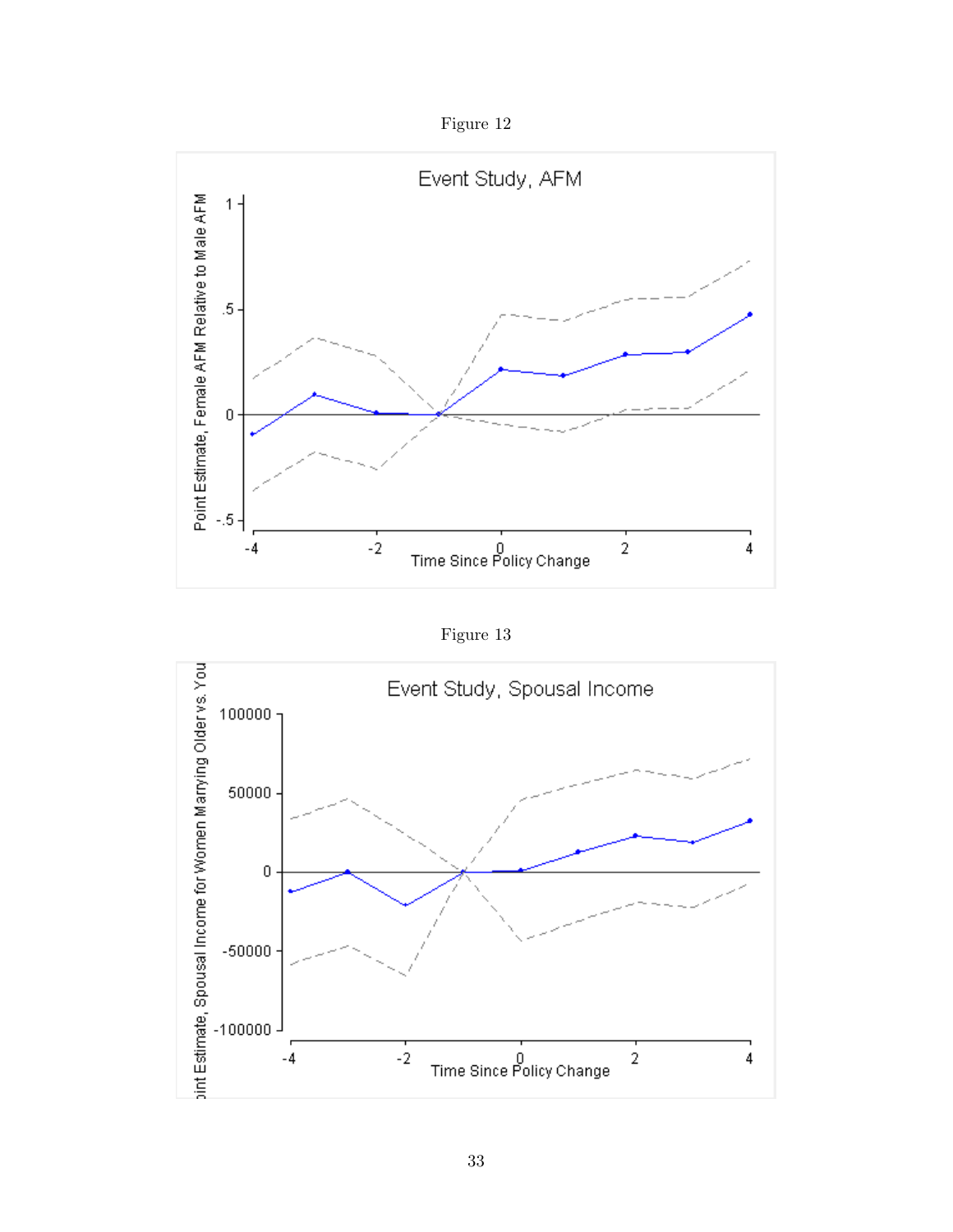similar GDP per capita to Israel and Census data availability. We find no discontinuous changes in educational attainment for the relevant birth cohorts (see appendix for figures). We also conduct placebo tests on the marriage trends observed using the 2008 American Community Survey—we find no discontinuous changes in age at first marriage nor spousal income when marrying older versus younger in the United States.

Higher-education reform The first alternative explanation that we consider is the higher education reform in Israel that was rolled out throughout the eighties and nineties, overlapping with our years of interest. Prior to the reform only the five universities could grant Israeli academic degrees. Starting in the seventies, slowly and gradually, colleges started to get permissions to grant academic degrees equivalent to the ones given by universities. This process accelerated during the eighties and early nineties, but only in the beginning of 1995 an official and comprehensive plan for the development of academic colleges was finally approved by all relevant authorities. Following the approval, the number of academic institutes and students increased dramatically. In the decade between 1992 and 2002 the number of students in academic programs approximately doubled (the effect of the reform was already apparent in the early nineties but really kicked in 1997-1998)(Volanski, 2005; Bernstein, 2002).

There are several reasons to dismiss this reform as an explanation to our results, which we list below. Nonetheless, to verify this cannot be entirely responsible for our findings, we use the panel data from the Labor Force Survey to graph the percentage of any post secondary education graduates, which will include those whose degree status would have been switched into the academic "college" category after the reform. Figure 14 shows that even if we add non-Academic degrees to our analysis, we get the same trends and the same change in level and trend only for women. If we did not see the same trends when using any post-secondary certificate, that would lead to the conclusion that women's investment in education did not really change, only the label on the certificate they receive for the same amount of schooling. However, we find the "jump" between cohorts is very similar between this graph and Figure 6, demonstrating that changes in degree status around this time do not appear to account for this result. This eases our concerns for higher education reform driving the results by turning once non-academic degrees academic (i.e. teacher's certificates).

In addition, we find this alternative explanation to be unlikely, due to the different socioeconomic classes targeted by the two reforms. At the time of the education reform, women already constituted more than 50% of undergraduate students. The main purpose of the reform was to make higher education institutions more accessible to a lower socioeconomic status population, mostly concentrated at peripheral regions (Volanski, 2005; Shavit et al., 2007), and increase higher education supply to match the rapidly increasing demand.<sup>31</sup> In addition, numerous studies were

 $31$ The demand increase stems from the growing rate of high-school graduates that received certificates in matricu-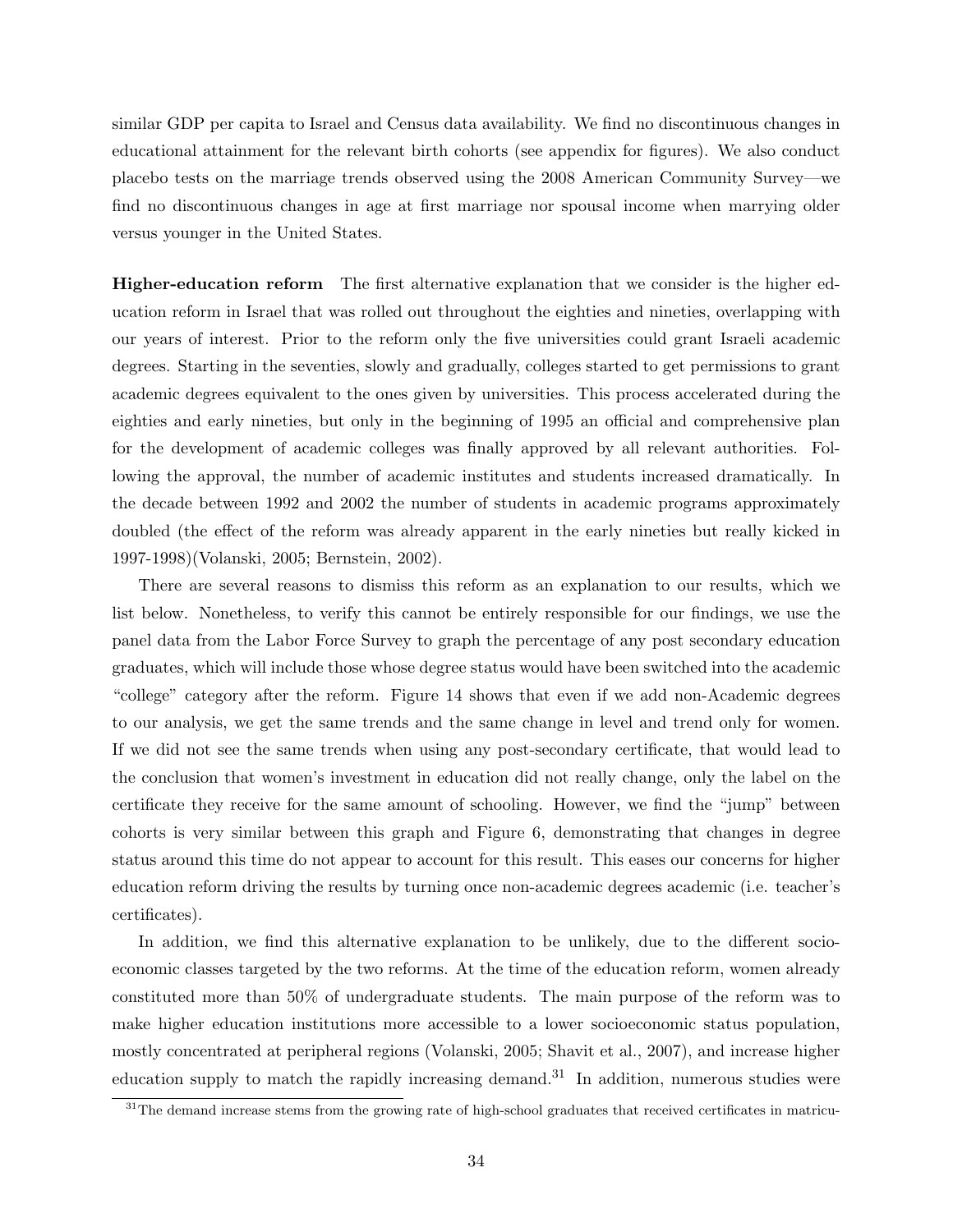Figure 14



conducted to document the reform's consequences, none of which report a distinctive effect on women's participation in higher education (see for example Volanski (2005)). Over the years that followed the percentage of female students in colleges was actually lower than in universities.<sup>32</sup>

Moreover, similar reforms in other countries were not found to affect women differently than men. One example is the higher education reform in Spain, which was enacted at approximately the same years as in Israel, and did not change the trend of women's education or of women's marriage decisions.<sup>33</sup>

It should also be noted that there is no reason to expect the reform to affect the way women's marriage outcomes depend on their age. We find that the previously existing penalty for older marriage practically disappears, even if we control for women's level of education. This finding cannot be explained by the increased supply of higher education.

Other health expansions A different explanation of the improvement in marriage outcomes for older women might simply be the entire health services reform that the NHI law provided. Better

lation exams (which are needed when applying for college)

 $32$ The only exception is teacher's training colleges, where there is a vast majority if female students, however those colleges' academization process in the early eighties. In addition, the students in these institutions constitute only a small share of the number of college students overall.

 $33$ See for example More(1996). We also use data from UNECE to examine age a first marriage, which changes smoothly throughout the reform period.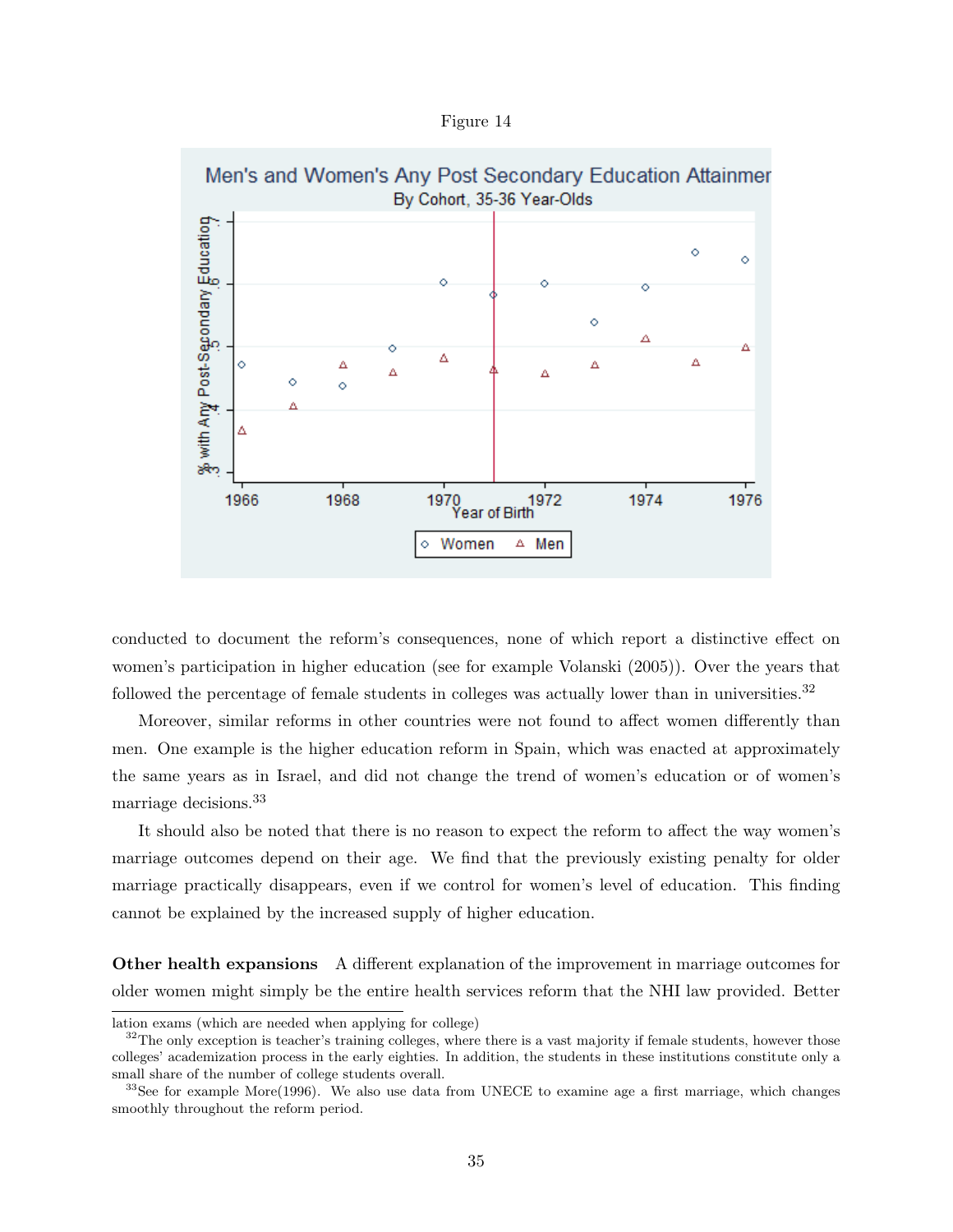health services can make age less important, if we believe that in the marriage market age is a proxy for health in general, rather than just fertility. However, decisions on education and marriage age should not be affected by the expansion of health services, especially since those decisions are made by young people who value those services less than older people. As far as the general insurance that better health insurance provides, there is no reason to expect that a health reform that provided the same benefits for all would have a gender divergent effect. Moreover, if anything, better public provision of health services could discourage educational and career investments, since health benefits will be provided regardless of future earnings.

## 4 Conclusion

Increased access to in vitro fertilization offers women security of a second-line option in case they do not naturally achieve their desired level of fertility. Like any insurance, this guaranteed access to IVF causes individuals to be more willing to take actions that expose themselves to risk. Here that translates into women delaying starting families, using the time to pursue additional education and potentially other opportunities. The delay in starting families is shown by the stark increase in age at first marriage for women, following the policy change. The productive use of this time is demonstrated by the rise in completion of college and graduate education.

Moreover, the effect of this policy went beyond ameliorating women's tradeoff between human capital investments and fertility–it also appears to have updated men's beliefs about older women's value as partners. The evidence we show that older women marry richer partners after the policy is consistent with Low (2014)'s model of assortative matching among men and women along income dimensions being disrupted by fertility: when older women are expected to be less fertile, they may match with poorer spouses than younger women. However, with a lower decline in fertility with age, older women will match with higher income men. This shift in the marriage equilibrium may further reflect in women's decisions—knowing they will not lose as much reproductive capital by delaying marriage, and that their later-life marriage opportunities will be more favorable as a result, they will have fewer impediments to pursuing desired educational or career investments.

By testing what happens when the threat of later life fertility is attenuated, this research suggests that depreciating reproductive capital may represent a key source of asymmetry between men and women. When better insured against later life infertility, women delay marriage, invest in more education, and marry richer partners after doing so. In the absence of such insurance, this female-specific sharp decline in fertility may contribute to lower human capital investments by women during their reproductive years. In Israel, this manifests as women investing in more education, because women start families quite young. In other OECD countries, however, this underinvestment may take place after women have completed their education, but are required to pursue further on-the-job investments in order to climb the corporate ladder: late nights at the law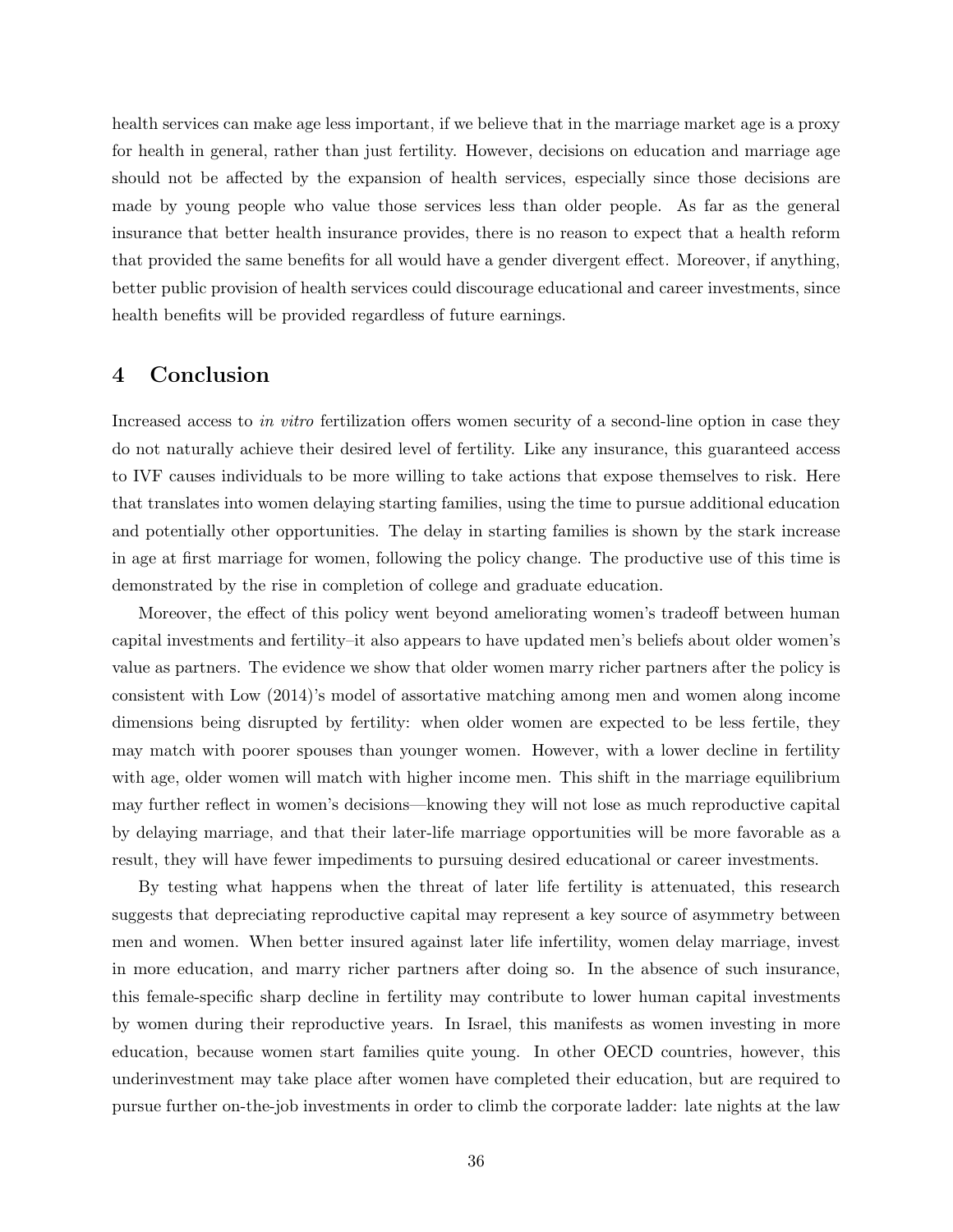firm, medical residencies, or the tenure sprint. Thus, depreciating reproductive capital may help to explain the lack of women in higher-level management positions as well as the upper-level gender wage gap. Policies that alleviate this burden through greater support for child-rearing in two-career households, access to maternity leave and career re-entry, or, as in Israel, insurance against later life fertility, could have far-reaching effects in increasing overall societal human capital, enabling firms to retain the best employees, while promoting social equity.

In regard to the specific Israeli policy we evaluate here, our findings demonstrate that the beneficiary population extends far beyond the women who actually use IVF or other assisted reproduction technologies. Rather, because the guaranteed access acts as insurance in case natural conception fails, all women considering further educational investments or delayed marriage may benefit. This is of critical importance because the cost per user of free IVF, due to Israel's generous policy, is enormous, and Israel is currently considering measures to limit the policy, having already placed age limits on use, and restricted the number of cycles for certain women. When taking into account the women who are provided insurance and subsequently obtain more education and marry richer husbands, not to mention those who are simply afforded peace of mind from having a backup option, the potential benefits to be weighed against those costs expand considerably.

One slight caution in regards to this cost benefit calculation is that the type of benefits we describe may not be what the Israeli government had in mind when they enacted the policy. The objectives of the policy were not to increase women's education and career outcomes, but were rather explicitly pro-natalist, aimed at increasing the birth rate of Israeli citizens.<sup>34</sup> Thus, policymakers should note that the behavioral response to IVF access may cause fertility effects to go in the opposite direction. If women do delay starting families, assured against the outcome of having zero children, they may nonetheless end up with a smaller overall family size, due to the late start. Moreover, since some evidence suggests individuals are *overly* optimistic about IVF's success rates, some women may delay, fail to conceive naturally, and go on to use the technology, only to be unsuccessful.

These questions of the tradeoff between further human capital investments and labor market productivity versus satisfaction derived from family and home life extend beyond Israeli policymaking. As more and more US companies consider measures such as paying for employees to freeze eggs, which similarly creates insurance against later life infertility, some women who are already planning to delay childbearing may be relieved by the benefit, while others could see a constantly moving finish line for how long they are expected to delay, to work at peak capacity, before starting a family. With the new knowledge that reproductive capital is a critical determinant in women's human capital investments and marriage market outcomes, the next frontier is to design policies that strike a delicate balance: working to remove the one-sided burden of depreciating reproductive

<sup>&</sup>lt;sup>34</sup>The policy was defended in courts and described as a part of the fundamental human right to give birth and build a biological family.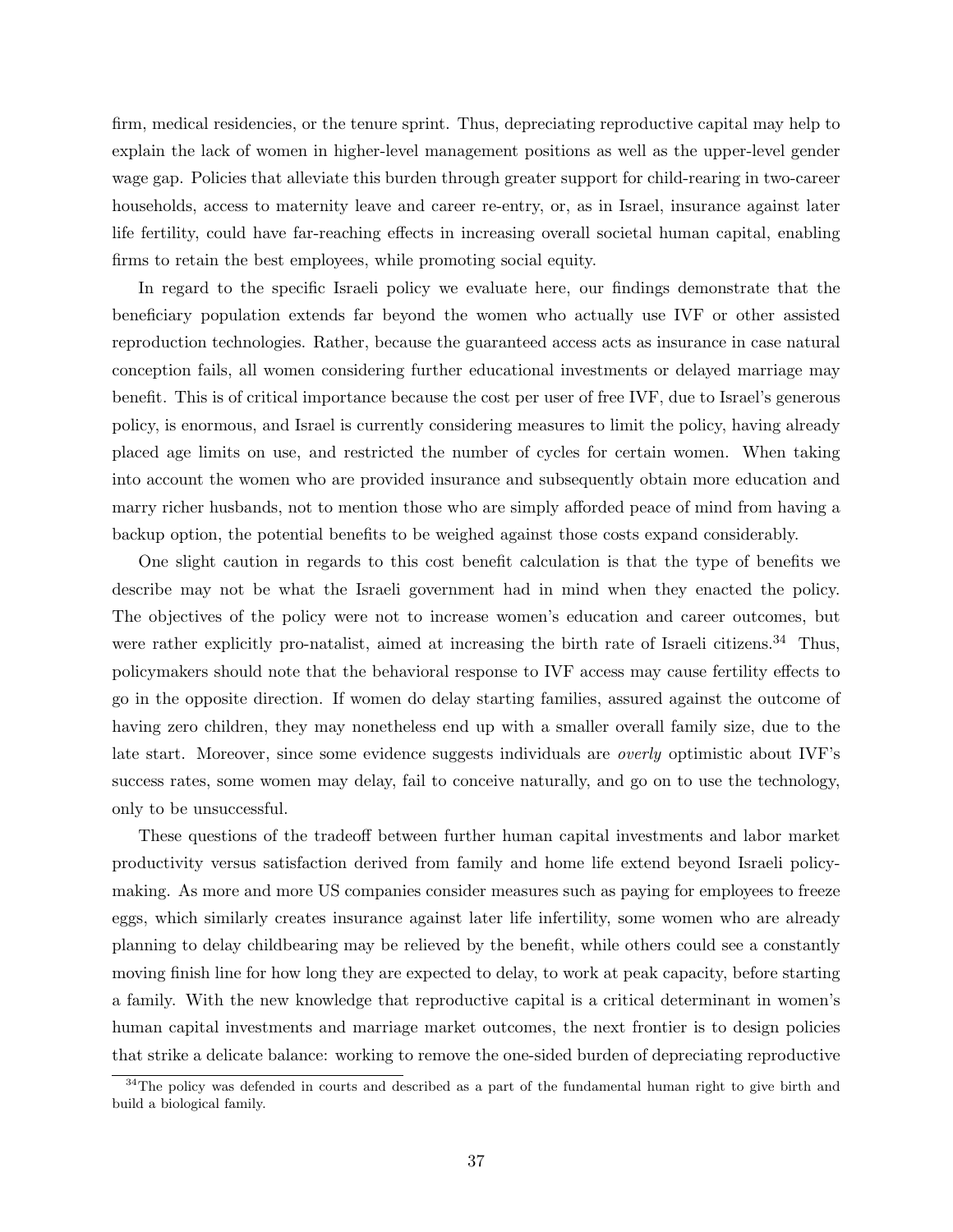capital on women without further burdening them with an impossible juggling act.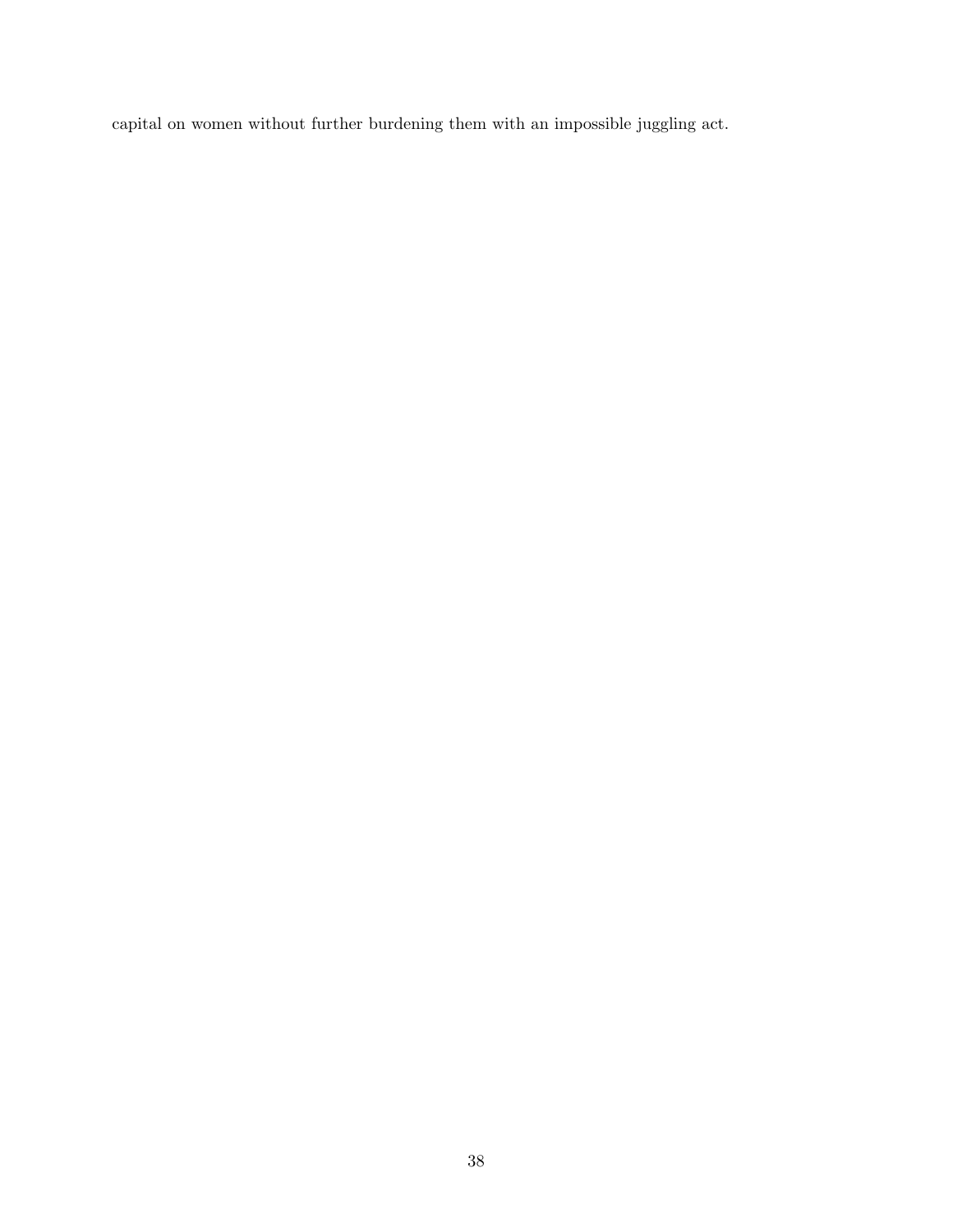# References

- Abramowitz, J. (2012). Assisted Reproductive Technology and Women's Marriage and Birth Timing: Duration and Competing Risks Analyses. Working Paper .
- Abramowitz, J. (2014). Turning Back the Ticking Clock: the Effect of Increased Affordability of Assisted Reproductive Technology on Women's Marriage Timing. Journal of Population Economics  $27(2)$ , 603–633.
- Adda, J., C. Dustmann, and K. Stevens (2011). The Career Costs of Children. CEPR Discussion Paper No. DP8697.
- Avellar, S. and P. J. Smock (2003). Has the Price of Motherhood Declined Over Time? A Cross-Cohort Comparison of the Motherhood Wage Penalty. Journal of Marriage and Family 65(3), 597–607.
- Bernstein, S. (2002). The Rise and Fall of Private Higher Education in Israel. *Policy Studies 52*.
- Birenbaum-Carmeli, D. (2003). Reproductive Policy in Context: Implications on Women's Rights in Israel, 1945–2000. Policy Studies  $24(2-3)$ , 101–113.
- Birenbaum-Carmeli, D. (2004). 'Cheaper than a Newcomer': on the Social Production of IVF Policy in Israel. Sociology of Health & Illness  $26(7)$ , 897–924.
- Bitler, M. and L. Schmidt (2006). Health Disparities and Infertility: Impacts of State-level Insurance Mandates. Fertility and Sterility 85 (4), 858–865.
- Bitler, M. P. and L. Schmidt (2012). Utilization of Infertility Treatments: the Effects of Insurance Mandates. Demography  $49(1)$ , 125–149.
- Blackburn, M. L., D. E. Bloom, and D. Neumark (1993). Fertility Timing, Wages, and Human Capital. Journal of Population Economics  $6(1)$ , 1–30.
- Bretherick, K. L., N. Fairbrother, L. Avila, S. H. Harbord, and W. P. Robinson (2010). Fertility and Aging: Do Reproductive-aged Canadian Women Know What They Need to Know? Fertility and Sterility  $93(7)$ ,  $2162-2168$ .
- Bronson, M. A. and M. Mazzocco (2013). Cohort Size and The Marriage Market. Working Paper.
- Buckles, K. (2007). Stopping the Biological Clock: Infertility Treatments and the Career-family Tradeoff. Boston University, Unpublished Manuscript.
- Buckles, K. (2008). Understanding the Returns to Delayed Childbearing for Working Women. The American Economic Review 98 (2), 403–407.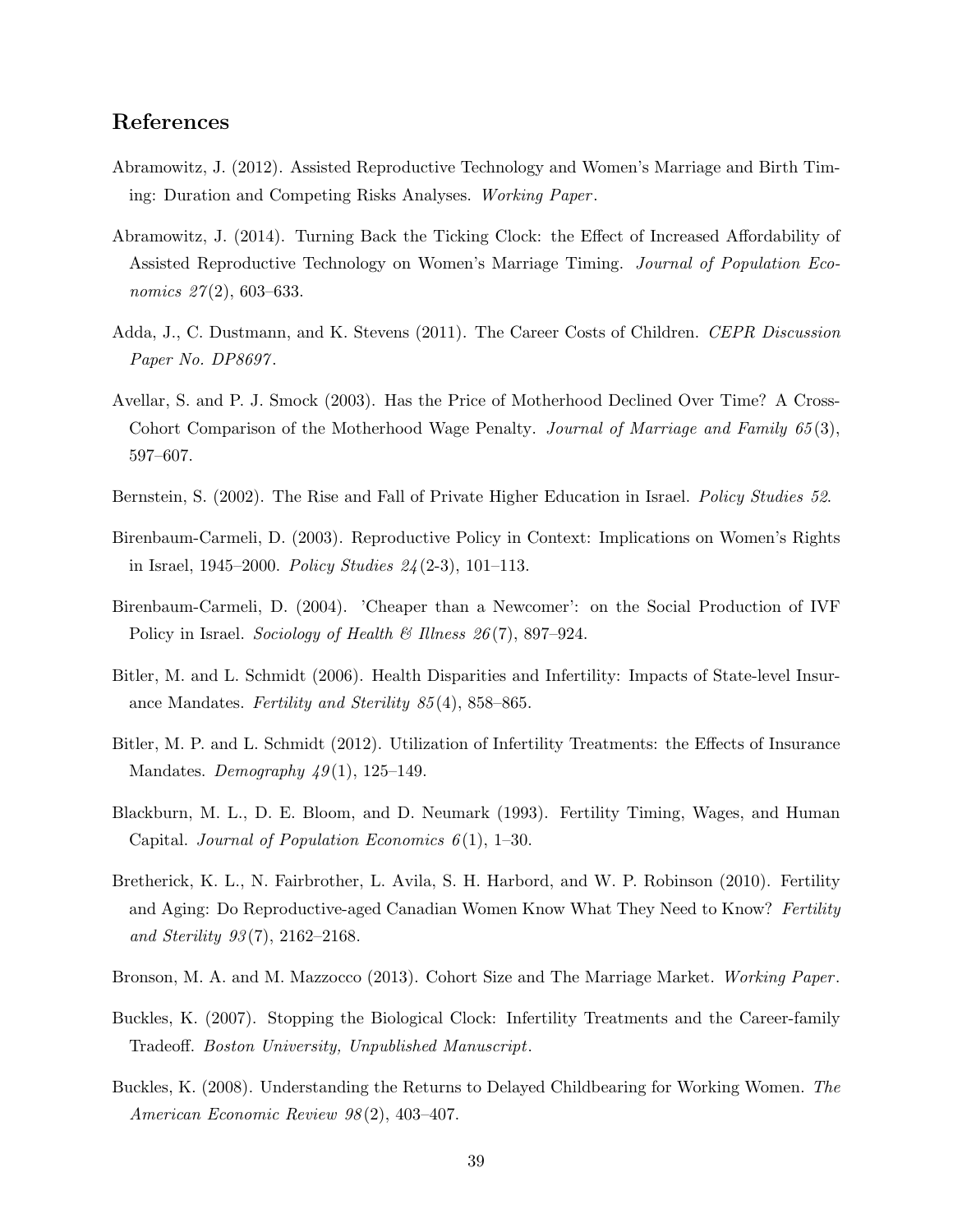- Buckles, K. S. (2013). Infertility Insurance Mandates and Multiple Births. *Health Economics 22*(7), 775–789.
- Bundorf, M. K., M. Henne, and L. Baker. Mandated Health Insurance Benefits and the Utilization and Outcomes of Infertility Treatments.
- Collins, J. A. (2002). An International Survey of the Health Economics of IVF and ICSI. Human Reproduction Update  $8(3)$ , 265–277.
- Danziger, L. and S. Neuman (1999). On the Age at Marriage: Theory and Evidence from Jews and Moslems in Israel. Journal of Economic Behavior & Organization  $40(2)$ , 179–193.
- Dessy, S. and H. Djebbari (2010). High-Powered Careers and Marriage: Can Women Have It All? The BE Journal of Economic Analysis  $\mathcal B$  Policy 10(1).
- Goldin, C. and L. F. Katz. The Power of the Pill: Oral Contraceptives and Women's Career and Marriage Decisions. Journal of Political Economy.
- Gustafsson, S. (2003). Optimal Age at Motherhood. Theoretical and Empirical Considerations on Postponement of Maternity in Europe. In Family, Household and Work, pp. 345–367. Springer.
- Hamilton, B. H. and B. McManus (2012). The Effects of Insurance Mandates on Choices and Outcomes in Infertility Treatment Markets. Health Economics 21 (8), 994–1016.
- Hashiloni-Dolev, Y. (2013). The Fertility Revolution. Ben Shemen: Modan Publishing House, in Hebrew.
- Hashiloni-Dolev, Y., A. Kaplan, and S. Shkedi-Rafid (2011). The Fertility Myth: Israeli Students' Knowledge Regarding Age-related Fertility Decline and Late Pregnancies in an Era of Assisted Reproduction Technology. Human Reproduction  $\theta(0)$ , 1–9.
- Loughran, D. S. and J. M. Zissimopoulos (2009). Why Wait? The Effect of Marriage and Childbearing on the Wages of Men and Women. Journal of Human Resources 44 (2), 326–349.
- Low, C. (2014). Pricing the Biological Clock: Reproductive Capital on the US Marriage Market. Working Paper .
- Miller, A. R. (2011). The Effects of Motherhood Timing on Career Path. *Journal of Population* Economics  $24(3)$ , 1071–1100.
- Ohinata, A. (2011). Did the US Infertility Health Insurance Mandates Affect the Timing of First Birth? CentER Working Paper Series.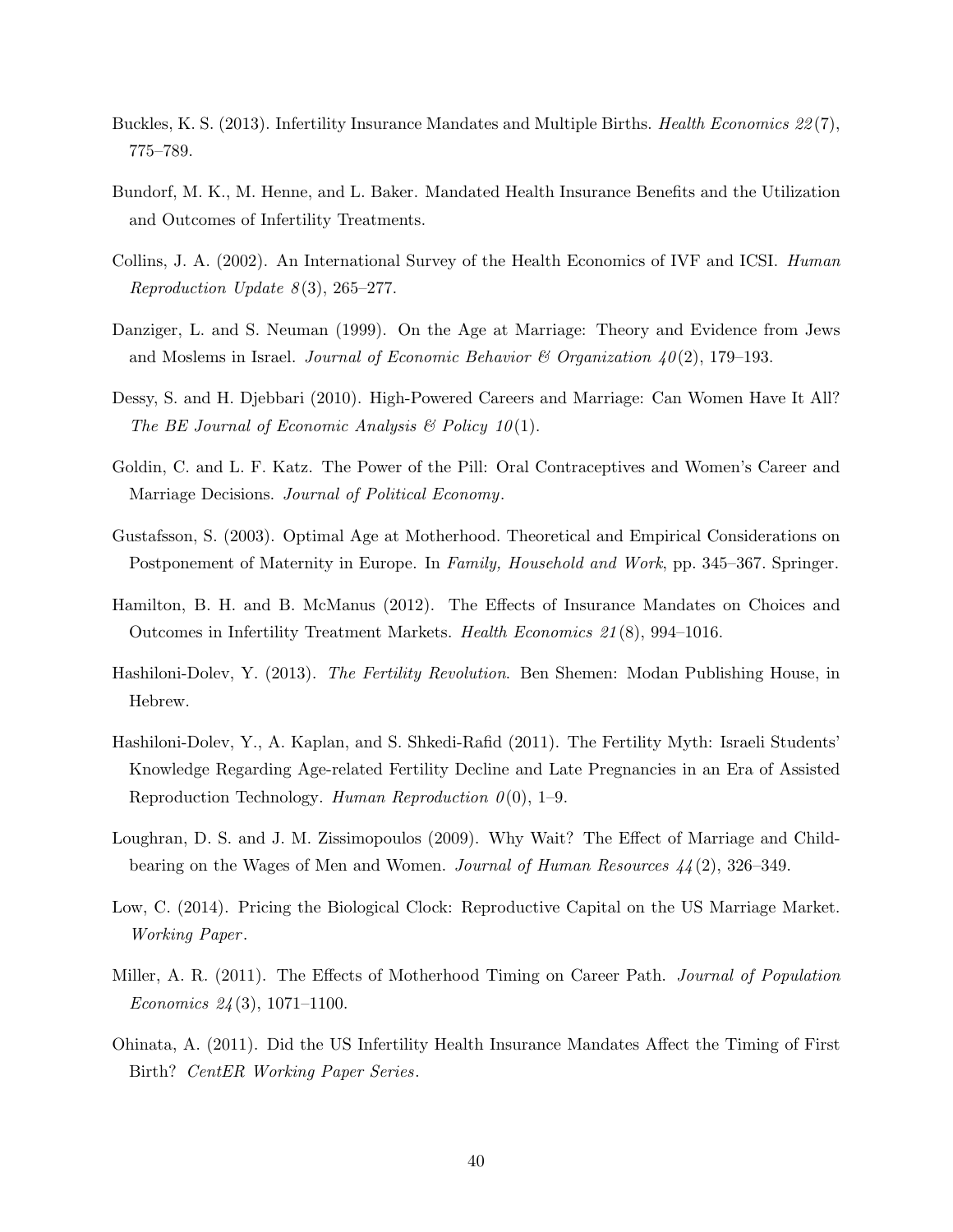- Remennick, L. (2010). Between Reproductive Citizenship and Consumerism: Attitudes towards Assisted Reproductive Technologies among Jewish and Arab Israeli Women. Kin, Gene, Community: Reproductive Technologies among Jewish Israelis 19, 318.
- Schmidt, L. (2005). Infertility Insurance Mandates and Fertility. American Economic Review 95(2), 204–208.
- Schmidt, L. (2007). Effects of Infertility Insurance Mandates on Fertility. Journal of Health Economics  $26(3)$ , 431-446.
- Shalev, C. and S. Gooldin (2006). The Uses and Misuses of In Vitro Fertilization in Israel: Some Sociological and Ethical Considerations. Nashim: A Journal of Jewish Women's Studies  $\mathcal{C}$ Gender Issues 12 (1), 151–176.
- Shavit, Y., R. Arum, and A. Gamoran (2007). Stratification in Higher Education: A Comparative Study.
- Simonstein, F. (2010). IVF Policies with Emphasis on Israeli Practices. Health Policy  $97(2)$ , 202–208.
- Siow, A. (1998). Differential Fecundity, Markets, and Gender Roles. Journal of Political Econ $omy \; 106(2), \; 334-354.$
- Taniguchi, H. (1999). The Timing of Childbearing and Women's Wages. Journal of Marriage and the Family  $61(4)$ , 1008-1019.
- Vlez, M., M. Connolly, I.-J. Kadoch, S. Phillips, and F. Bissonnette (2014). Universal Coverage of IVF Pays Off. Human Reproduction 29 (6), 1313–1319.
- Volanski, A. (2005). Academy in a Changing Environment. Kotar, in Hebrew.
- Wilde, E. T., L. Batchelder, and D. T. Ellwood (2010). The Mommy Track Divides: The Impact of Childbearing on Wages of Women of Differing Skill Levels. Working Paper (16582).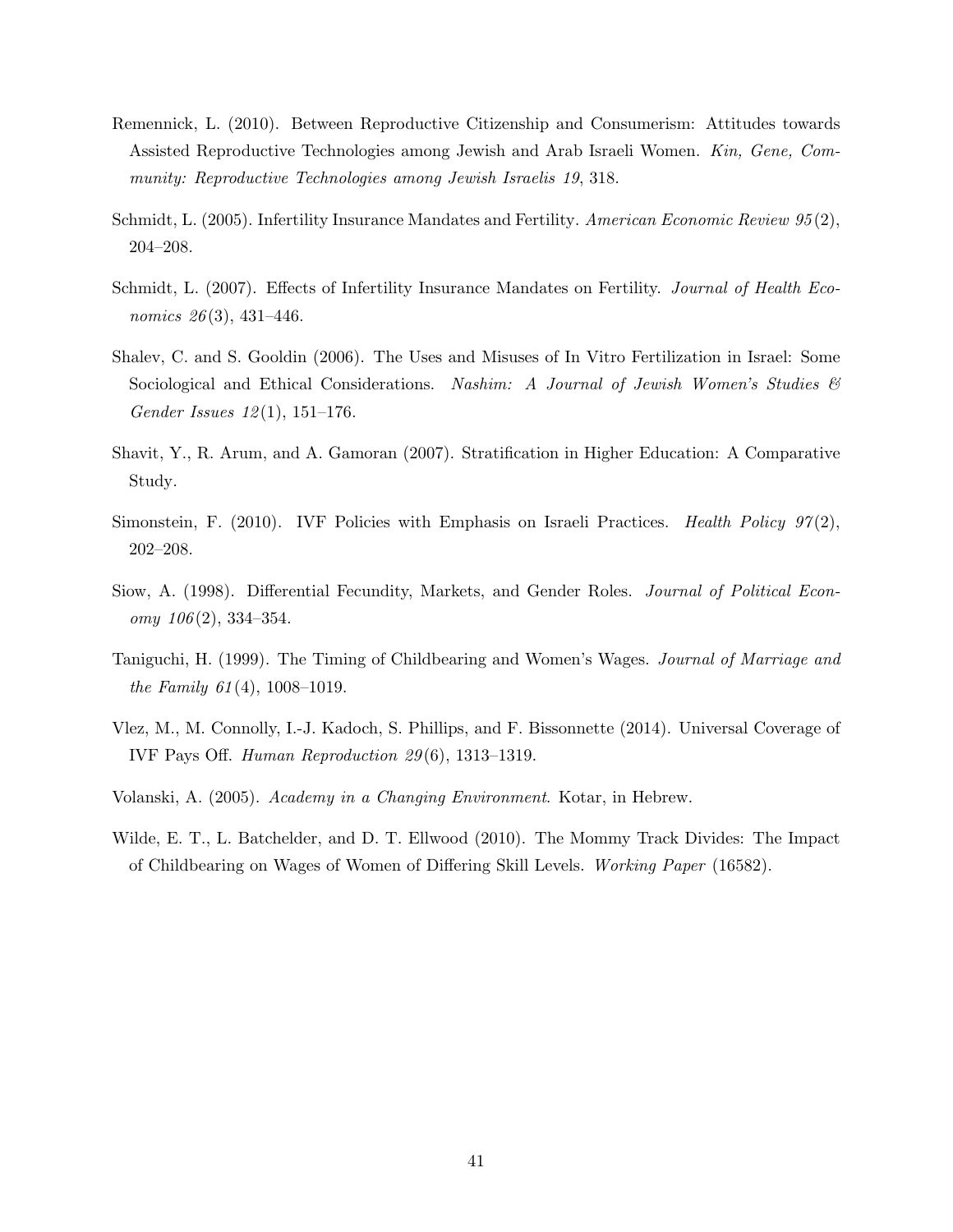# 5 Appendix

#### 5.1 Robustness Checks

In this section, we present logit and probit regressions for educational attainment as well as ordered logit regressions for total level of schooling. We also perform our regressions for becoming highly educated restricted to women who were unmarried at the age of 27, and thus would be most free to change their educational attainment based on the policy change.

#### 5.2 Placebo Tests

In this section, we use countries that have Census's around the time of Israel's 2008 Census and similar GDP per capita as Israel to conduct placebo tests, showing that the cohort entering college in 1994 in other countries was not similarly affected (in each country, the red line is shifted according to typical college entry age of students in that country). This would be the case if broader international shifts in the nineties were responsible for the effects that we see. Moreover, we do not observe similar discontinuous increases in female versus male college attainment over time in any of the other countries.

The same lack of discontinuous trends is true when looking at graduate school attainment as well, although the data is somewhat noisier.

Similar placebo tests can be conducted for marriage, although in this case we are restricted by data availability, as very few censuses record year of marriage. We thus use only the United States' 2008 American Community Survey to show there are no discontinuous trends in age at first marriage, or spousal income when marrying after 35.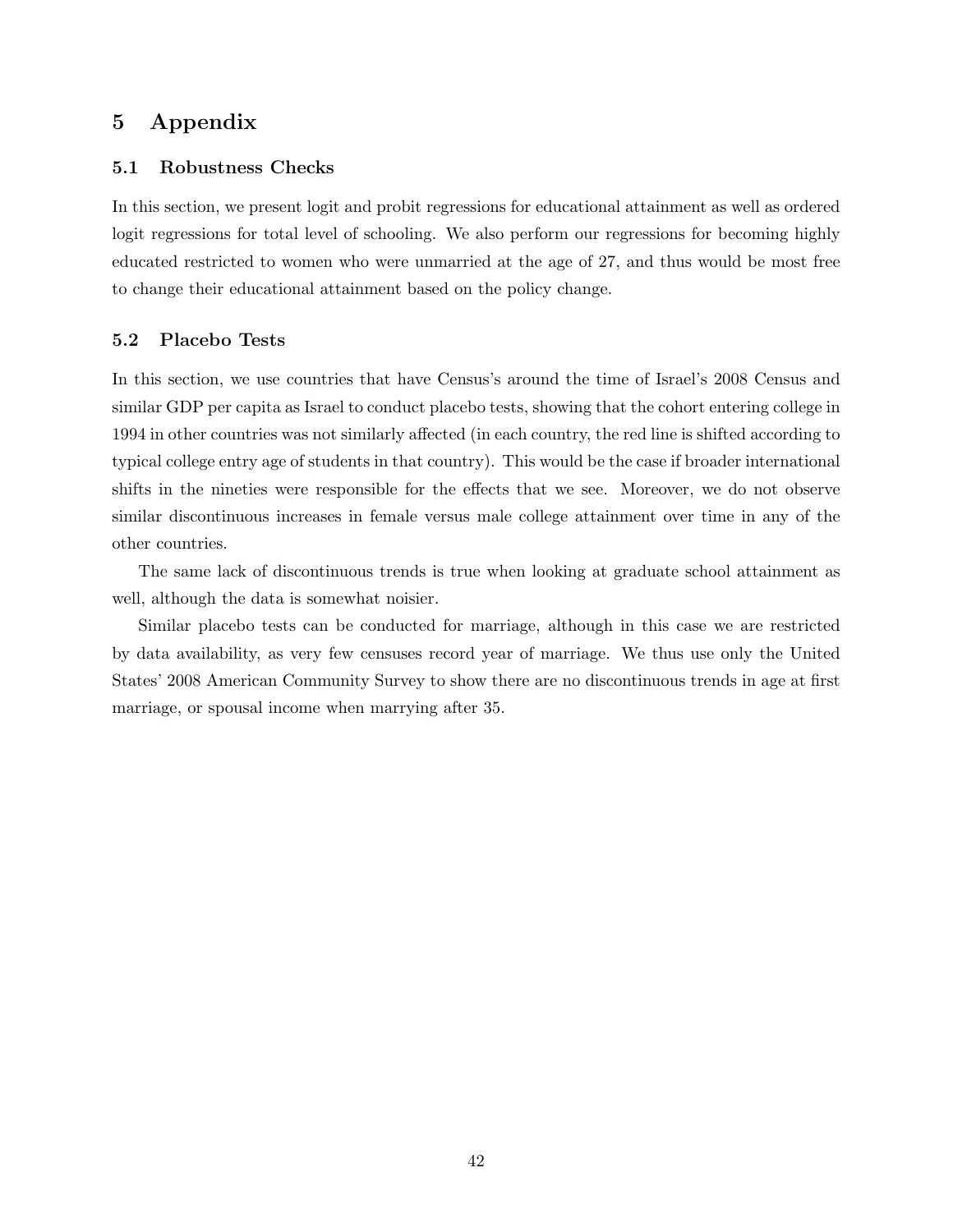|                      | Dependent variable: college education |                   |                   |              |
|----------------------|---------------------------------------|-------------------|-------------------|--------------|
|                      | Panel A: D-i-D                        |                   |                   |              |
|                      | Logit                                 |                   |                   | Probit       |
|                      | (1)                                   | $\left( 2\right)$ | $\left( 3\right)$ | (4)          |
| fem $\times$ post    | $0.300***$                            | $0.300***$        | $0.189***$        | $0.190***$   |
|                      | (0.0211)                              | (0.0458)          | (0.0129)          | (0.0283)     |
| female               | $0.156***$                            | $0.159***$        | $0.0941***$       | $0.0955***$  |
|                      | (0.0142)                              | (0.0176)          | (0.00858)         | (0.0108)     |
| post                 | 0.0196                                |                   | 0.0124            |              |
|                      | (0.0222)                              |                   | (0.0135)          |              |
| time                 | $0.0202***$                           | $0.0120***$       | $0.0122***$       | $0.00710***$ |
|                      | (0.00112)                             | (0.000844)        | (0.000678)        | (0.000513)   |
| Constant             | $-0.741***$                           | $-0.872***$       | $-0.459***$       | $-0.540***$  |
|                      | (0.0149)                              | (0.0159)          | (0.00899)         | (0.00969)    |
| YOB FEs with cluster |                                       | Yes               |                   | Yes          |
| Observations         | 206,921                               | 206,921           | 206,921           | 206,921      |

# Table A1: College Education, Logit and Probit

|                                 | Panel B: D-i-D with slopes |              |                   |              |  |  |
|---------------------------------|----------------------------|--------------|-------------------|--------------|--|--|
|                                 | Logit                      |              |                   | Probit       |  |  |
|                                 | (1)                        | (2)          | $\left( 3\right)$ | (4)          |  |  |
| fem $\times$ post $\times$ time | $0.0356***$                | $0.0364***$  | $0.0220***$       | $0.0224***$  |  |  |
|                                 | (0.00598)                  | (0.00717)    | (0.00369)         | (0.00431)    |  |  |
| fem $\times$ post               | 0.0193                     | 0.0158       | 0.0138            | 0.0121       |  |  |
|                                 | (0.0403)                   | (0.0441)     | (0.0248)          | (0.0269)     |  |  |
| fem $\times$ time               | $0.00829***$               | $0.00834***$ | $0.00520***$      | $0.00524***$ |  |  |
|                                 | (0.00248)                  | (0.00236)    | (0.00149)         | (0.00140)    |  |  |
| $post \times time$              | $-0.0436***$               | $-0.0448***$ | $-0.0264***$      | $-0.0273***$ |  |  |
|                                 | (0.00432)                  | (0.00298)    | (0.00265)         | (0.00174)    |  |  |
| post                            | $0.220***$                 |              | $0.136***$        |              |  |  |
|                                 | (0.0292)                   |              | (0.0178)          |              |  |  |
| female                          | $0.236***$                 | $0.238***$   | $0.144***$        | $0.146***$   |  |  |
|                                 | (0.0276)                   | (0.0231)     | (0.0167)          | (0.0140)     |  |  |
| time                            | $0.0203***$                | $0.0206***$  | $0.0121***$       | $0.0124***$  |  |  |
|                                 | (0.00180)                  | (0.00121)    | (0.00107)         | (0.000709)   |  |  |
| Constant                        | $-0.740***$                | $-0.653***$  | $-0.461***$       | $-0.406***$  |  |  |
|                                 | (0.0199)                   | (0.0117)     | (0.0120)          | (0.00702)    |  |  |
|                                 |                            |              |                   |              |  |  |
| YOB FEs with cluster            |                            | Yes          |                   | Yes          |  |  |
| Observations                    | 206,921                    | 206,921      | 206,921           | 206,921      |  |  |
| Standard errors in parentheses  |                            |              |                   |              |  |  |

<sup>\*\*\*</sup> p<0.01, \*\* p<0.05, \* p<0.1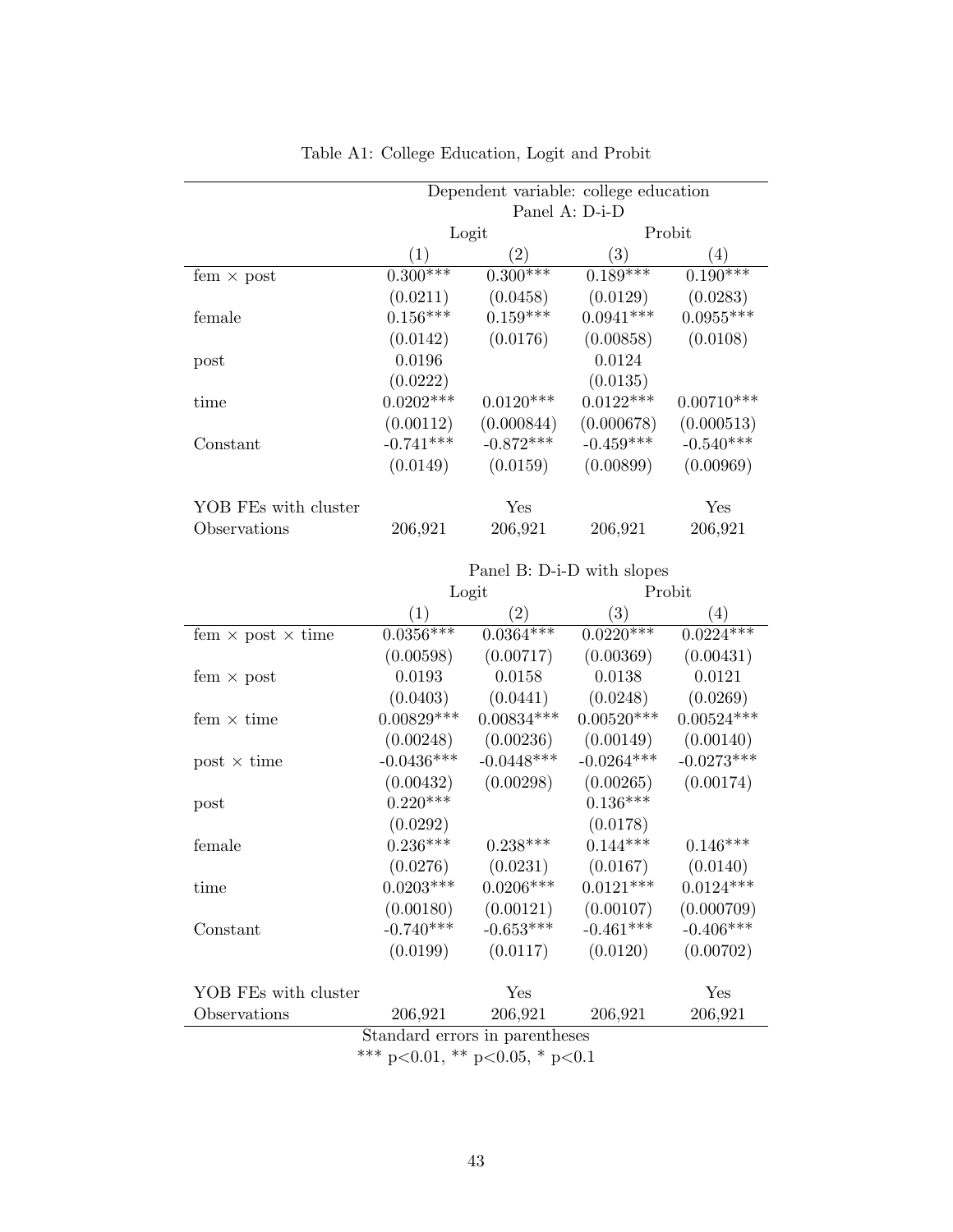|                      | Dependent variable: graduate education |                   |                   |              |  |
|----------------------|----------------------------------------|-------------------|-------------------|--------------|--|
|                      | Panel A: D-i-D                         |                   |                   |              |  |
|                      | Logit                                  |                   | Probit            |              |  |
|                      | $\left(1\right)$                       | $\left( 2\right)$ | $\left( 3\right)$ | (4)          |  |
| fem $\times$ post    | $0.265***$                             | $0.269***$        | $0.140***$        | $0.144***$   |  |
|                      | (0.0319)                               | (0.0679)          | (0.0166)          | (0.0351)     |  |
| female               | $0.0419*$                              | 0.0434            | $0.0216*$         | 0.0229       |  |
|                      | (0.0248)                               | (0.0322)          | (0.0129)          | (0.0168)     |  |
| post                 | $0.261***$                             |                   | $0.138***$        |              |  |
|                      | (0.0376)                               |                   | (0.0194)          |              |  |
| time                 | $-0.0239***$                           | $-0.0339***$      | $-0.0128***$      | $-0.0169***$ |  |
|                      | (0.00177)                              | (0.00132)         | (0.000934)        | (0.000681)   |  |
| Constant             | $-2.307***$                            | $-2.638***$       | $-1.340***$       | $-1.501***$  |  |
|                      | (0.0238)                               | (0.0195)          | (0.0123)          | (0.0101)     |  |
| YOB FEs with cluster |                                        | Yes               |                   | Yes          |  |
| Observations         | 206,921                                | 206,921           | 206,921           | 206,921      |  |

# Table A2: Graduate Education, Logit and Probit

|                                 | Panel B: D-i-D with slopes     |                   |                  |                  |  |
|---------------------------------|--------------------------------|-------------------|------------------|------------------|--|
|                                 | Logit                          |                   |                  | Probit           |  |
|                                 | (1)                            | $\left( 2\right)$ | $\left(3\right)$ | $\left(4\right)$ |  |
| fem $\times$ post $\times$ time | $0.0497***$                    | $0.0586***$       | $0.0256***$      | $0.0292***$      |  |
|                                 | (0.00734)                      | (0.0110)          | (0.00385)        | (0.00535)        |  |
| fem $\times$ post               | 0.00405                        | $-0.0531$         | 0.00110          | $-0.0200$        |  |
|                                 | (0.0626)                       | (0.0902)          | (0.0331)         | (0.0454)         |  |
| fem $\times$ time               | $-0.00554$                     | $-0.00545$        | $-0.00281$       | $-0.00280$       |  |
|                                 | (0.00585)                      | (0.00580)         | (0.00303)        | (0.00303)        |  |
| $post \times time$              | $-0.0815***$                   | $-0.111***$       | $-0.0428***$     | $-0.0551***$     |  |
|                                 | (0.00543)                      | (0.00798)         | (0.00282)        | (0.00385)        |  |
| post                            | $0.307***$                     |                   | $0.167***$       |                  |  |
|                                 | (0.0460)                       |                   | (0.0242)         |                  |  |
| female                          | 0.000943                       | 0.00196           | 0.000995         | 0.00155          |  |
|                                 | (0.0511)                       | (0.0456)          | (0.0266)         | (0.0240)         |  |
| time                            | $0.0111**$                     | $0.0125***$       | $0.00570**$      | $0.00626***$     |  |
|                                 | (0.00431)                      | (0.00332)         | (0.00221)        | (0.00169)        |  |
| Constant                        | $-2.034***$                    | $-1.963***$       | $-1.197***$      | $-1.164***$      |  |
|                                 | (0.0378)                       | (0.0386)          | (0.0196)         | (0.0197)         |  |
|                                 |                                |                   |                  |                  |  |
| YOB FEs with cluster            |                                | Yes               |                  | Yes              |  |
| Observations                    | 206,921                        | 206,921           | 206,921          | 206,921          |  |
|                                 | Standard errors in parentheses |                   |                  |                  |  |

<sup>\*\*\*</sup> p<0.01, \*\* p<0.05, \* p<0.1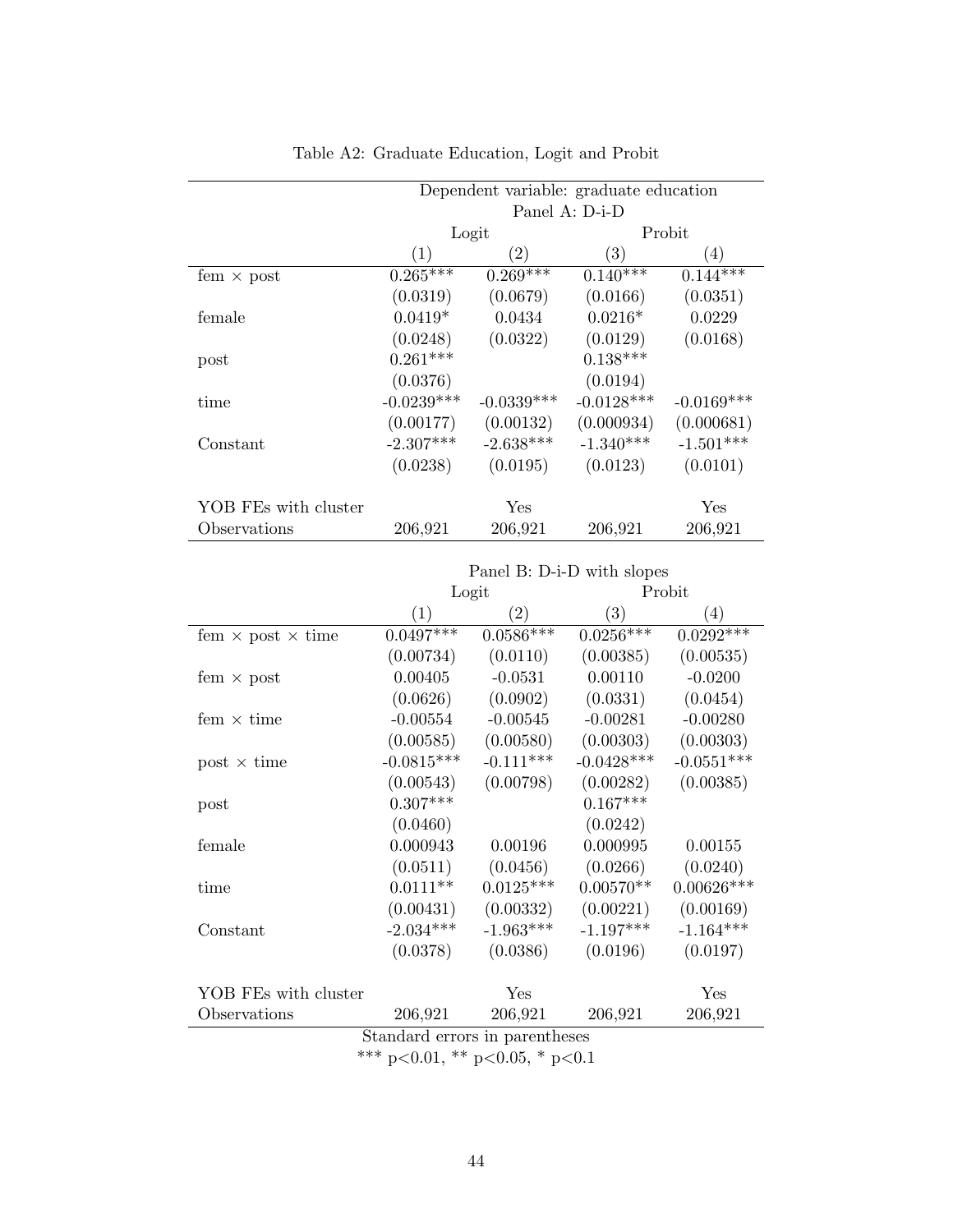|                                                                   | Dependent variable: graduate education |                |               |                            |               |               |
|-------------------------------------------------------------------|----------------------------------------|----------------|---------------|----------------------------|---------------|---------------|
|                                                                   |                                        | Panel A: D-i-D |               | Panel B: D-i-D with slopes |               |               |
|                                                                   | (1)                                    | (2)            | (3)           | (4)                        | (5)           | (6)           |
| fem $\times$ post $\times$ time                                   |                                        |                |               | 0.000372                   | 0.000772      | 0.000772      |
|                                                                   |                                        |                |               | (0.00146)                  | (0.00145)     | (0.00200)     |
| fem $\times$ post                                                 | $0.0485***$                            | $0.0472***$    | $0.0472***$   | $0.0292**$                 | $0.0249*$     | $0.0249*$     |
|                                                                   | (0.00617)                              | (0.00616)      | (0.00812)     | (0.0129)                   | (0.0129)      | (0.0136)      |
| fem $\times$ time                                                 |                                        |                |               | 0.000955                   | 0.00104       | 0.00104       |
|                                                                   |                                        |                |               | (0.00123)                  | (0.00122)     | (0.00143)     |
| $post \times time$                                                |                                        |                |               | $-0.00919***$              | $-0.00841***$ | $-0.00841***$ |
|                                                                   |                                        |                |               | (0.000837)                 | (0.00148)     | (0.000832)    |
| post                                                              | $0.0595***$                            |                |               | $0.0434***$                |               |               |
|                                                                   | (0.00616)                              |                |               | (0.00743)                  |               |               |
| female                                                            | $0.0122**$                             | $0.0147***$    | $0.0147**$    | $0.0218**$                 | $0.0223**$    | $0.0223**$    |
|                                                                   | (0.00513)                              | (0.00512)      | (0.00628)     | (0.0103)                   | (0.0103)      | (0.0103)      |
| time                                                              | $-0.00468$ ***                         | $-0.00341***$  | $-0.00341***$ | $0.00126*$                 | 0.000390      | 0.000390      |
|                                                                   | (0.000312)                             | (0.000449)     | (0.000113)    | (0.000714)                 | (0.00102)     | (0.000437)    |
| Constant                                                          | $0.0919***$                            | $0.0732***$    | $0.0732***$   | $0.134***$                 | $0.133***$    | $0.133***$    |
|                                                                   | (0.00376)                              | (0.00633)      | (0.00163)     | (0.00602)                  | (0.00851)     | (0.00320)     |
|                                                                   |                                        |                |               |                            |               |               |
| YOB FEs                                                           |                                        | Yes            | Yes           |                            | Yes           | Yes           |
| Clustered SEs                                                     |                                        |                | Yes           |                            |               | Yes           |
| Observations                                                      | 79,046                                 | 79,046         | 79,046        | 79,046                     | 79,046        | 79,046        |
| R-squared                                                         | 0.009                                  | 0.015          | 0.015         | 0.011                      | 0.015         | 0.015         |
| $Q_{\text{tendand}}$ $Q_{\text{tend}}$ $\ldots$ $Q_{\text{tend}}$ |                                        |                |               |                            |               |               |

Table A3: Graduate Education, Only Women Unmarried at 27

Standard errors in parentheses

\*\*\* p<0.01, \*\* p<0.05, \* p<0.1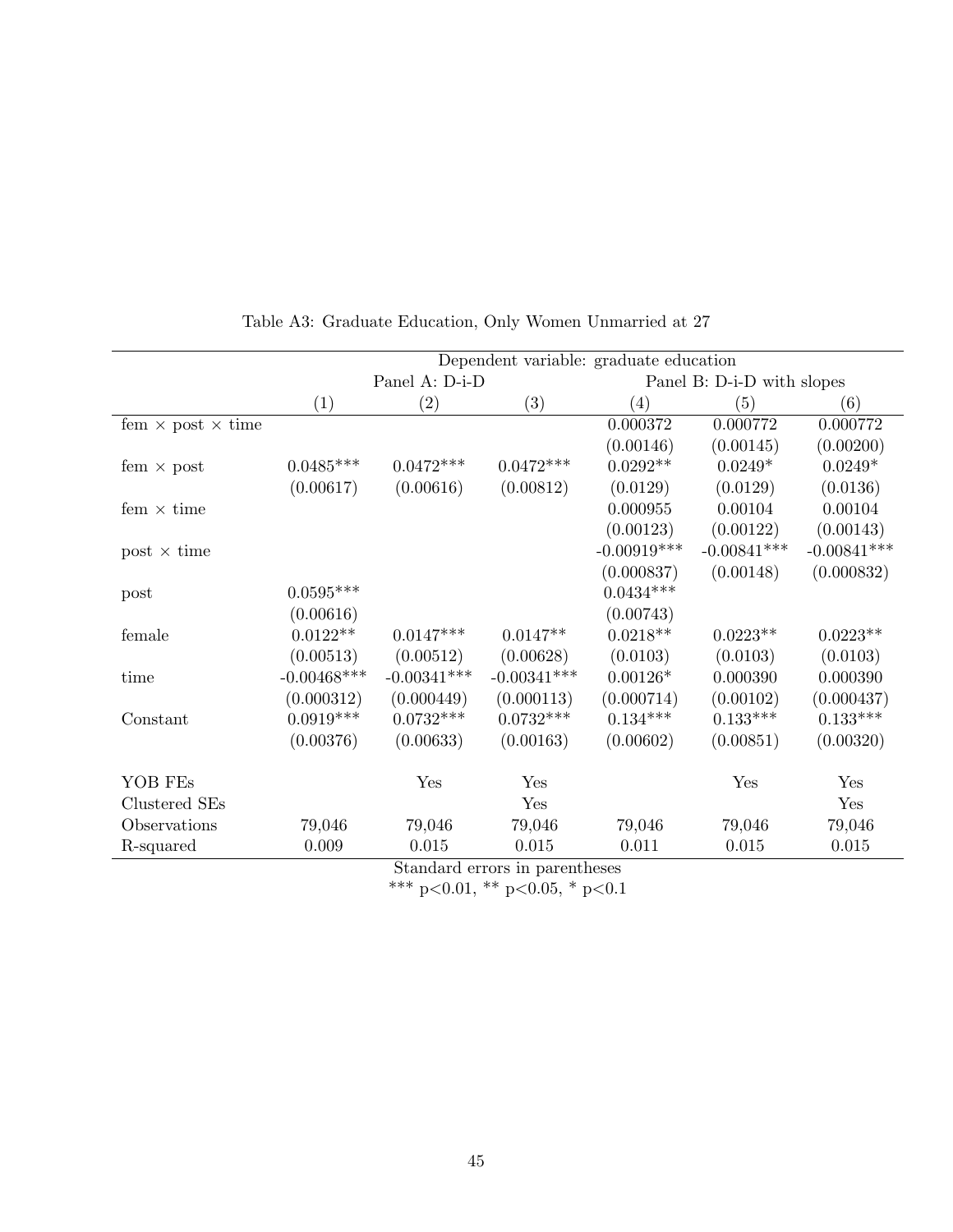|                                 | Dependent variable: educational category     |             |              |              |
|---------------------------------|----------------------------------------------|-------------|--------------|--------------|
|                                 | Panel A: D-i-D<br>Panel B: D-i-D with slopes |             |              |              |
|                                 | (1)                                          | (2)         | (3)          | (4)          |
| fem $\times$ post $\times$ time |                                              |             | $0.0273***$  | $0.0274***$  |
|                                 |                                              |             | (0.00500)    | (0.00500)    |
| fem $\times$ post               | $0.213***$                                   | $0.213***$  | $-0.00476$   | $-0.00663$   |
|                                 | (0.0180)                                     | (0.0180)    | (0.0357)     | (0.0357)     |
| fem $\times$ time               |                                              |             | $0.00614***$ | $0.00629***$ |
|                                 |                                              |             | (0.00218)    | (0.00218)    |
| $post \times time$              |                                              |             | $-0.0406***$ | $-0.0391***$ |
|                                 |                                              |             | (0.00374)    | (0.00559)    |
| post                            | $-0.00458$                                   |             | $0.170***$   |              |
|                                 | (0.0197)                                     |             | (0.0268)     |              |
| female                          | $0.226***$                                   | $0.228***$  | $0.286***$   | $0.289***$   |
|                                 | (0.0125)                                     | (0.0125)    | (0.0242)     | (0.0242)     |
| time                            | $0.0206***$                                  | $0.0133***$ | $0.0218***$  | $0.0217***$  |
|                                 | (0.000979)                                   | (0.00128)   | (0.00163)    | (0.00242)    |
|                                 |                                              |             |              |              |
| YOB FEs                         |                                              | Yes         |              | Yes          |
| Observations                    | 198,666                                      | 198,666     | 198,666      | 198,666      |
| Standard errors in parentheses  |                                              |             |              |              |
| *** p<0.01, ** p<0.05, * p<0.1  |                                              |             |              |              |

Table A4: Education Level, Ordered Logit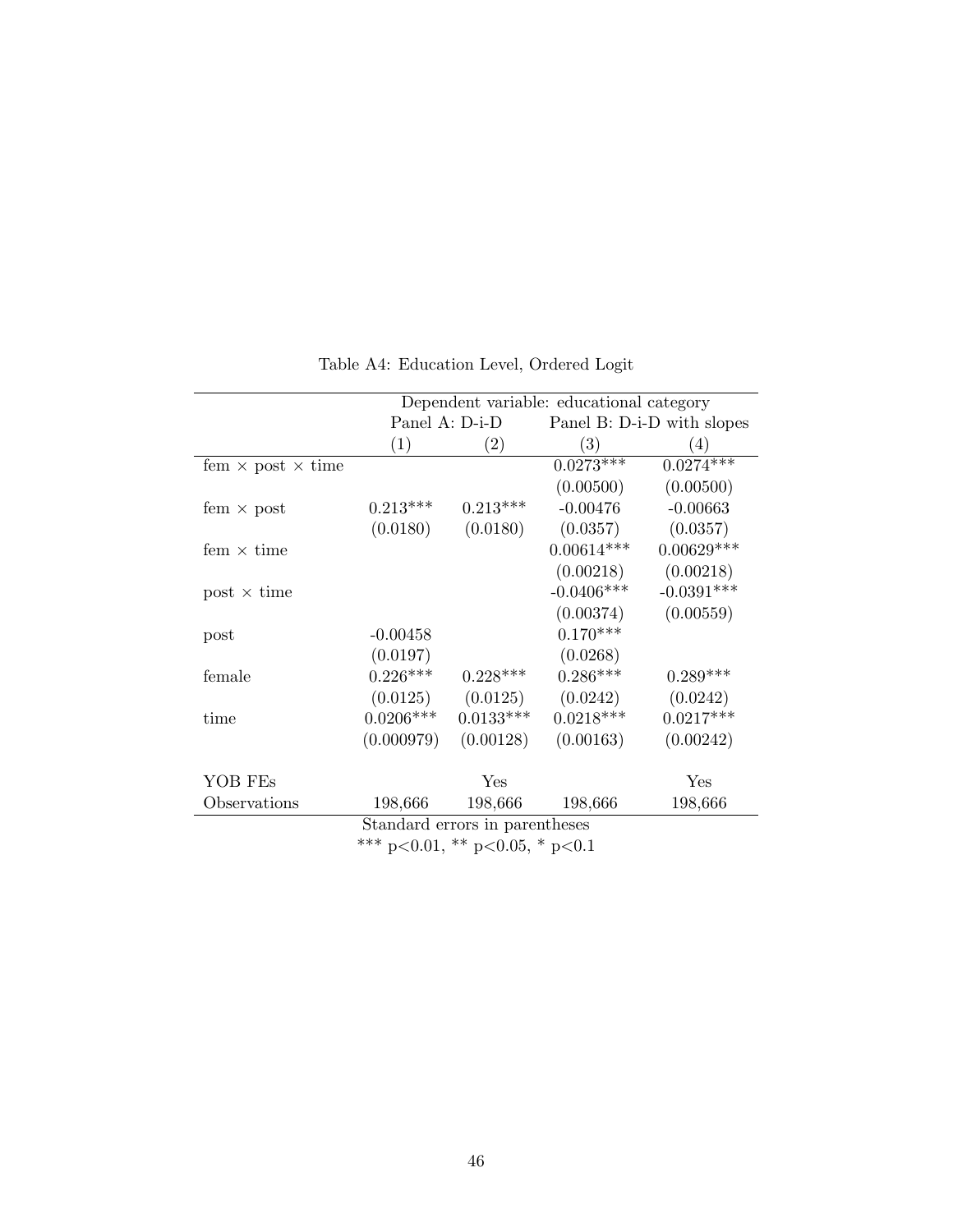

Figure A1: College Attainment by Birth Cohort in United States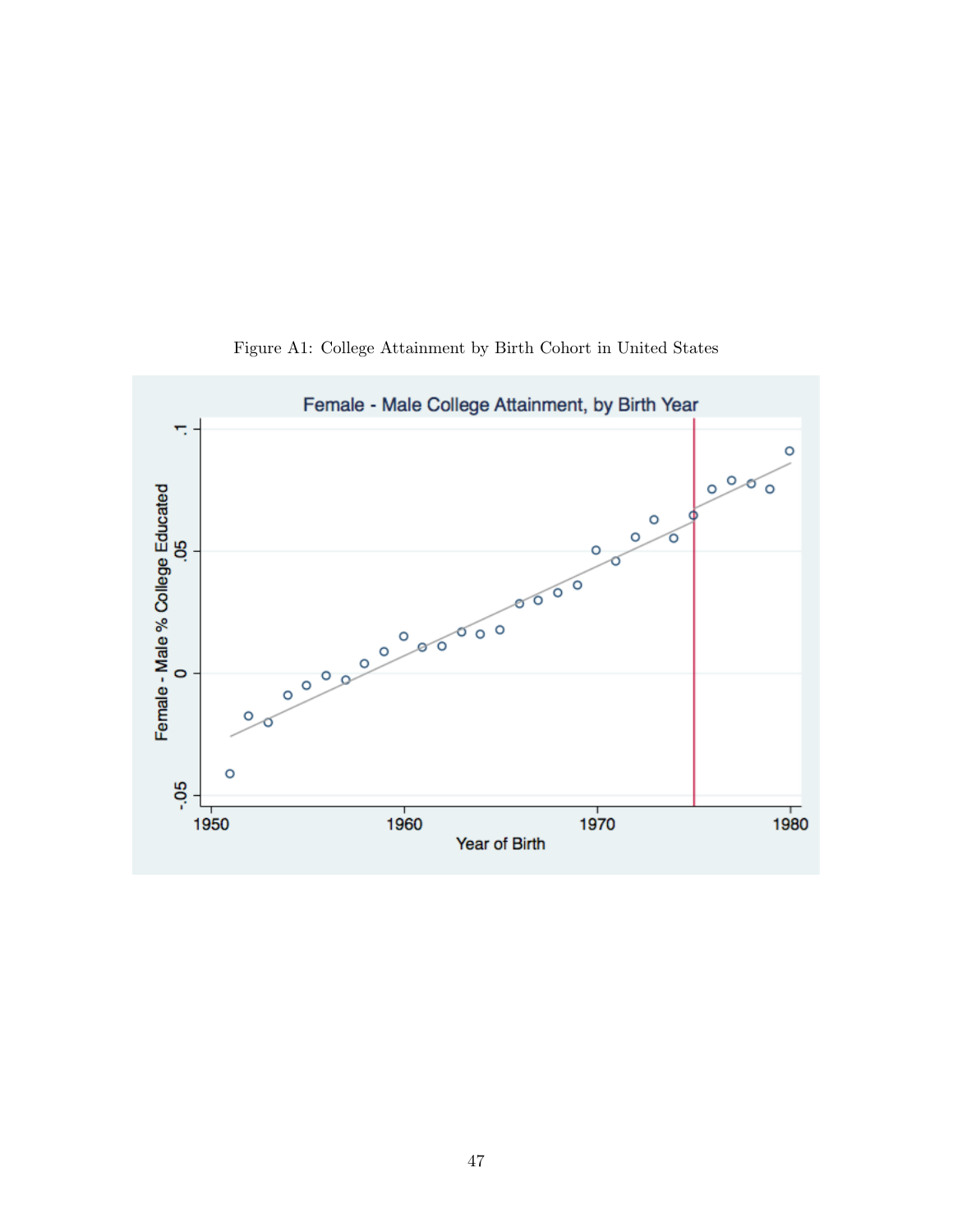

Figure A2: College Attainment by Birth Cohort in Comparable Countries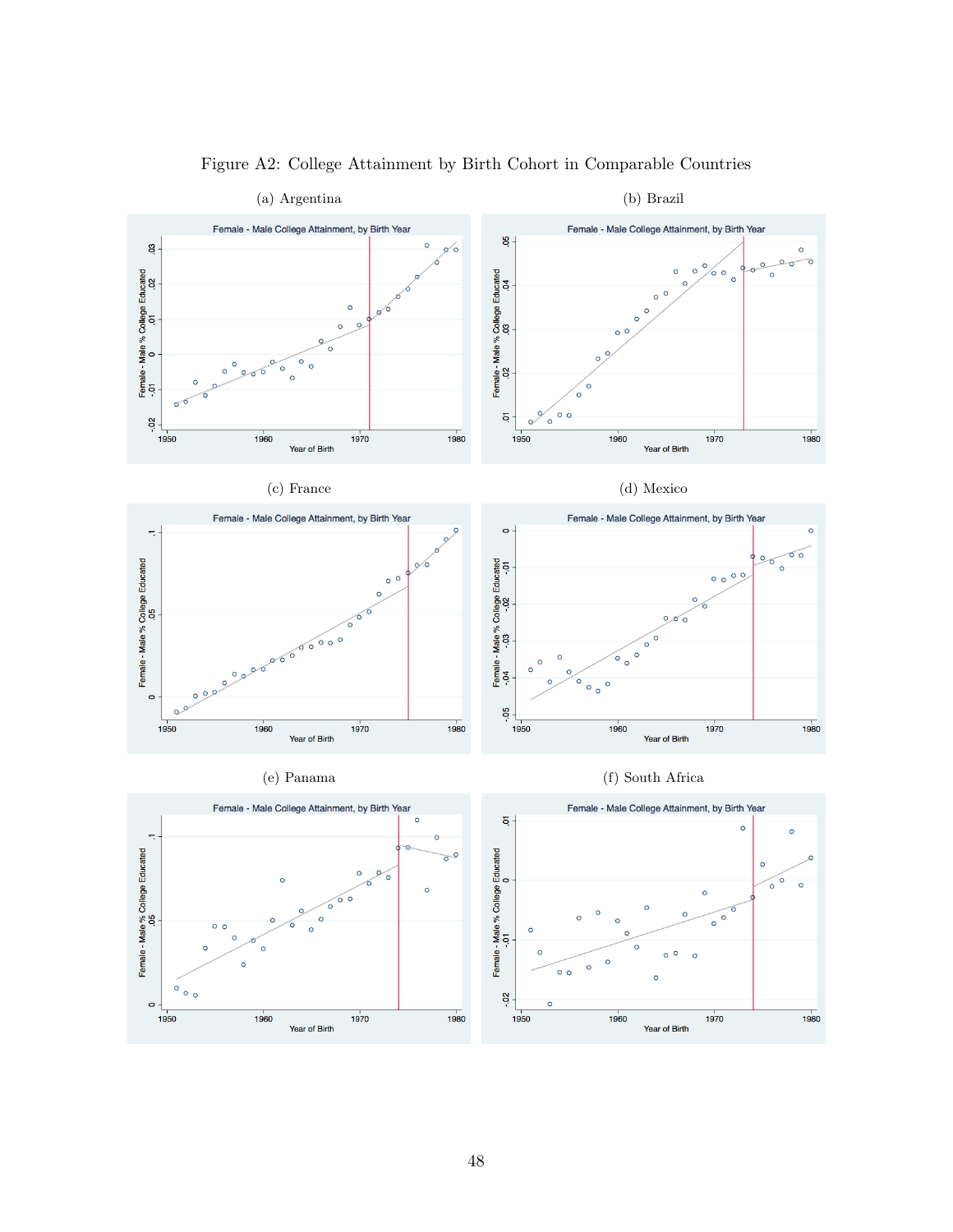

Figure A3: Age at First Marriage by Year in United States